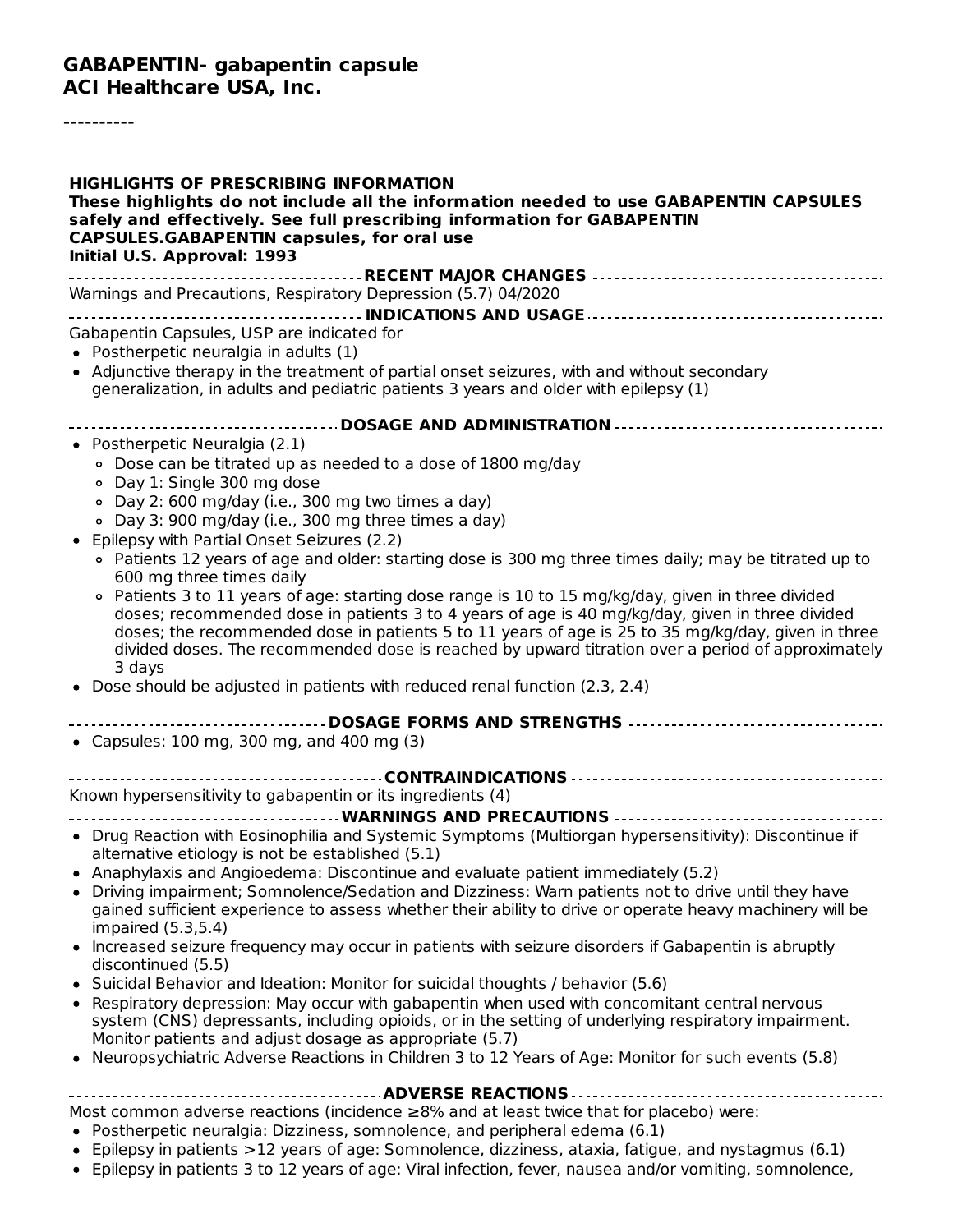#### Epilepsy in patients 3 to 12 years of age: Viral infection, fever, nausea and/or vomiting, somnolence, and hostility (6.1)

#### **To report SUSPECTED ADVERSE REACTIONS, contact ACI HealthcareUSA, Inc. at 1-888-802- 1213 or www.acihealthcareusa.com or FDA at1-800-FDA-1088 or www.fda.gov/medwatch.**

**DRUG INTERACTIONS**

Concentrations increased by morphine; may need dose adjustment (5.4,7.1)

- **USE IN SPECIFIC POPULATIONS**
- Pregnancy: Based on animal data, may cause fetal harm (8.1)

#### **See 17 for PATIENT COUNSELING INFORMATION and Medication Guide.**

**Revised: 5/2021**

# **FULL PRESCRIBING INFORMATION: CONTENTS\* RECENT MAJOR CHANGES**

#### **1 INDICATIONS AND USAGE 2 DOSAGE AND ADMlNlSTRATION**

- 
- 2.1 Dosage for Postherpetic Neuralgia
- 2.2 Dosage for Epilepsy with Partial Onset Seizures
- 2.3 Dosage Adjustment in Patients with Renal Impairment
- 2.4 Dosage in Elderly
- 2.5 Administration Information

#### **3 DOSAGE FORMS AND STRENGTHS**

**4 CONTRAINDICATIONS**

### **5 WARNINGS AND PRECAUTIONS**

5.1 Drug Reaction with Eosinophilia and Systemic Symptoms (DRESS)/Multiorgan **Hypersensitivity** 

- 5.2 Anaphylaxis and Angioedema
- 5.3 Effects on Driving and Operating Heavy Machinery
- 5.4 Somnolence/Sedation and Dizziness
- 5.5 Withdrawal Precipitated Seizure, Status Epilepticus
- 5.6 Suicidal Behavior and Ideation
- 5.7 Respiratory Depression
- 5.8 Neuropsychiatric Adverse Reactions (Pediatric Patients 3 to 12 Years of Age)
- 5.9 Tumorigenic Potential
- 5.10 Sudden and Unexplained Death in Patients with Epilepsy

#### **6 ADVERSE REACTIONS**

- 6.1 Clinical Trials Experience
- 6.2 Postmarketing Experience

### **7 DRUG INTERACTIONS**

- 7.1 Opioids
- 7.2 Other Antiepileptic Drugs
- 7.3 Maalox $\mathcal{R}$  (aluminum hydroxide, magnesium hydroxide)
- 7.4 Drug/Laboratory Test Interactions

### **8 USE IN SPECIFIC POPULATIONS**

- 8.1 Pregnancy
- 8.2 Lactation
- 8.4 Pediatric Use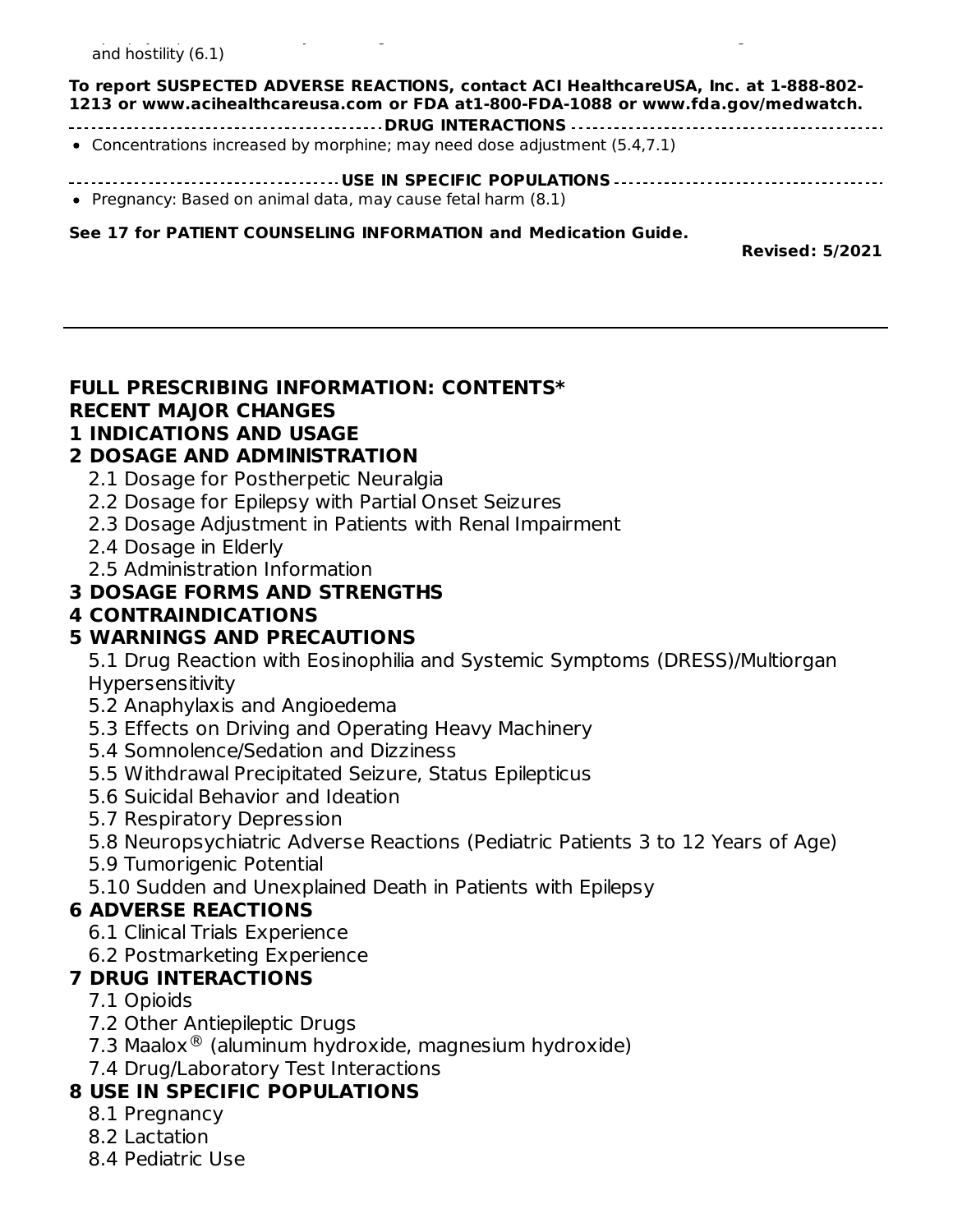- 8.5 Geriatric Use
- 8.6 Renal Impairment

### **9 DRUG ABUSE AND DEPENDENCE**

- 9.1 Controlled Substance
- 9.2 Abuse
- 9.3 Dependence

### **10 OVERDOSAGE**

### **11 DESCRIPTION**

# **12 CLINICAL PHARMACOLOGY**

- 12.1 Mechanism of Action
- 12.3 Pharmacokinetics

### **13 NONCLINICAL TOXICOLOGY**

13.1 Carcinogenesis, Mutagenesis, Impairment of Fertility

### **14 CLINICAL STUDIES**

- 14.1 Postherpetic Neuralgia
- 14.2 Epilepsy for Partial Onset Seizures (Adjunctive Therapy)

# **16 HOW SUPPLIED/STORAGE AND HANDLING**

# **17 PATIENT COUNSELING INFORMATION**

 $\ast$  Sections or subsections omitted from the full prescribing information are not listed.

# **FULL PRESCRIBING INFORMATION**

# **1 INDICATIONS AND USAGE**

Gabapentin Capsules, USP are indicated for:

- Management of postherpetic neuralgia in adults
- Adjunctive therapy in the treatment of partial onset seizures, with and without secondary generalization, in adults and pediatric patients 3 years and older with epilepsy

# **2 DOSAGE AND ADMlNlSTRATION**

# **2.1 Dosage for Postherpetic Neuralgia**

In adults with postherpetic neuralgia, Gabapentin may be initiated on Day 1 as a single 300 mg dose, on Day 2 as 600 mg/day (300 mg two times a day), and on Day 3 as 900 mg/day (300 mg three times a day). The dose can subsequently be titrated up as needed for pain relief to a dose of 1800 mg/day (600 mg three times a day). In clinical studies, efficacy was demonstrated over a range of doses from 1800 mg/day to 3600 mg/day with comparable effects across the dose range; however, in these clinical studies, the additional benefit of using doses greater than 1800 mg/day was not demonstrated

# **2.2 Dosage for Epilepsy with Partial Onset Seizures**

Patients 12 years of age and above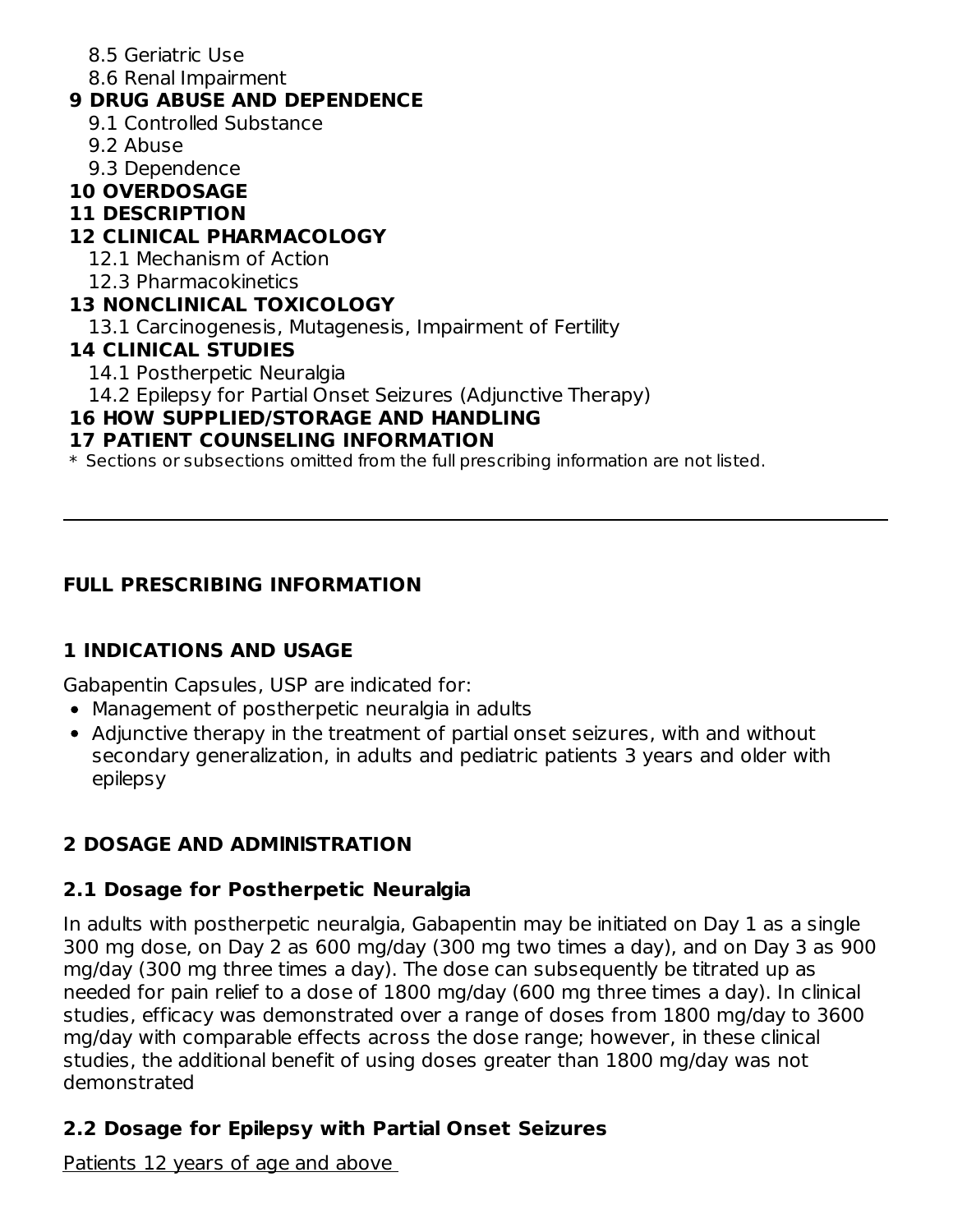The starting dose is 300 mg three times a day. The recommended maintenance dose of Gabapentin is 300 mg to 600 mg three times a day. Dosages up to 2400 mg/day have been well tolerated in long-term clinical studies. Doses of 3600 mg/day have also been administered to a small number of patients for a relatively short duration, and have been well tolerated. Administer Gabapentin three times a day using 300 mg or 400 mg capsules. The maximum time between doses should not exceed 12 hours.

#### Pediatric Patients Age 3 to 11 years

The starting dose range is 10 mg/kg/day to 15 mg/kg/day, given in three divided doses, and the recommended maintenance dose reached by upward titration over a period of approximately 3 days. The recommended maintenance dose of Gabapentin in patients 3 to 4 years of age is 40 mg/kg/day, given in three divided doses. The recommended maintenance dose of Gabapentin in patients 5 to 11 years of age is 25 mg/kg/day to 35 mg/kg/day, given in three divided doses. Gabapentin may be administered as the capsule formulations. Dosages up to 50 mg/kg/day have been well tolerated in a long-term clinical study. The maximum time interval between doses should not exceed 12 hours.

### **2.3 Dosage Adjustment in Patients with Renal Impairment**

Dosage adjustment in patients 12 years of age and older with renal impairment or undergoing hemodialysis is recommended, as follows (see dosing recommendations above for effective doses in each indication):

| Renal<br><b>Function</b><br>Creatinine<br>Clearance<br>(mL/min) | <b>Total Daily</b><br>Dose Range<br>(mg/day)          | Dose Regimen<br>(mg) |         |                  |                  |                  |
|-----------------------------------------------------------------|-------------------------------------------------------|----------------------|---------|------------------|------------------|------------------|
| $\geq 60$                                                       | 900 to 3600                                           | 300 TID              | 400 TID | 600 TID          | 800 TID          | <b>1200 TID</b>  |
| $>30$ to 59                                                     | 400 to 1400                                           | <b>200 BID</b>       | 300 BID | 400 BID          | <b>500 BID</b>   | 700 BID          |
| $>15$ to 29                                                     | 200 to 700                                            | 200 QD               | 300 QD  | 400 QD           | 500 QD           | 700 QD           |
| $15$ $*$                                                        | 100 to 300                                            | 100 QD               | 125 QD  | 150 QD           | 200 QD           | 300 QD           |
|                                                                 | Post-Hemodialysis Supplemental Dose (mg) <sup>†</sup> |                      |         |                  |                  |                  |
| Hemodialysis                                                    |                                                       | 125†                 | $150+$  | 200 <sup>†</sup> | 250 <sup>†</sup> | 350 <sup>†</sup> |

### **TABLE 1. Gabapentin Dosage Based on Renal Function**

 $TID =$  Three times a day;  $BID = Two times a day$ ;  $QD =$  Single daily dose

\* For patients with creatinine clearance <15 mL/min, reduce daily dose in proportion to creatinine clearance (e.g., patients with a creatinine clearance of 7.5 mL/min should receive one-half the daily dose that patients with a creatinine clearance of 15 mL/min receive)

† Patients on hemodialysis should receive maintenance doses based on estimates of creatinine clearance as indicated in the upper portion of the table and a supplemental post-hemodialysis dose administered after each 4 hours of hemodialysis as indicated in the lower portion of the table.

Creatinine clearance (CLCr) is diffcult to measure in outpatients. In patients with stable renal function, creatinine clearance can be reasonably well estimated using the equation of Cockcroft and Gault: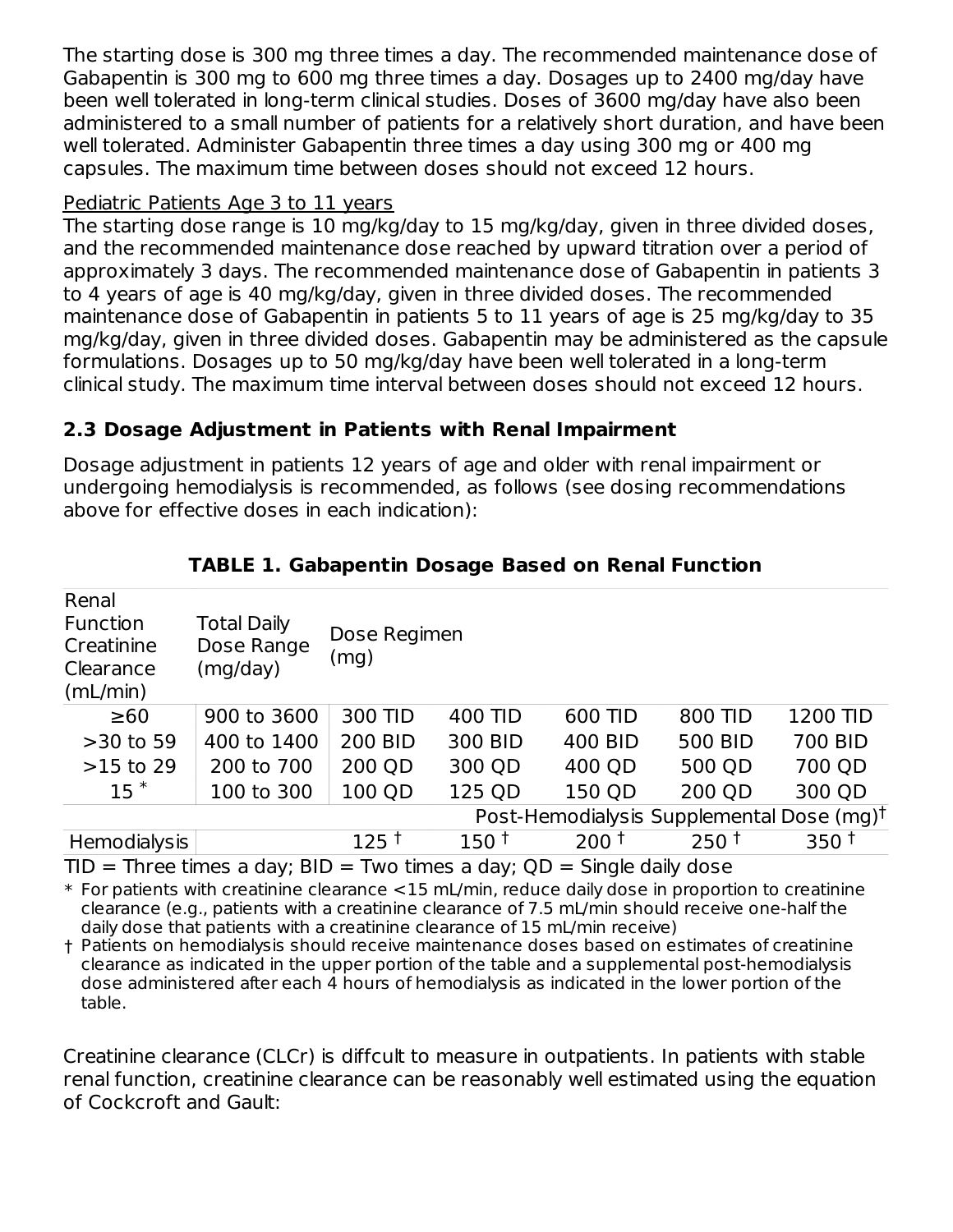$[140 - aqe$  (years)] x weight (kg)

 $-(x 0.85$  for female patients)

72 x serum creatinine (mg/dL)

The use of Gabapentin in patients less than 12 years of age with compromised renal function has not been studied.

# **2.4 Dosage in Elderly**

 $Cl Cr = -$ 

Because elderly patients are more likely to have decreased renal function, care should be taken in dose selection, and dose should be adjusted based on creatinine clearance values in these patients.

# **2.5 Administration Information**

Administer Gabapentin orally with or without food.

Gabapentin capsules should be swallowed whole with water.

If the Gabapentin dose is reduced, discontinued, or substituted with an alternative medication, this should be done gradually over a minimum of 1 week (a longer period may be needed at the discretion of the prescriber).

# **3 DOSAGE FORMS AND STRENGTHS**

Capsules:

- 100 mg: Hard gelatin capsules with white opaque body with white opaque cap, imprinted with "AHD" on cap and "100" on body in black ink and filled with white to off-white powder.
- 300 mg: Hard gelatin capsules with yellow opaque body with caramel opaque cap, imprinted with "AHD" on cap and "300" on body in black ink and filled with white to off-white powder.
- 400 mg: Hard gelatin capsules with orange opaque body with caramel opaque cap, imprinted with "AHD" on cap and "400" on body in black ink and filled with white to off-white powder.

# **4 CONTRAINDICATIONS**

Gabapentin is contraindicated in patients who have demonstrated hypersensitivity to the drug or its ingredients.

# **5 WARNINGS AND PRECAUTIONS**

### **5.1 Drug Reaction with Eosinophilia and Systemic Symptoms (DRESS)/Multiorgan Hypersensitivity**

Drug Reaction with Eosinophilia and Systemic Symptoms (DRESS), also known as multiorgan hypersensitivity, has occurred with Gabapentin. Some of these reactions have been fatal or life-threatening. DRESS typically, although not exclusively, presents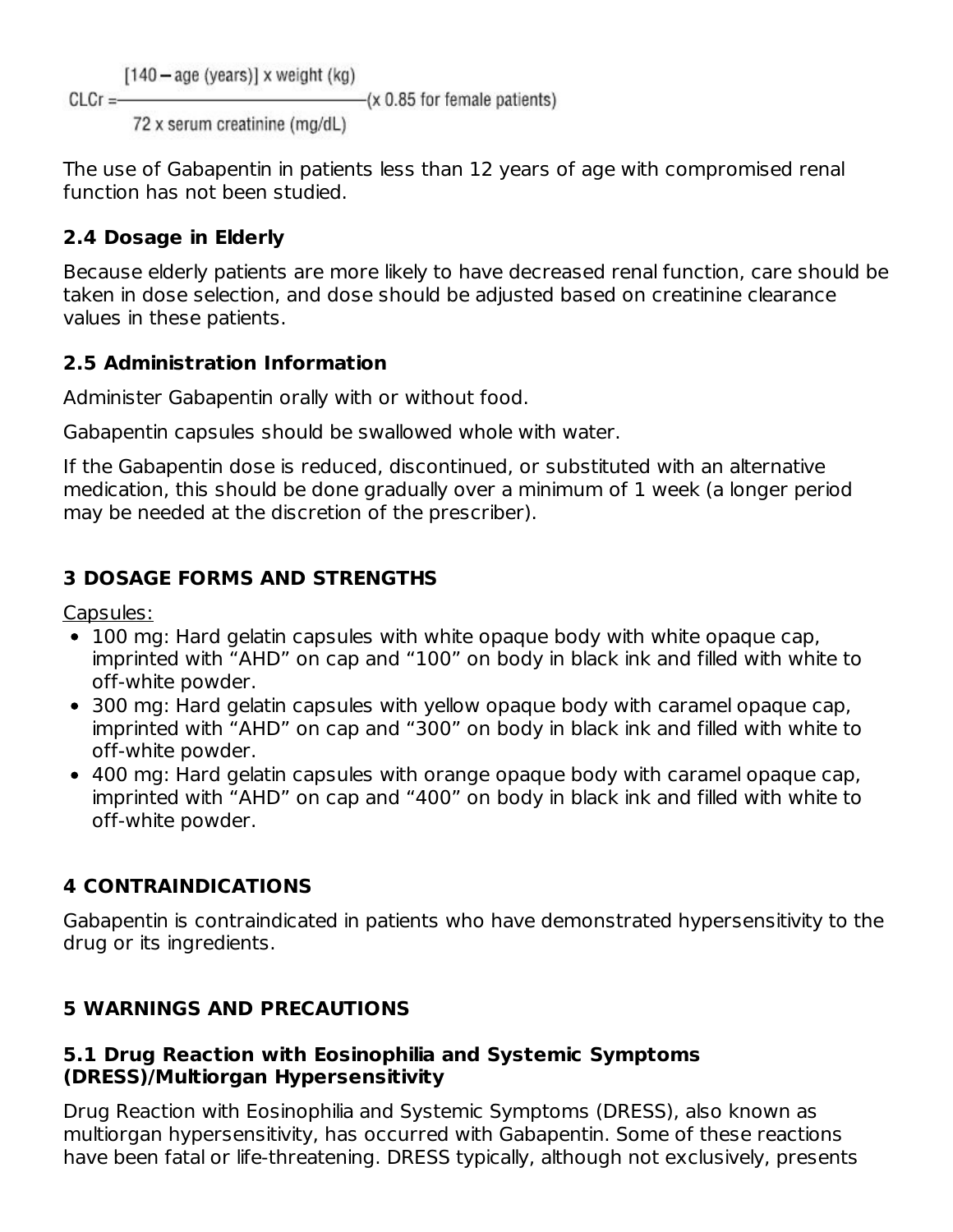with fever, rash, and/or lymphadenopathy, in association with other organ system involvement, such as hepatitis, nephritis, hematological abnormalities, myocarditis, or myositis sometimes resembling an acute viral infection. Eosinophilia is often present. This disorder is variable in its expression, and other organ systems not noted here may be involved.

It is important to note that early manifestations of hypersensitivity, such as fever or lymphadenopathy, may be present even though rash is not evident. If such signs or symptoms are present, the patient should be evaluated immediately. Gabapentin should be discontinued if an alternative etiology for the signs or symptoms cannot be established.

### **5.2 Anaphylaxis and Angioedema**

Gabapentin can cause anaphylaxis and angioedema after the first dose or at any time during treatment. Signs and symptoms in reported cases have included difficulty breathing, swelling of the lips, throat, and tongue, and hypotension requiring emergency treatment. Patients should be instructed to discontinue Gabapentin and seek immediate medical care should they experience signs or symptoms of anaphylaxis or angioedema.

### **5.3 Effects on Driving and Operating Heavy Machinery**

Patients taking Gabapentin should not drive until they have gained sufficient experience to assess whether Gabapentin impairs their ability to drive. Driving performance studies conducted with a prodrug of gabapentin (gabapentin enacarbil tablet, extended-release) indicate that gabapentin may cause significant driving impairment. Prescribers and patients should be aware that patients' ability to assess their own driving competence, as well as their ability to assess the degree of somnolence caused by Gabapentin, can be imperfect. The duration of driving impairment after starting therapy with Gabapentin is unknown. Whether the impairment is related to somnolence [see Warnings and Precautions (5.4)] or other effects of Gabapentin is unknown.

Moreover, because Gabapentin causes somnolence and dizziness [see Warnings and Precautions (5.4)], patients should be advised not to operate complex machinery until they have gained sufficient experience on Gabapentin to assess whether Gabapentin impairs their ability to perform such tasks.

### **5.4 Somnolence/Sedation and Dizziness**

During the controlled epilepsy trials in patients older than 12 years of age receiving doses of Gabapentin up to 1800 mg daily, somnolence, dizziness, and ataxia were reported at a greater rate in patients receiving Gabapentin compared to placebo: i.e., 19% in drug versus 9% in placebo for somnolence, 17% in drug versus 7% in placebo for dizziness, and 13% in drug versus 6% in placebo for ataxia. In these trials somnolence, ataxia and fatigue were common adverse reactions leading to discontinuation of Gabapentin in patients older than 12 years of age, with 1.2%, 0.8% and 0.6% discontinuing for these events, respectively.

During the controlled trials in patients with post-herpetic neuralgia, somnolence, and dizziness were reported at a greater rate compared to placebo in patients receiving Gabapentin, in dosages up to 3600 mg per day: i.e., 21% in Gabapentin-treated patients versus 5% in placebo-treated patients for somnolence and 28% in Gabapentin-treated patients versus 8% in placebo-treated patients for dizziness. Dizziness and somnolence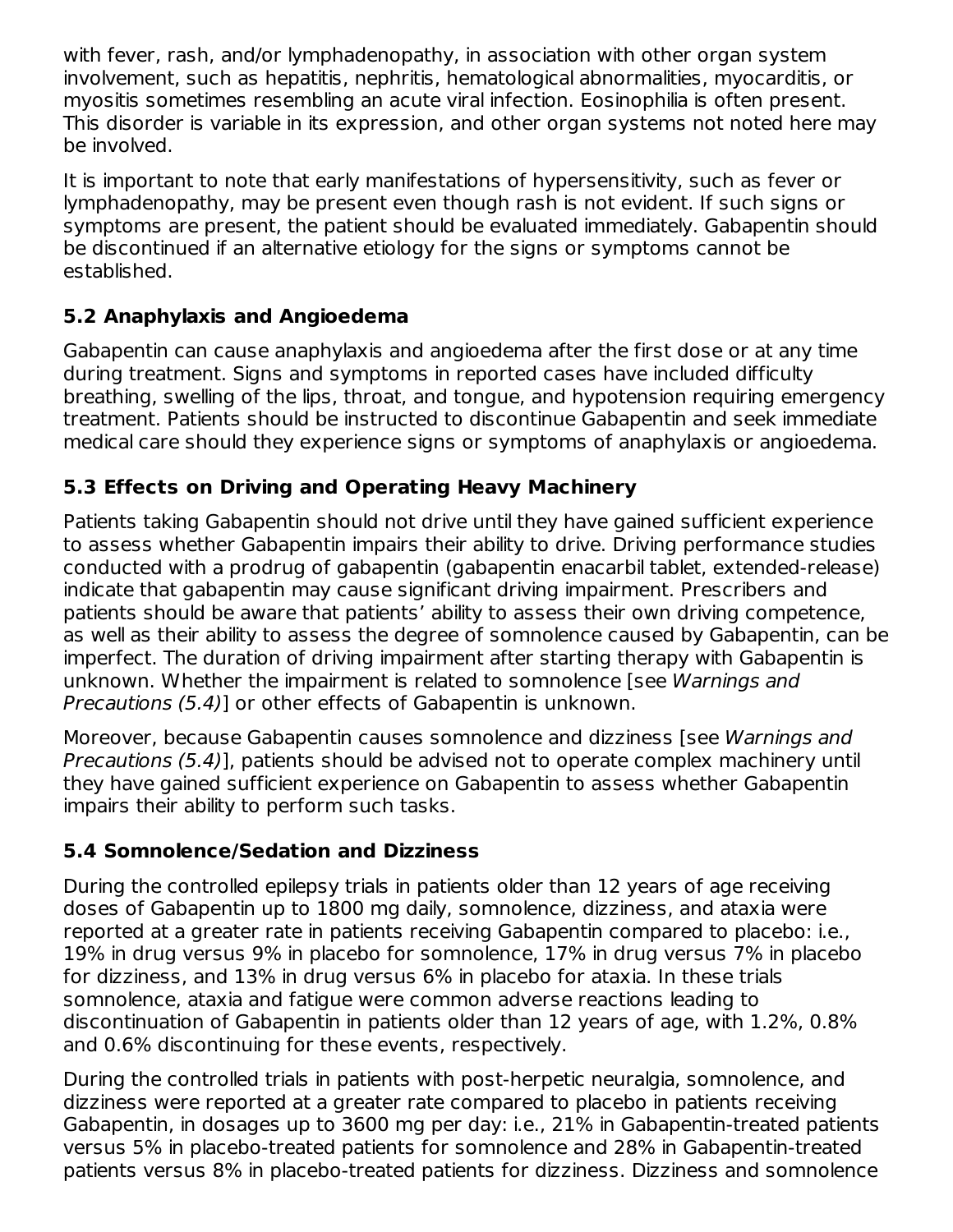were among the most common adverse reactions leading to discontinuation of Gabapentin.

Patients should be carefully observed for signs of central nervous system (CNS) depression, such as somnolence and sedation, when Gabapentin is used with other drugs with sedative properties because of potential synergy. In addition, patients who require concomitant treatment with morphine may experience increases in gabapentin concentrations and may require dose adjustment [see Drug Interactions (7.1)].

### **5.5 Withdrawal Precipitated Seizure, Status Epilepticus**

Antiepileptic drugs should not be abruptly discontinued because of the possibility of increasing seizure frequency.

In the placebo-controlled epilepsy studies in patients >12 years of age, the incidence of status epilepticus in patients receiving Gabapentin was 0.6% (3 of 543) vs. 0.5% in patients receiving placebo (2 of 378). Among the 2074 patients >12 years of age treated with Gabapentin across all epilepsy studies (controlled and uncontrolled), 31 (1.5%) had status epilepticus. Of these, 14 patients had no prior history of status epilepticus either before treatment or while on other medications. Because adequate historical data are not available, it is impossible to say whether or not treatment with Gabapentin is associated with a higher or lower rate of status epilepticus than would be expected to occur in a similar population not treated with Gabapentin.

### **5.6 Suicidal Behavior and Ideation**

Antiepileptic drugs (AEDs), including Gabapentin, increase the risk of suicidal thoughts or behavior in patients taking these drugs for any indication. Patients treated with any AED for any indication should be monitored for the emergence or worsening of depression, suicidal thoughts or behavior, and/or any unusual changes in mood or behavior.

Pooled analyses of 199 placebo-controlled clinical trials (mono- and adjunctive therapy) of 11 different AEDs showed that patients randomized to one of the AEDs had approximately twice the risk (adjusted Relative Risk 1.8, 95% CI:1.2, 2.7) of suicidal thinking or behavior compared to patients randomized to placebo. In these trials, which had a median treatment duration of 12 weeks, the estimated incidence rate of suicidal behavior or ideation among 27,863 AED-treated patients was 0.43%, compared to 0.24% among 16,029 placebo-treated patients, representing an increase of approximately one case of suicidal thinking or behavior for every 530 patients treated. There were four suicides in drug-treated patients in the trials and none in placebotreated patients, but the number is too small to allow any conclusion about drug effect on suicide.

The increased risk of suicidal thoughts or behavior with AEDs was observed as early as one week after starting drug treatment with AEDs and persisted for the duration of treatment assessed. Because most trials included in the analysis did not extend beyond 24 weeks, the risk of suicidal thoughts or behavior beyond 24 weeks could not be assessed.

The risk of suicidal thoughts or behavior was generally consistent among drugs in the data analyzed. The finding of increased risk with AEDs of varying mechanisms of action and across a range of indications suggests that the risk applies to all AEDs used for any indication. The risk did not vary substantially by age (5-100 years) in the clinical trials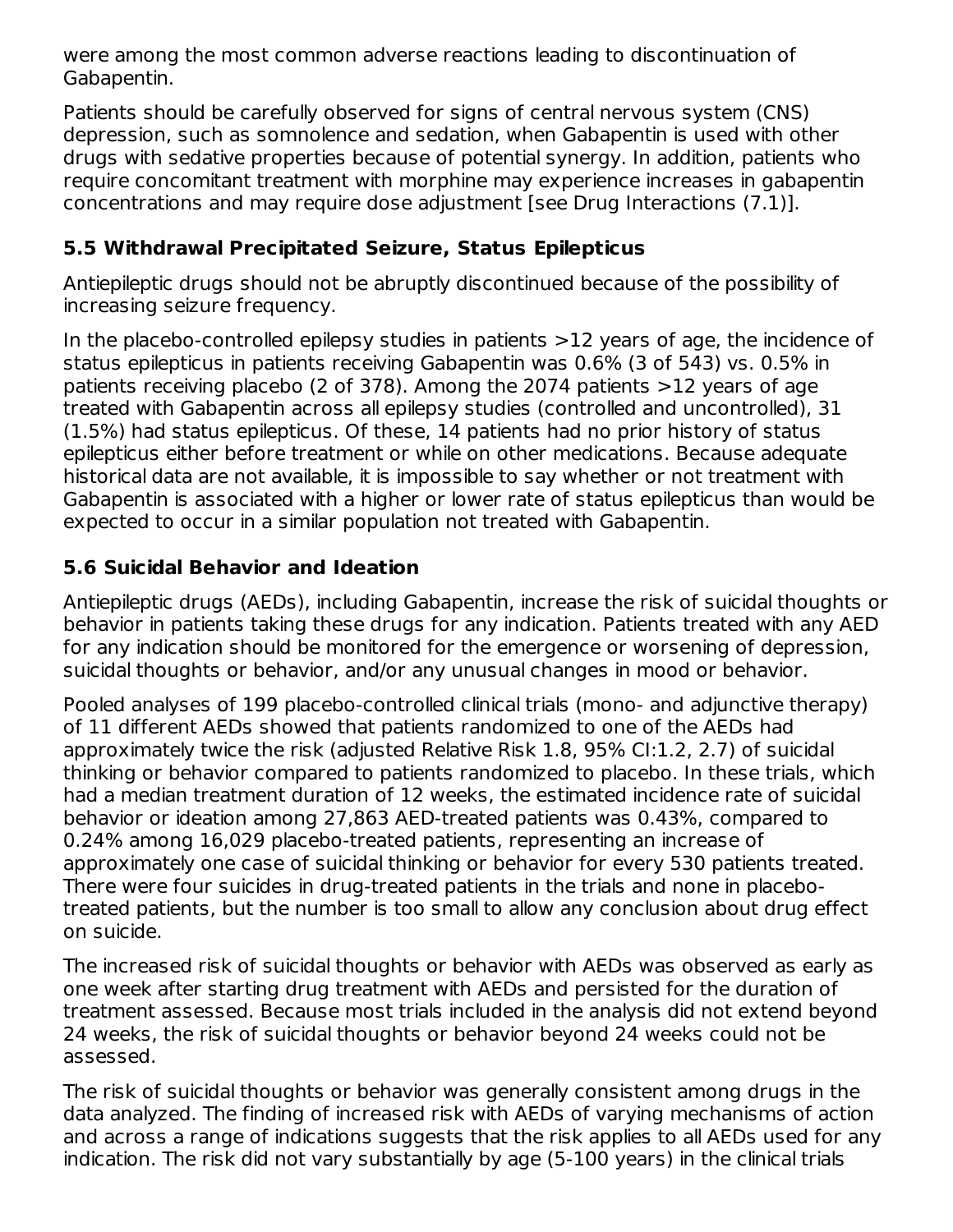analyzed. Table 2 shows absolute and relative risk by indication for all evaluated AEDs.

| Indication      | Placebo<br><b>Patients</b><br>with Events<br>Per 1000<br>Patients | Drug<br><b>Patients</b><br>with Events<br>Per 1000<br><b>Patients</b> | <b>Relative Risk:</b><br>Incidence of<br>Events in<br>Drug Patients/<br>Incidence in<br>Placebo<br>Patients | <b>Risk</b><br>Difference:<br>Additional<br><b>Drug Patients</b><br>with Events<br>Per 1000<br><b>Patients</b> |
|-----------------|-------------------------------------------------------------------|-----------------------------------------------------------------------|-------------------------------------------------------------------------------------------------------------|----------------------------------------------------------------------------------------------------------------|
| <b>Epilepsy</b> | 1.0                                                               | 3.4                                                                   | 3.5                                                                                                         | 2.4                                                                                                            |
| Psychiatric     | 5.7                                                               | 8.5                                                                   | 1.5                                                                                                         | 2.9                                                                                                            |
| Other           | 1.0                                                               | 1.8                                                                   | 1.9                                                                                                         | 0.9                                                                                                            |
| Total           | 2.4                                                               | 4.3                                                                   | 1.8                                                                                                         | 1.9                                                                                                            |

# **TABLE 2 Risk by Indication for Antiepileptic Drugs in the Pooled Analysis**

The relative risk for suicidal thoughts or behavior was higher in clinical trials for epilepsy than in clinical trials for psychiatric or other conditions, but the absolute risk differences were similar for the epilepsy and psychiatric indications.

Anyone considering prescribing Gabapentin or any other AED must balance the risk of suicidal thoughts or behavior with the risk of untreated illness. Epilepsy and many other illnesses for which AEDs are prescribed are themselves associated with morbidity and mortality and an increased risk of suicidal thoughts and behavior. Should suicidal thoughts and behavior emerge during treatment, the prescriber needs to consider whether the emergence of these symptoms in any given patient may be related to the illness being treated.

Patients, their caregivers, and families should be informed that AEDs increase the risk of suicidal thoughts and behavior and should be advised of the need to be alert for the emergence or worsening of the signs and symptoms of depression, any unusual changes in mood or behavior, or the emergence of suicidal thoughts, behavior, or thoughts about self-harm. Behaviors of concern should be reported immediately to healthcare providers.

# **5.7 Respiratory Depression**

There is evidence from case reports, human studies, and animal studies associating gabapentin with serious, life-threatening, or fatal respiratory depression when coadministered with CNS depressants, including opioids, or in the setting of underlying respiratory impairment. When the decision is made to co-prescribe gabapentin with another CNS depressant, particularly an opioid, or to prescribe gabapentin to patients with underlying respiratory impairment,monitor patients for symptoms of respiratory depression and sedation, and consider initiating gabapentin at a low dose. The management of respiratory depression may include close observation, supportive measures, and reduction or withdrawal of CNS depressants (including gabapentin).

### **5.8 Neuropsychiatric Adverse Reactions (Pediatric Patients 3 to 12 Years of Age)**

Gabapentin use in pediatric patients with epilepsy 3 to 12 years of age is associated with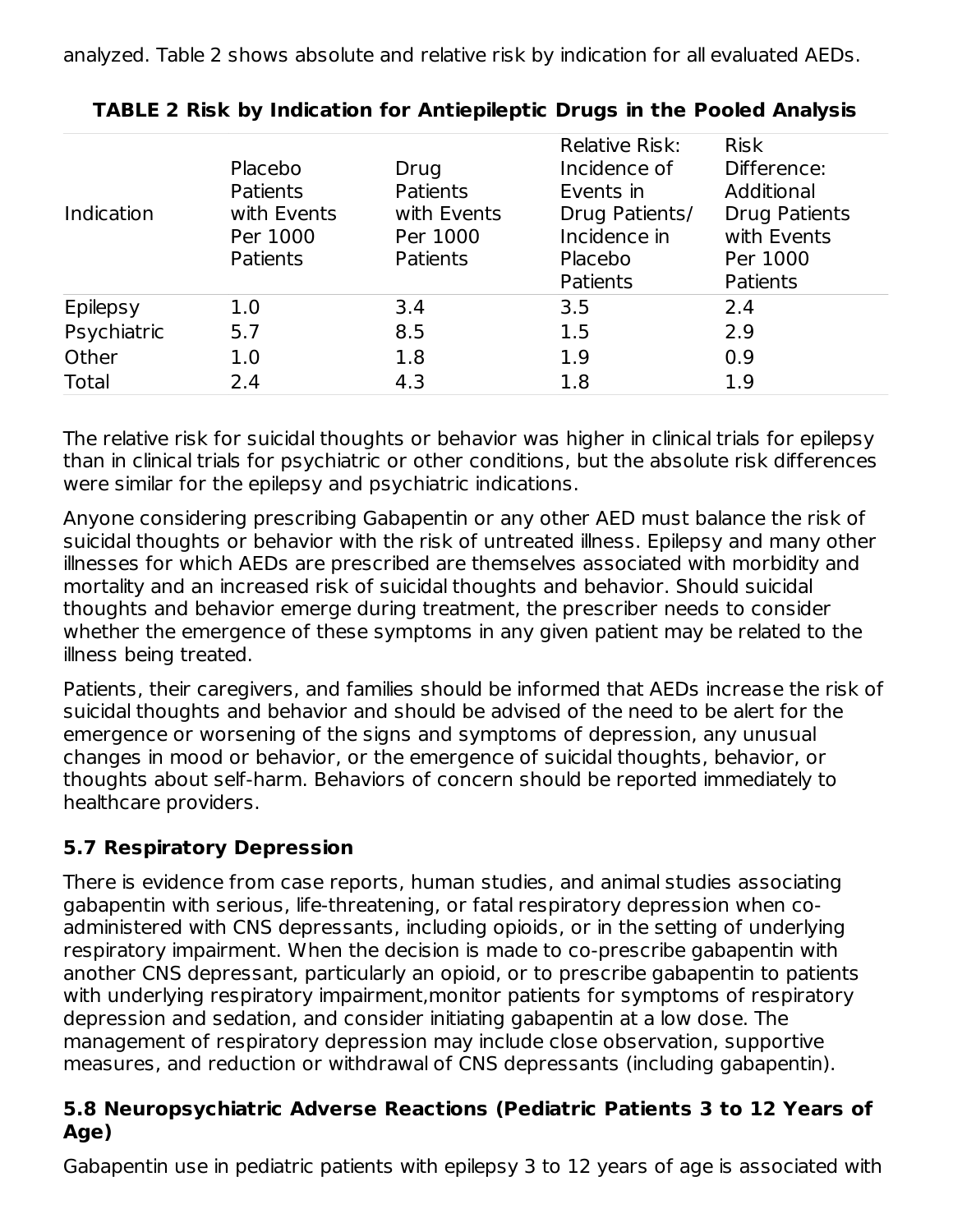the occurrence of CNS related adverse reactions. The most significant of these can be classified into the following categories: 1) emotional lability (primarily behavioral problems), 2) hostility, including aggressive behaviors, 3) thought disorder, including concentration problems and change in school performance, and 4) hyperkinesia (primarily restlessness and hyperactivity). Among the gabapentin-treated patients, most of the reactions were mild to moderate in intensity.

In controlled clinical epilepsy trials in pediatric patients 3 to 12 years of age, the incidence of these adverse reactions was: emotional lability 6% (gabapentin-treated patients) versus 1.3% (placebo-treated patients); hostility 5.2% versus 1.3%; hyperkinesia 4.7% versus 2.9%; and thought disorder 1.7% versus 0%. One of these reactions, a report of hostility, was considered serious. Discontinuation of gabapentin treatment occurred in 1.3% of patients reporting emotional lability and hyperkinesia and 0.9% of gabapentintreated patients reporting hostility and thought disorder. One placebo-treated patient (0.4%) withdrew due to emotional lability.

### **5.9 Tumorigenic Potential**

In an oral carcinogenicity study, gabapentin increased the incidence of pancreatic acinar cell tumors in rats [see Nonclinical Toxicology (13.1)]. The clinical significance of this finding is unknown. Clinical experience during gabapentin's premarketing development provides no direct means to assess its potential for inducing tumors in humans. In clinical studies in adjunctive therapy in epilepsy comprising 2,085 patient-years of exposure in patients >12 years of age, new tumors were reported in 10 patients (2 breast, 3 brain, 2 lung, 1 adrenal, 1 non-Hodgkin's lymphoma, 1 endometrial carcinoma in situ), and preexisting tumors worsened in 11 patients (9 brain, 1 breast, 1 prostate) during or up to 2 years following discontinuation of gabapentin. Without knowledge of the background incidence and recurrence in a similar population not treated with gabapentin, it is impossible to know whether the incidence seen in this cohort is or is not affected by treatment.

# **5.10 Sudden and Unexplained Death in Patients with Epilepsy**

During the course of premarketing development of Gabapentin, 8 sudden and unexplained deaths were recorded among a cohort of 2203 epilepsy patients treated (2103 patient-years of exposure) with Gabapentin.

Some of these could represent seizure-related deaths in which the seizure was not observed, e.g., at night. This represents an incidence of 0.0038 deaths per patient-year. Although this rate exceeds that expected in a healthy population matched for age and sex, it is within the range of estimates for the incidence of sudden unexplained deaths in patients with epilepsy not receiving gabapentin (ranging from 0.0005 for the general population of epileptics to 0.003 for a clinical trial population similar to that in the gabapentin program, to 0.005 for patients with refractory epilepsy). Consequently, whether these figures are reassuring or raise further concern depends on comparability of the populations reported upon to the gabapentin cohort and the accuracy of the estimates provided.

# **6 ADVERSE REACTIONS**

The following serious adverse reactions are discussed in greater detail in other sections: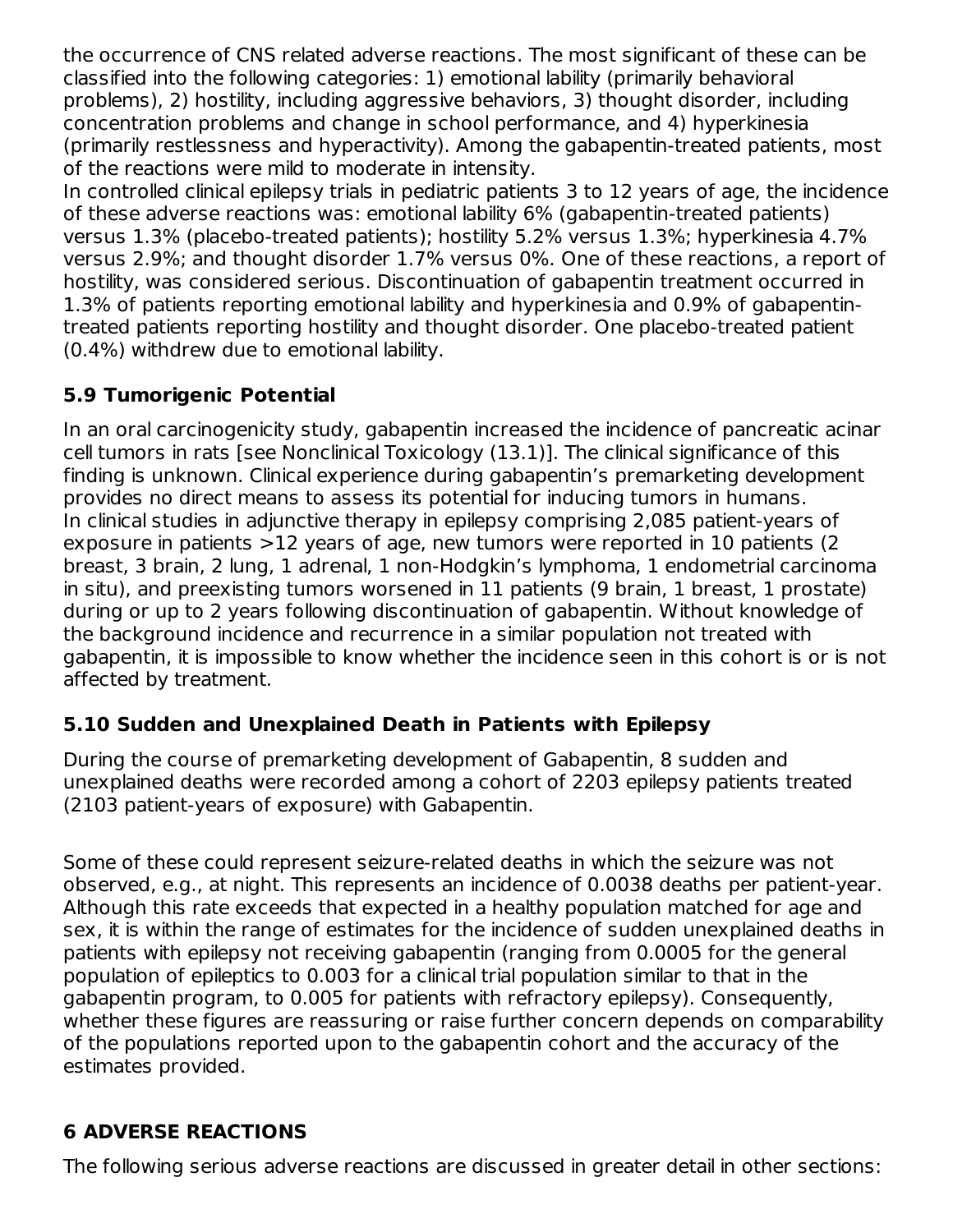- Drug Reaction with Eosinophilia and Systemic Symptoms (DRESS)/Multiorgan Hypersensitivity [see Warnings and Precautions (5.1)]
- Anaphylaxis and Angioedema [see Warnings and Precautions (5.2)]
- Somnolence/Sedation and Dizziness [see see Warnings and Precautions (5.4)]
- Withdrawal Precipitated Seizure, Status Epilepticus [see see Warnings and Precautions (5.5)]
- Suicidal Behavior and Ideation [see see Warnings and Precautions (5.6)]
- Respiratory Depression [see Warnings and Precautions (5.7)]
- Neuropsychiatric Adverse Reactions (Pediatric Patients 3 to 12 Years of Age) [see Warnings and Precautions (5.8)]
- Sudden and Unexplained Death in Patients with Epilepsy [see Warnings and Precautions (5.10)]

# **6.1 Clinical Trials Experience**

Because clinical trials are conducted under widely varying conditions, adverse reaction rates observed in the clinical trials of a drug cannot be directly compared to rates in the clinical trials of another drug and may not reflect the rates observed in practice.

#### Postherpetic Neuralgia

The most common adverse reactions associated with the use of Gabapentin in adults, not seen at an equivalent frequency among placebo-treated patients, were dizziness, somnolence, and peripheral edema.

In the 2 controlled trials in postherpetic neuralgia, 16% of the 336 patients who received Gabapentin and 9% of the 227 patients who received placebo discontinued treatment because of an adverse reaction. The adverse reactions that most frequently led to withdrawal in Gabapentin-treated patients were dizziness, somnolence, and nausea. Table 3 lists adverse reactions that occurred in at least 1% of Gabapentin-treated patients with postherpetic neuralgia participating in placebo-controlled trials and that were numerically more frequent in the Gabapentin group than in the placebo group.

|                                     | Gabapentin | Placebo        |
|-------------------------------------|------------|----------------|
|                                     | $N = 336$  | $N = 227$      |
|                                     | %          | %              |
| <b>Body as a Whole</b>              |            |                |
| Asthenia                            | 6          | 5              |
| Infection                           | 5          | 4              |
| Accidental injury                   | 3          | 1              |
| Digestive System                    |            |                |
| Diarrhea                            | 6          | 3              |
| Dry mouth                           | 5          |                |
| Constipation                        | 4          | 2              |
| <b>Nausea</b>                       | 4          | 3              |
| Vomiting                            | 3          | $\overline{2}$ |
| Metabolic and Nutritional Disorders |            |                |
| Peripheral edema                    | 8          | 2              |
|                                     |            |                |

#### **TABLE 3. Adverse Reactions in Pooled Placebo-Controlled Trials in Postherpetic Neuralgia**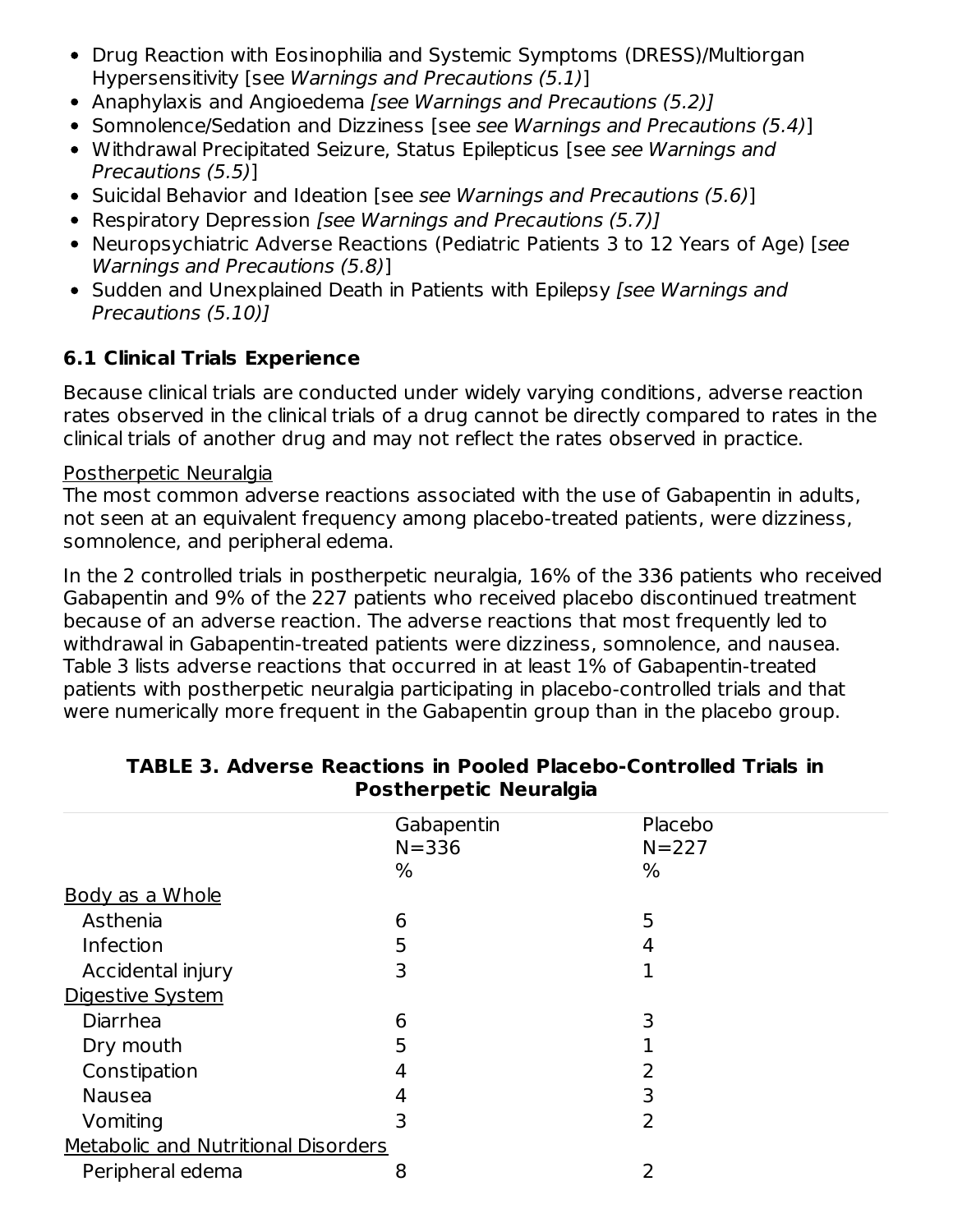| Weight gain               |    |                |  |
|---------------------------|----|----------------|--|
| Hyperglycemia             |    | 0              |  |
| Nervous System            |    |                |  |
| <b>Dizziness</b>          | 28 | 8              |  |
| Somnolence                | 21 | 5              |  |
| Ataxia                    | 3  | 0              |  |
| Abnormal thinking         | 3  | 0              |  |
| Abnormal gait             | 2  | 0              |  |
| Incoordination            | 2  | 0              |  |
| <b>Respiratory System</b> |    |                |  |
| Pharyngitis               | 1  | $\overline{0}$ |  |
| <b>Special Senses</b>     |    |                |  |
| Amblyopia*                | 3  |                |  |
| Conjunctivitis            |    |                |  |
| Diplopia                  |    | 0              |  |
| Otitis media              |    |                |  |

\* Reported as blurred vision

Other reactions in more than 1% of patients but equally or more frequent in the placebo group included pain, tremor, neuralgia, back pain, dyspepsia, dyspnea, and flu syndrome.

There were no clinically important differences between men and women in the types and incidence of adverse reactions. Because there were few patients whose race was reported as other than white, there are insufficient data to support a statement regarding the distribution of adverse reactions by race.

#### Epilepsy with Partial Onset Seizures (Adjunctive Therapy)

The most common adverse reactions with Gabapentin in combination with other antiepileptic drugs in patients >12 years of age, not seen at an equivalent frequency among placebo-treated patients, were somnolence, dizziness, ataxia, fatigue, and nystagmus.

The most common adverse reactions with gabapentin in combination with other antiepileptic drugs in pediatric patients 3 to 12 years of age, not seen at an equal frequency among placebo-treated patients, were viral infection, fever, nausea and/or vomiting, somnolence, and hostility [see Warnings and Precautions (5.8)].

Approximately 7% of the 2074 patients >12 years of age and approximately 7% of the 449 pediatric patients 3 to 12 years of age who received Gabapentin in premarketing clinical trials discontinued treatment because of an adverse reaction. The adverse reactions most commonly associated with withdrawal in patients >12 years of age were somnolence (1.2%), ataxia (0.8%), fatigue (0.6%), nausea and/or vomiting (0.6%), and dizziness (0.6%). The adverse reactions most commonly associated with withdrawal in pediatric patients were emotional lability (1.6%), hostility (1.3%), and hyperkinesia  $(1.1\%)$ .

Table 4 lists adverse reactions that occurred in at least 1% of Gabapentin-treated patients >12 years of age with epilepsy participating in placebo-controlled trials and were numerically more common in the Gabapentin group. In these studies, either Gabapentin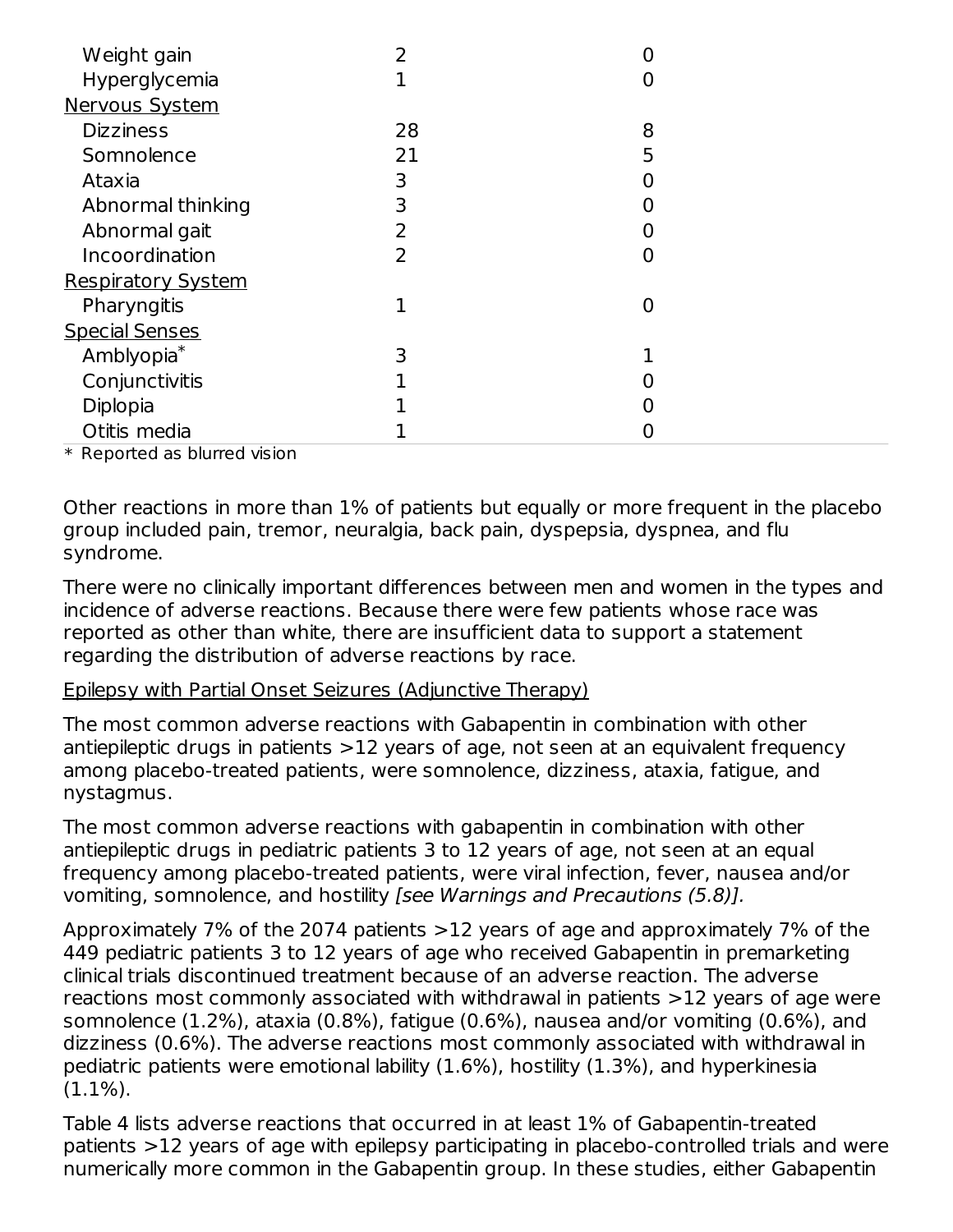or placebo was added to the patient's current antiepileptic drug therapy.

|                             | ${\sf Gabapentin}^*$<br>$N = 543$ | $Placebo^*$<br>$N = 378$ |  |
|-----------------------------|-----------------------------------|--------------------------|--|
|                             | %                                 | %                        |  |
| <b>Body As A Whole</b>      |                                   |                          |  |
| Fatigue                     | 11                                | 5                        |  |
| Increased Weight            | 3                                 | $\overline{2}$           |  |
| <b>Back Pain</b>            | 2                                 | 1                        |  |
| Peripheral Edema            | $\overline{2}$                    | 1                        |  |
| Cardiovascular              |                                   |                          |  |
| Vasodilatation              | $\mathbf{1}$                      | $\mathbf 0$              |  |
| Digestive System            |                                   |                          |  |
| Dyspepsia                   | 2                                 | 1                        |  |
| Dry Mouth or Throat         | $\overline{2}$                    | 1                        |  |
| Constipation                | 2                                 | 1                        |  |
| <b>Dental Abnormalities</b> | $\overline{2}$                    | $\mathbf 0$              |  |
| Nervous System              |                                   |                          |  |
| Somnolence                  | 19                                | 9                        |  |
| <b>Dizziness</b>            | 17                                | 7                        |  |
| Ataxia                      | 13                                | 6                        |  |
| Nystagmus                   | 8                                 | 4                        |  |
| Tremor                      | 7                                 | 3                        |  |
| Dysarthria                  | 2                                 | 1                        |  |
| Amnesia                     | 2                                 | 0                        |  |
| Depression                  | $\overline{2}$                    | 1                        |  |
| Abnormal thinking           | 2                                 | 1                        |  |
| Abnormal coordination       | 1                                 | $\overline{0}$           |  |
| <b>Respiratory System</b>   |                                   |                          |  |
| Pharyngitis                 | 3                                 | 2                        |  |
| Coughing                    | $\overline{2}$                    | 1                        |  |
| <b>Skin and Appendages</b>  |                                   |                          |  |
| Abrasion                    | $\mathbf{1}$                      | $\mathbf 0$              |  |
| <b>Urogenital System</b>    |                                   |                          |  |
| Impotence                   | $\overline{2}$                    | $\mathbf{1}$             |  |
| <b>Special Senses</b>       |                                   |                          |  |
| Diplopia                    | 6                                 | 2                        |  |
| Amblyopia <sup>t</sup>      | 4                                 | $\mathbf{1}$             |  |

#### **TABLE 4. Adverse Reactions in Pooled Placebo-Controlled Add-On Trials In Epilepsy Patients >12 years of age**

\* Plus background antiepileptic drug therapy

† Amblyopia was often described as blurred vision.

Among the adverse reactions occurring at an incidence of at least 10% in Gabapentintreated patients, somnolence and ataxia appeared to exhibit a positive dose-response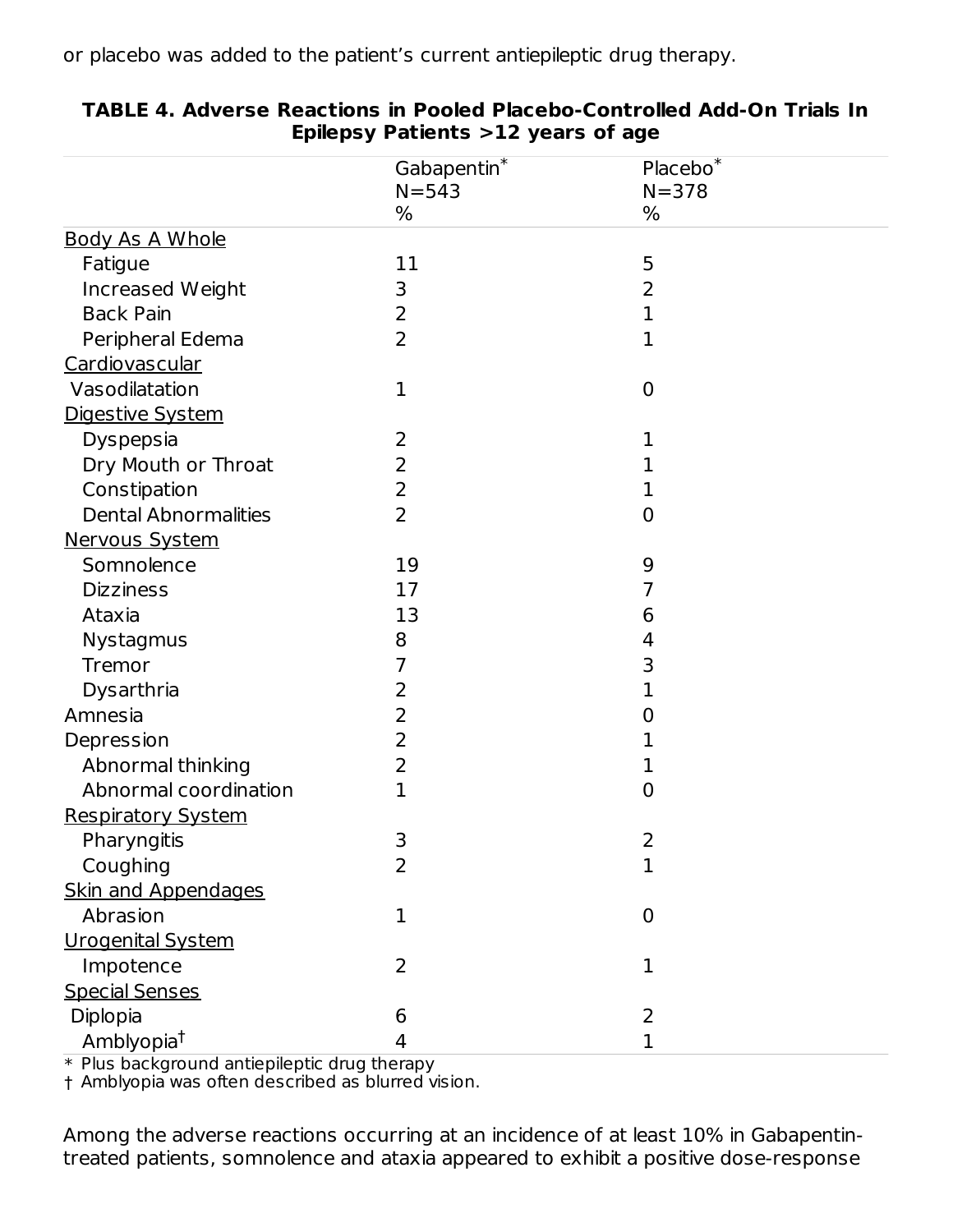relationship.

The overall incidence of adverse reactions and the types of adverse reactions seen were similar among men and women treated with Gabapentin. The incidence of adverse reactions increased slightly with increasing age in patients treated with either Gabapentin or placebo. Because only 3% of patients (28/921) in placebo-controlled studies were identified as nonwhite (black or other), there are insufficient data to support a statement regarding the distribution of adverse reactions by race.

Table 5 lists adverse reactions that occurred in at least 2% of Gabapentin-treated patients, age 3 to 12 years of age with epilepsy participating in placebo-controlled trials, and which were numerically more common in the Gabapentin group.

|                           | Gabapentin*<br>$N = 119$<br>% | Placebo $\overline{A}$<br>$N = 128$<br>% |
|---------------------------|-------------------------------|------------------------------------------|
| Body as a Whole           |                               |                                          |
| <b>Viral Infection</b>    | 11                            | 3                                        |
| Fever                     | 10                            | 3                                        |
| Increased Weight          | 3                             |                                          |
| Fatigue                   | 3                             | 2                                        |
| Digestive System          |                               |                                          |
| Nausea and/or Vomiting    | 8                             |                                          |
| <b>Nervous System</b>     |                               |                                          |
| Somnolence                | 8                             | 5                                        |
| Hostility                 | 8                             | 2                                        |
| <b>Emotional Lability</b> | 4                             | 2                                        |
| <b>Dizziness</b>          | 3                             | 2                                        |
| Hyperkinesia              | 3                             | 1                                        |
| <b>Respiratory System</b> |                               |                                          |
| <b>Bronchitis</b>         | 3                             |                                          |
| Respiratory Infection     | 3                             |                                          |

#### **TABLE 5. Adverse Reactions in a Placebo-Controlled Add-On Trial in Pediatric Epilepsy Patients Age 3 to 12 Years**

\* Plus background antiepileptic drug therapy

Other reactions in more than 2% of pediatric patients 3 to 12 years of age but equally or more frequent in the placebo group included: pharyngitis, upper respiratory infection, headache, rhinitis, convulsions, diarrhea, anorexia, coughing, and otitis media.

### **6.2 Postmarketing Experience**

The following adverse reactions have been identified during postmarketing use of Gabapentin . Because these reactions are reported voluntarily from a population of uncertain size, it is not always possible to reliably estimate their frequency or establish a causal relationship to drug exposure.

Hepatobiliary disorders: jaundice Investigations: elevated creatine kinase, elevated liver function tests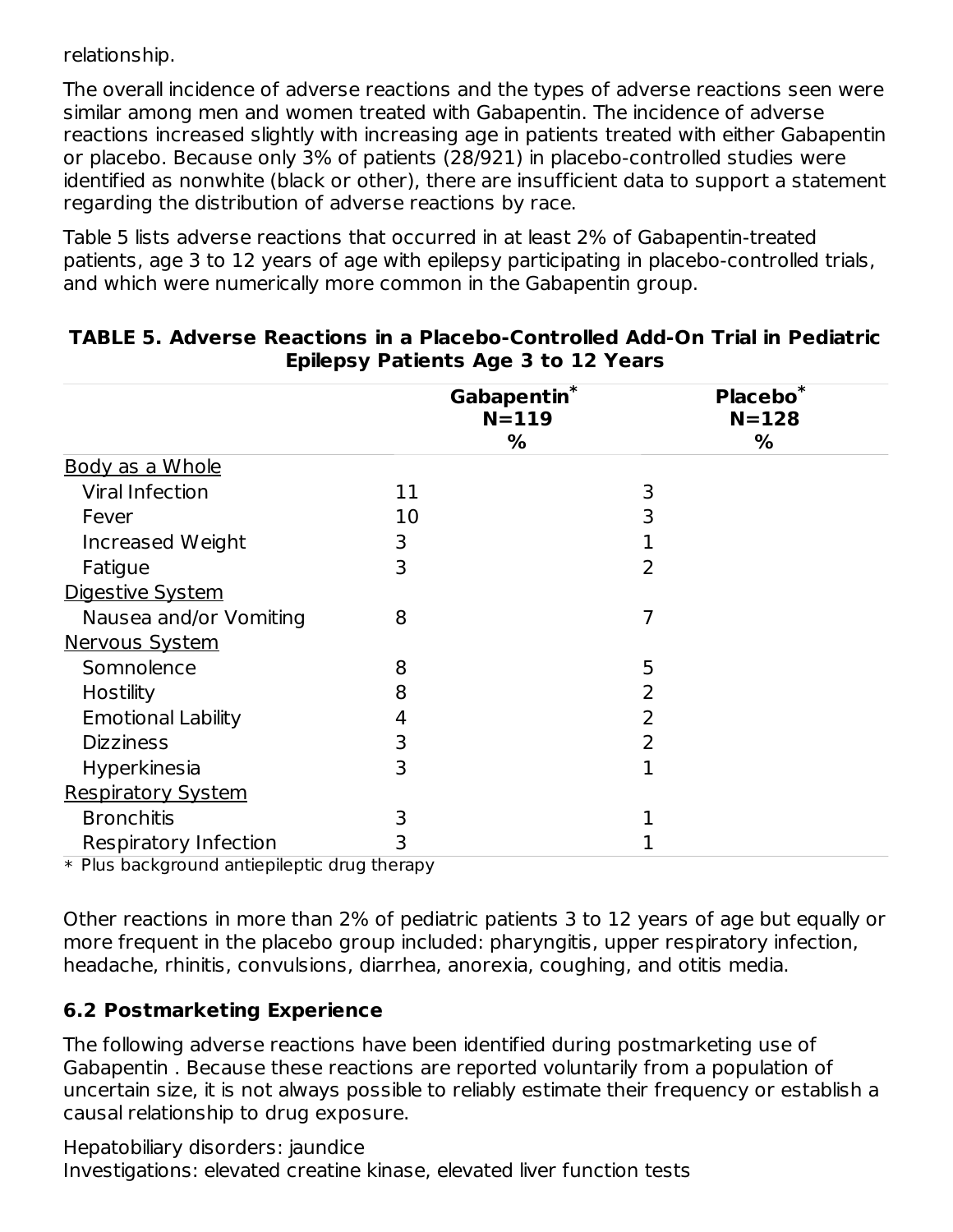Metabolism and nutrition disorders: hyponatremia Musculoskeletal and connective tissue disorder: rhabdomyolysis Nervous system disorders: movement disorder Psychiatric disorders: agitation Reproductive system and breast disorders: breast enlargement, changes in libido, ejaculation disorders and anorgasmia Skin and subcutaneous tissue disorders: angioedema [see Warnings and Precautions (5.2)], bullous pemphigoid,erythema multiforme, Stevens-Johnson syndrome.

There are postmarketing reports of life-threatening or fatal respiratory depression in patients taking gabapentin with opioids or other CNS depressants, or in the setting of underlying respiratory impairment [see Warnings and Precautions (5.7)].

Adverse reactions following the abrupt discontinuation of gabapentin have also been reported. The most frequently reported reactions were anxiety, insomnia, nausea, pain, and sweating.

# **7 DRUG INTERACTIONS**

### **7.1 Opioids**

Respiratory depression and sedation, sometimes resulting in death, have been reported following coadministration of gabapentin with opioids (e.g., morphine, hydrocodone, oxycodone, buprenorphine) [see Warnings and Precautions (5.7)].

#### Hydrocodone

Coadministration of gabapentin with hydrocodone decreases hydrocodone exposure [see Clinical Pharmacology (12.3)]. The potential for alteration in hydrocodone exposure and effect should be considered when gabapentin is started or discontinued in a patient taking hydrocodone.

#### Morphine

When gabapentin is administered with morphine, patients should be observed for signs of CNS depression, such as somnolence, sedation and respiratory depression [see Clinical Pharmacology (12.3)].

# **7.2 Other Antiepileptic Drugs**

Gabapentin is not appreciably metabolized nor does it interfere with the metabolism of commonly coadministered antiepileptic drugs [see Clinical Pharmacology (12.3)].

# **7.3 Maalox (aluminum hydroxide, magnesium hydroxide) ®**

The mean bioavailability of gabapentin was reduced by about 20% with concomitant use of an antacid (Maalox $^\circledR$ ) containing magnesium and aluminum hydroxides. It is recommended that gabapentin be taken at least 2 hours following Maalox administration [see Clinical Pharmacology (12.3)].

# **7.4 Drug/Laboratory Test Interactions**

Because false positive readings were reported with the Ames N-Multistix SG $^{\circledR}$  dipstick test for urinary protein when gabapentin was added to other antiepileptic drugs, the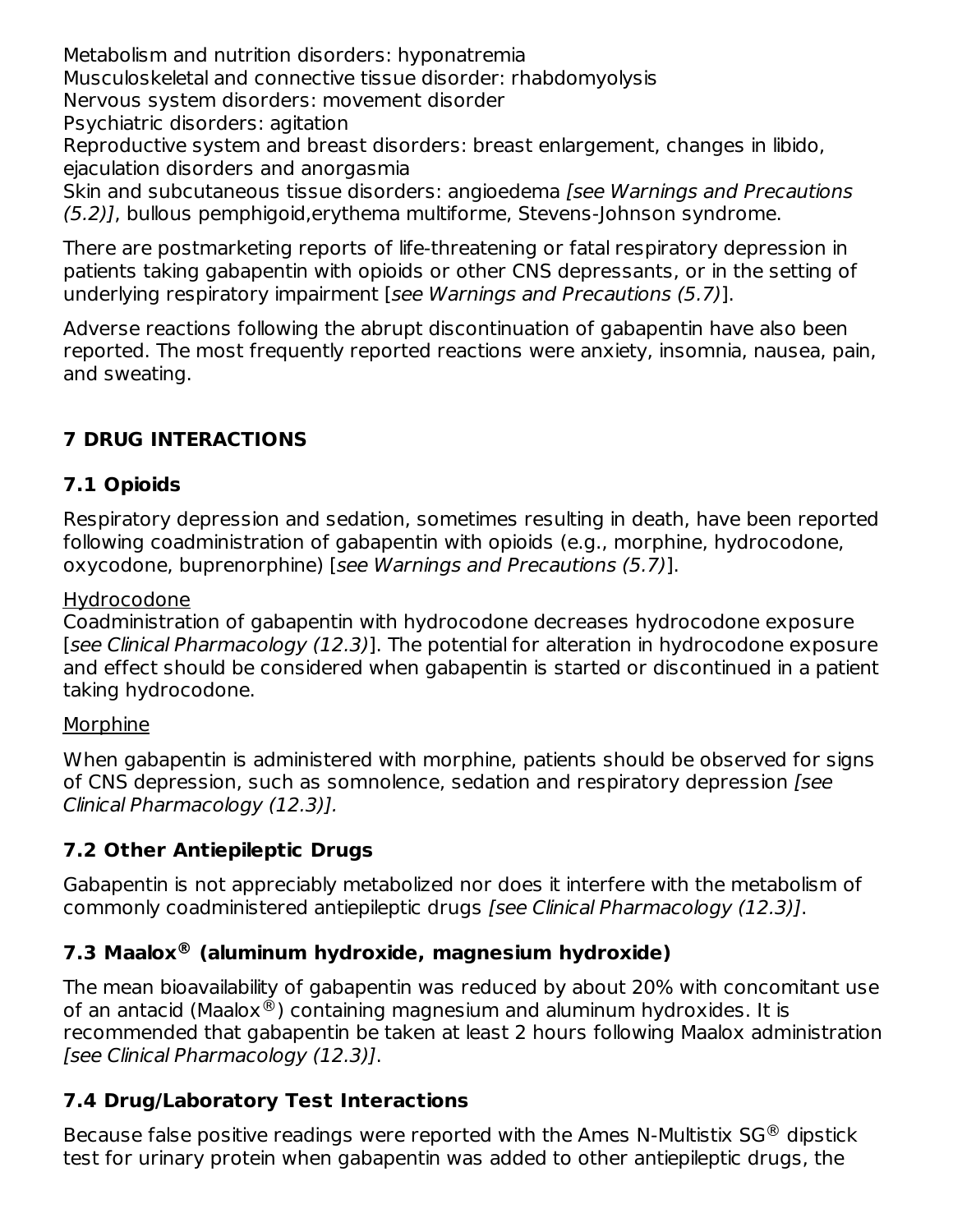more specific sulfosalicylic acid precipitation procedure is recommended to determine the presence of urine protein.

# **8 USE IN SPECIFIC POPULATIONS**

### **8.1 Pregnancy**

#### Pregnancy Exposure Registry

There is a pregnancy exposure registry that monitors pregnancy outcomes in women exposed to antiepileptic drugs (AEDs), such as Gabapentin, during pregnancy. Encourage women who are taking Gabapentin during pregnancy to enroll in the North American Antiepileptic Drug (NAAED) Pregnancy Registry by calling the toll free number 1-888-233-2334 or visiting http://www.aedpregnancyregistry.org/.

#### Risk Summary

There are no adequate data on the developmental risks associated with the use of Gabapentin in pregnant women. In nonclinical studies in mice, rats, and rabbits, gabapentin was developmentally toxic (increased fetal skeletal and visceral abnormalities, and increased embryofetal mortality) when administered to pregnant animals at doses similar to or lower than those used clinically [see Data].

In the U.S. general population, the estimated background risk of major birth defects and miscarriage in clinically recognized pregnancies is 2 to 4% and 15 to 20%, respectively. The background risk of major birth defects and miscarriage for the indicated population is unknown.

### Data

### Animal data

When pregnant mice received oral doses of gabapentin (500, 1000, or 3000 mg/kg/day) during the period of organogenesis, embryofetal toxicity (increased incidences of skeletal variations) was observed at the two highest doses. The no-effect dose for embryofetal developmental toxicity in mice (500 mg/kg/day) is less than the maximum recommended human dose (MRHD) of 3600 mg on a body surface area (mg/m<sup>2</sup>) basis.

In studies in which rats received oral doses of gabapentin (500 to 2000 mg/kg/day) during pregnancy, adverse effect on offspring development (increased incidences of hydroureter and/or hydronephrosis) were observed at all doses. The lowest dose tested is similar to the MRHD on a mg/m $^2$  basis.

When pregnant rabbits were treated with gabapentin during the period of organogenesis, an increase in embryofetal mortality was observed at all doses tested (60, 300, or 1500 mg/kg). The lowest dose tested is less than the MRHD on a mg/m<sup>2</sup> basis.

In a published study, gabapentin (400 mg/kg/day) was administered by intraperitoneal injection to neonatal mice during the first postnatal week, a period of synaptogenesis in rodents (corresponding to the last trimester of pregnancy in humans). Gabapentin caused a marked decrease in neuronal synapse formation in brains of intact mice and abnormal neuronal synapse formation in a mouse model of synaptic repair. Gabapentin has been shown in vitro to interfere with activity of the  $\alpha$ 26 subunit of voltage-activated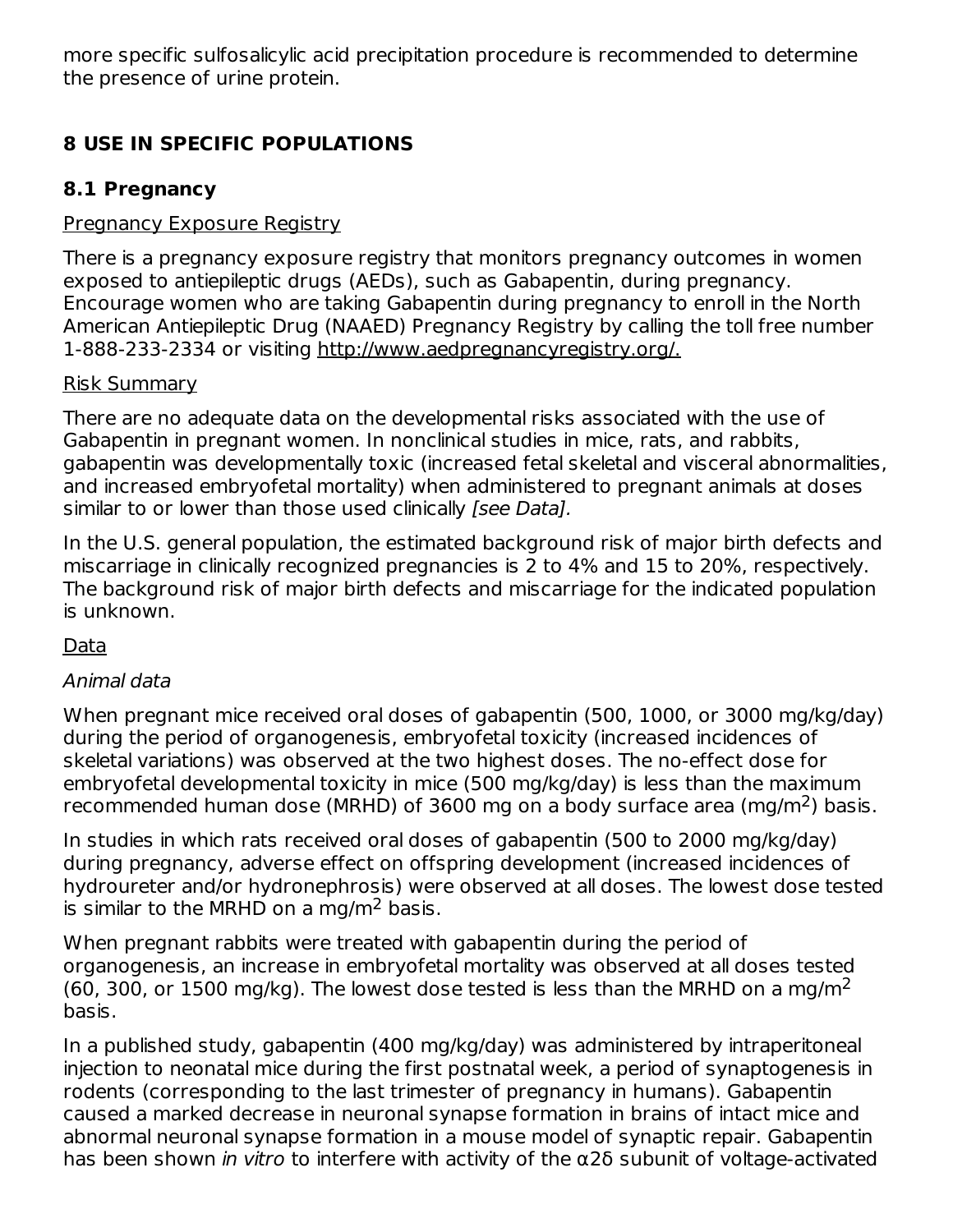calcium channels, a receptor involved in neuronal synaptogenesis. The clinical significance of these findings is unknown.

# **8.2 Lactation**

### Risk Summary

Gabapentin is secreted in human milk following oral administration. The effects on the breastfed infant and on milk production are unknown. The developmental and health benefits of breastfeeding should be considered along with the mother's clinical need for Gabapentin and any potential adverse effects on the breastfed infant from Gabapentin or from the underlying maternal condition.

# **8.4 Pediatric Use**

Safety and effectiveness of Gabapentin in the management of postherpetic neuralgia in pediatric patients have not been established.

Safety and effectiveness as adjunctive therapy in the treatment of partial seizures in pediatric patients below the age of 3 years has not been established [see Clinical Studies  $(14.2)$ ].

# **8.5 Geriatric Use**

The total number of patients treated with Gabapentin in controlled clinical trials in patients with another condition was 336, of which 102 (30%) were 65 to 74 years of age, and 168 (50%) were 75 years of age and older. There was a larger treatment effect in patients 75 years of age and older compared with younger patients who received the same dosage. Since gabapentin is almost exclusively eliminated by renal excretion, the larger treatment effect observed in patients ≥75 years may be a consequence of increased gabapentin exposure for a given dose that results from an age-related decrease in renal function. However, other factors cannot be excluded. The types and incidence of adverse reactions were similar across age groups except for peripheral edema and ataxia, which tended to increase in incidence with age.

Clinical studies of Gabapentin in epilepsy did not include sufficient numbers of subjects aged 65 and over to determine whether they responded differently from younger subjects. Other reported clinical experience has not identified differences in responses between the elderly and younger patients. In general, dose selection for an elderly patient should be cautious, usually starting at the low end of the dosing range, reflecting the greater frequency of decreased hepatic, renal, or cardiac function, and of concomitant disease or other drug therapy.

This drug is known to be substantially excreted by the kidney, and the risk of toxic reactions to this drug may be greater in patients with impaired renal function. Because elderly patients are more likely to have decreased renal function, care should be taken in dose selection, and dose should be adjusted based on creatinine clearance values in these patients [see Dosage and Administration (2.4), Adverse Reactions (6), and Clinical Pharmacology (12.3)].

# **8.6 Renal Impairment**

Dosage adjustment in adult patients with compromised renal function is necessary [see Dosage and Administration (2.3) and Clinical Pharmacology (12.3)]. Pediatric patients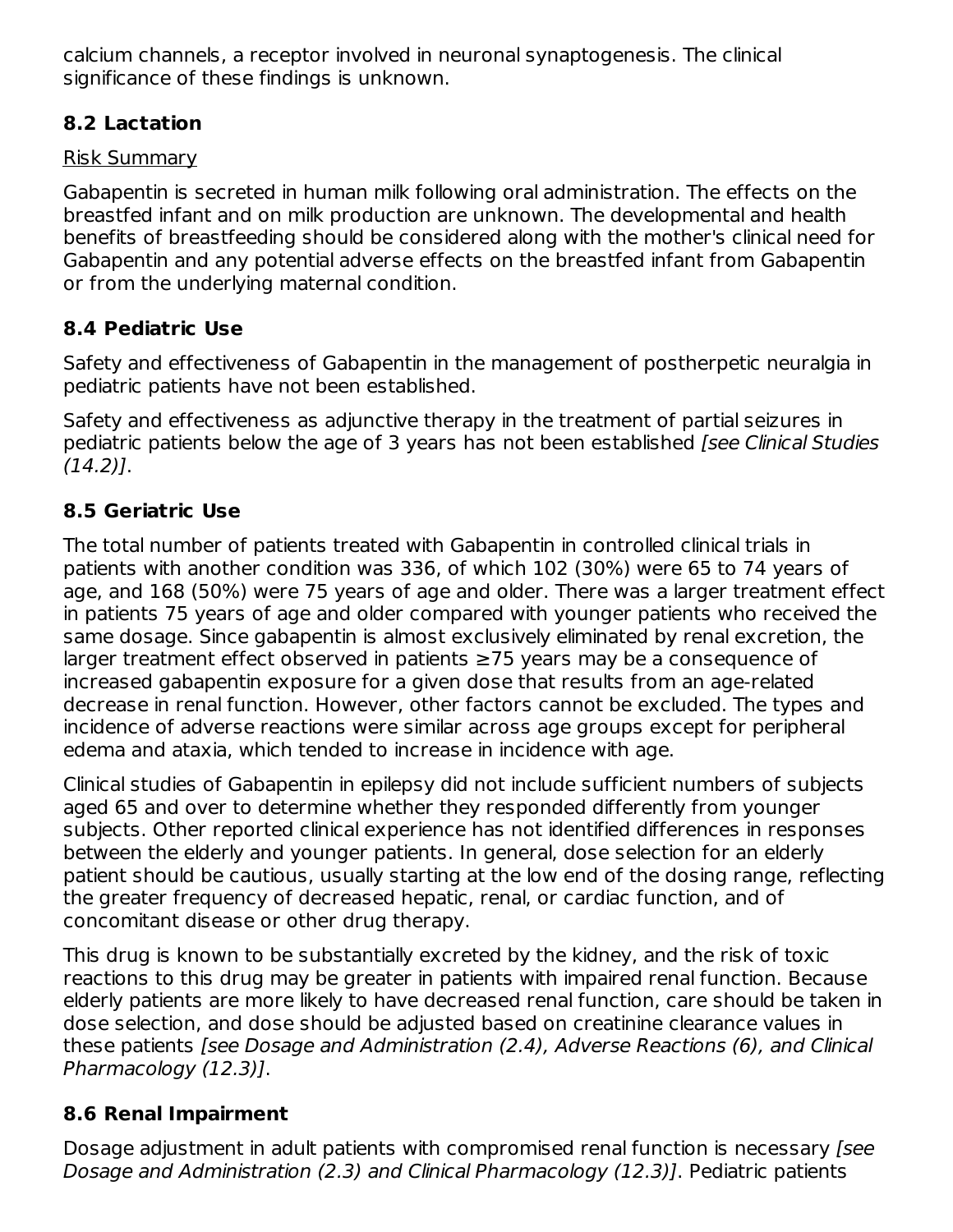with renal insufficiency have not been studied.

Dosage adjustment in patients undergoing hemodialysis is necessary (see Dosage and Administration (2.3) and Clinical Pharmacology (12.3)].

# **9 DRUG ABUSE AND DEPENDENCE**

### **9.1 Controlled Substance**

Gabapentin is not a scheduled drug.

# **9.2 Abuse**

Abuse is the intentional, non-therapeutic use of a drug, even once, for its desirable psychological or physiological effects. Misuse is the intentional use, for therapeutic purposes, of a drug by an individual in a way other than prescribed by a health care provider or for whom it was not prescribed.

Gabapentin does not exhibit affinity for benzodiazepine, opioid (mu, delta or kappa), or cannabinoid 1 receptor sites. Gabapentin misuse and abuse have been reported in the postmarketing setting and published literature. Most of the individuals described in these reports had a history of polysubstance abuse. Some of these individuals were taking higher than recommended doses of gabapentin for unapproved uses. When prescribing gabapentin, carefully evaluate patients for a history of drug abuse and observe them for signs and symptoms of gabapentin misuse or abuse (e.g., self-dose escalation and drug-seeking behavior). The abuse potential of gabapentin has not been evaluated in human studies.

# **9.3 Dependence**

Physical dependence is a state that develops as a result of physiological adaptation in response to repeated drug use, manifested by withdrawal signs and symptoms after abrupt discontinuation or a significant dose reduction of a drug. There are rare postmarketing reports of individuals experiencing withdrawal symptoms shortly after discontinuing higher than recommended doses of gabapentin used to treat illnesses for which the drug is not approved. Such symptoms included agitation, disorientation and confusion after suddenly discontinuing gabapentin that resolved after restarting gabapentin. The dependence potential of gabapentin has not been evaluated in human studies.

# **10 OVERDOSAGE**

Signs of acute toxicity in animals included ataxia, labored breathing, ptosis, sedation, hypoactivity, or excitation.

Acute oral overdoses of gabapentin have been reported. Symptoms have included double vision, tremor, slurred speech, drowsiness, altered mental status, dizziness, lethargy, and diarrhea. Fatal respiratory depression has been reported with gabapentin overdose, alone and in combination with other CNS depressants.

Gabapentin can be removed by hemodialysis.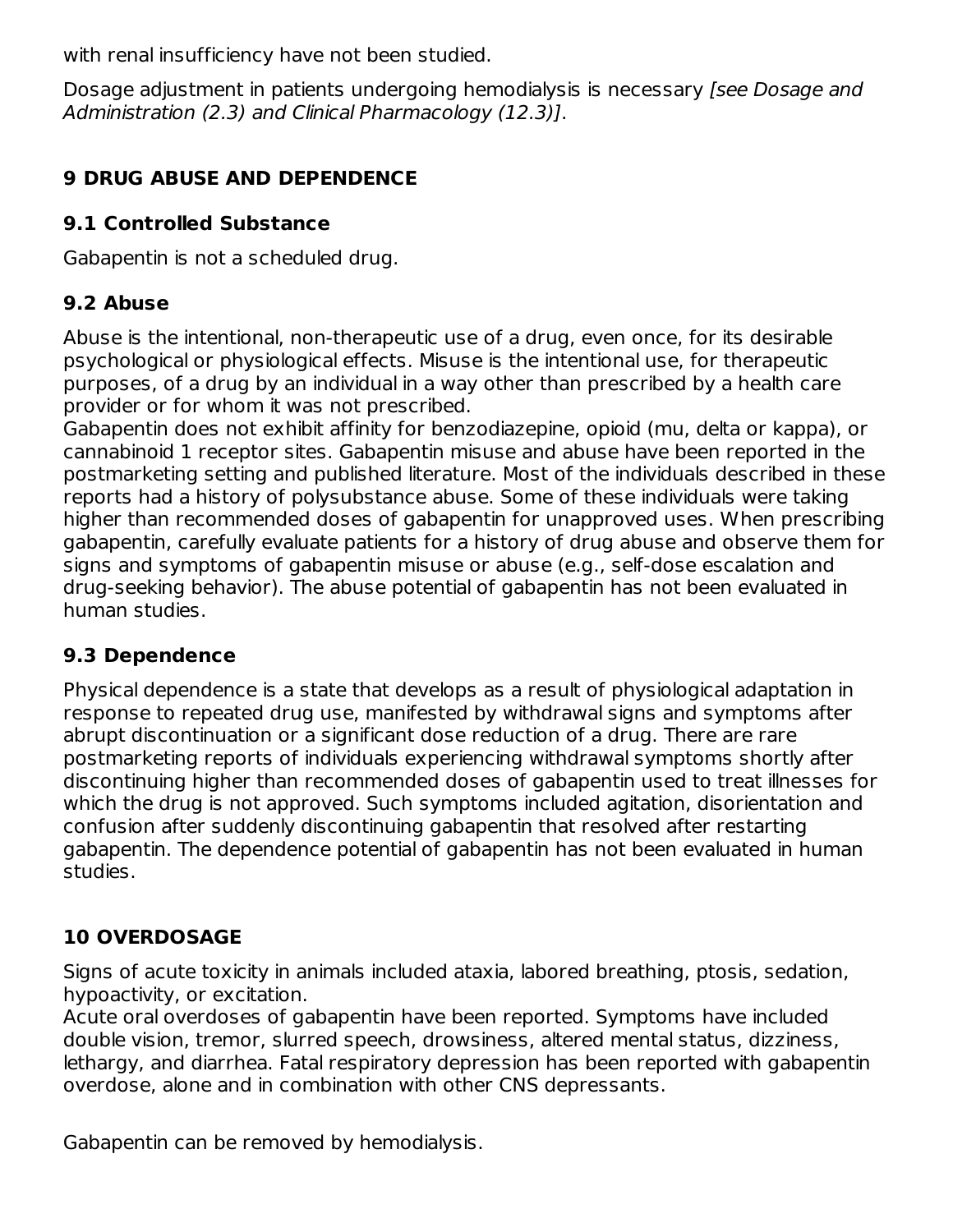If overexposure occurs, call your poison control center at 1-800-222-1222.

### **11 DESCRIPTION**

The active ingredient in Gabapentin Capsules USP is gabapentin, which has the chemical name 1-(aminomethyl)cyclohexaneacetic acid.

The molecular formula of gabapentin is  $\mathsf{C}_9\mathsf{H}_{17}\mathsf{NO}_2$  and the molecular weight is 171.24. The structural formula of gabapentin is:



Gabapentin is a white to off-white crystalline solid with a p $\mathsf{K}_{\texttt{a1}}$  of 3.7 and a p $\mathsf{K}_{\texttt{a2}}$  of 10.7. It is freely soluble in water and both basic and acidic aqueous solutions. The log of the partition coefficient (n-octanol/0.05M phosphate buffer) at pH 7.4 is –1.25.

Each Gabapentin capsule contains 100 mg, 300 mg, or 400 mg of gabapentin and the following inactive ingredients: Pregelatinized Maize starch, talc, gelatin, titanium dioxide, yellow iron oxide (300 mg and 400 mg only), and red iron oxide (300 mg and 400 mg only), black iron oxide (300 mg and 400 mg only). Ingredients of Imprinting Ink( Black SW-9049) are Black Iron Oxide NF(E 172), Butyl Alcohol NF, Dehydrated Alcohol USP, Isopropyl Alcohol USP, Potassium Hydroxide NF, Propylene Glycol USP, Shellac NF, and Strong Ammonia Solution NF.

# **12 CLINICAL PHARMACOLOGY**

# **12.1 Mechanism of Action**

The precise mechanisms by which gabapentin produces its analgesic and antiepileptic actions are unknown. Gabapentin is structurally related to the neurotransmitter gammaaminobutyric acid (GABA) but has no effect on GABA binding, uptake, or degradation. In vitro studies have shown that gabapentin binds with high-affinity to the α2δ subunit of voltage-activated calcium channels; however, the relationship of this binding to the therapeutic effects of gabapentin is unknown.

### **12.3 Pharmacokinetics**

All pharmacological actions following gabapentin administration are due to the activity of the parent compound; gabapentin is not appreciably metabolized in humans.

#### Oral Bioavailability

Gabapentin bioavailability is not dose proportional; i.e., as dose is increased, bioavailability decreases. Bioavailability of gabapentin is approximately 60%, 47%, 34%, 33%, and 27% following 900, 1200, 2400, 3600, and 4800 mg/day given in 3 divided doses, respectively. Food has only a slight effect on the rate and extent of absorption of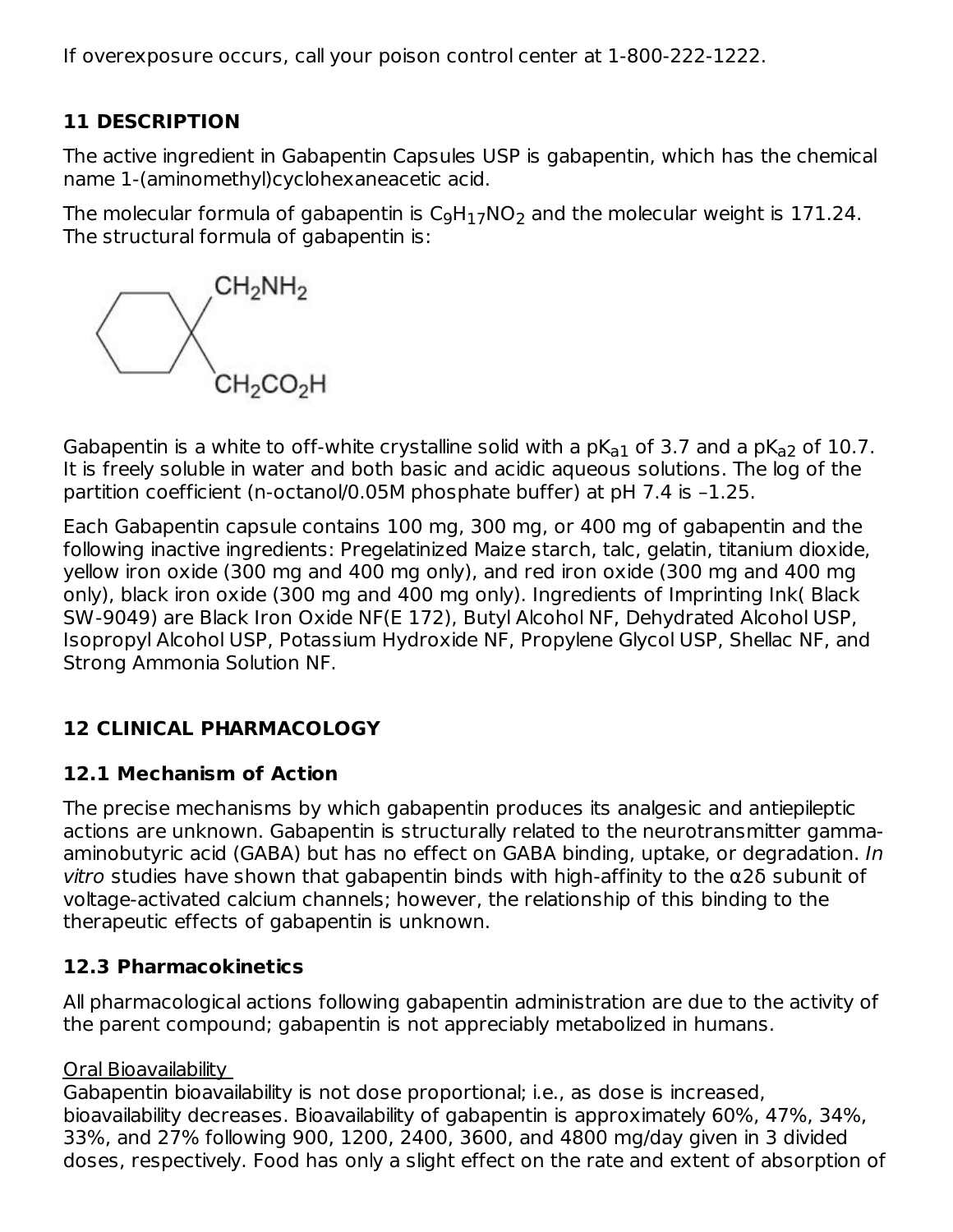gabapentin (14% increase in AUC and C<sub>max</sub>).

#### Distribution

Less than 3% of gabapentin circulates bound to plasma protein. The apparent volume of distribution of gabapentin after 150 mg intravenous administration is 58±6 L (mean  $\pm$ SD). In patients with epilepsy, steady-state predose (C $_{\sf min}$ ) concentrations of gabapentin in cerebrospinal fluid were approximately 20% of the corresponding plasma concentrations.

#### Elimination

Gabapentin is eliminated from the systemic circulation by renal excretion as unchanged drug. Gabapentin is not appreciably metabolized in humans.

Gabapentin elimination half-life is 5 to 7 hours and is unaltered by dose or following multiple dosing. Gabapentin elimination rate constant, plasma clearance, and renal clearance are directly proportional to creatinine clearance. In elderly patients, and in patients with impaired renal function, gabapentin plasma clearance is reduced. Gabapentin can be removed from plasma by hemodialysis.

#### Specific Populations

### Age

The effect of age was studied in subjects 20-80 years of age. Apparent oral clearance (CL/F) of gabapentin decreased as age increased, from about 225 mL/min in those under 30 years of age to about 125 mL/min in those over 70 years of age. Renal clearance (CLr) and CLr adjusted for body surface area also declined with age; however, the decline in the renal clearance of gabapentin with age can largely be explained by the decline in renal function. [see Dosage and Administration (2.4) and Use in Specific Populations (8.5)].

#### Gender

Although no formal study has been conducted to compare the pharmacokinetics of gabapentin in men and women, it appears that the pharmacokinetic parameters for males and females are similar and there are no significant gender differences.

### Race

Pharmacokinetic differences due to race have not been studied. Because gabapentin is primarily renally excreted and there are no important racial differences in creatinine clearance, pharmacokinetic differences due to race are not expected.

### Pediatric

Gabapentin pharmacokinetics were determined in 48 pediatric subjects between the ages of 1 month and 12 years following a dose of approximately 10 mg/kg. Peak plasma concentrations were similar across the entire age group and occurred 2 to 3 hours postdose. In general, pediatric subjects between 1 month and <5 years of age achieved approximately 30% lower exposure (AUC) than that observed in those 5 years of age and older. Accordingly, oral clearance normalized per body weight was higher in the younger children. Apparent oral clearance of gabapentin was directly proportional to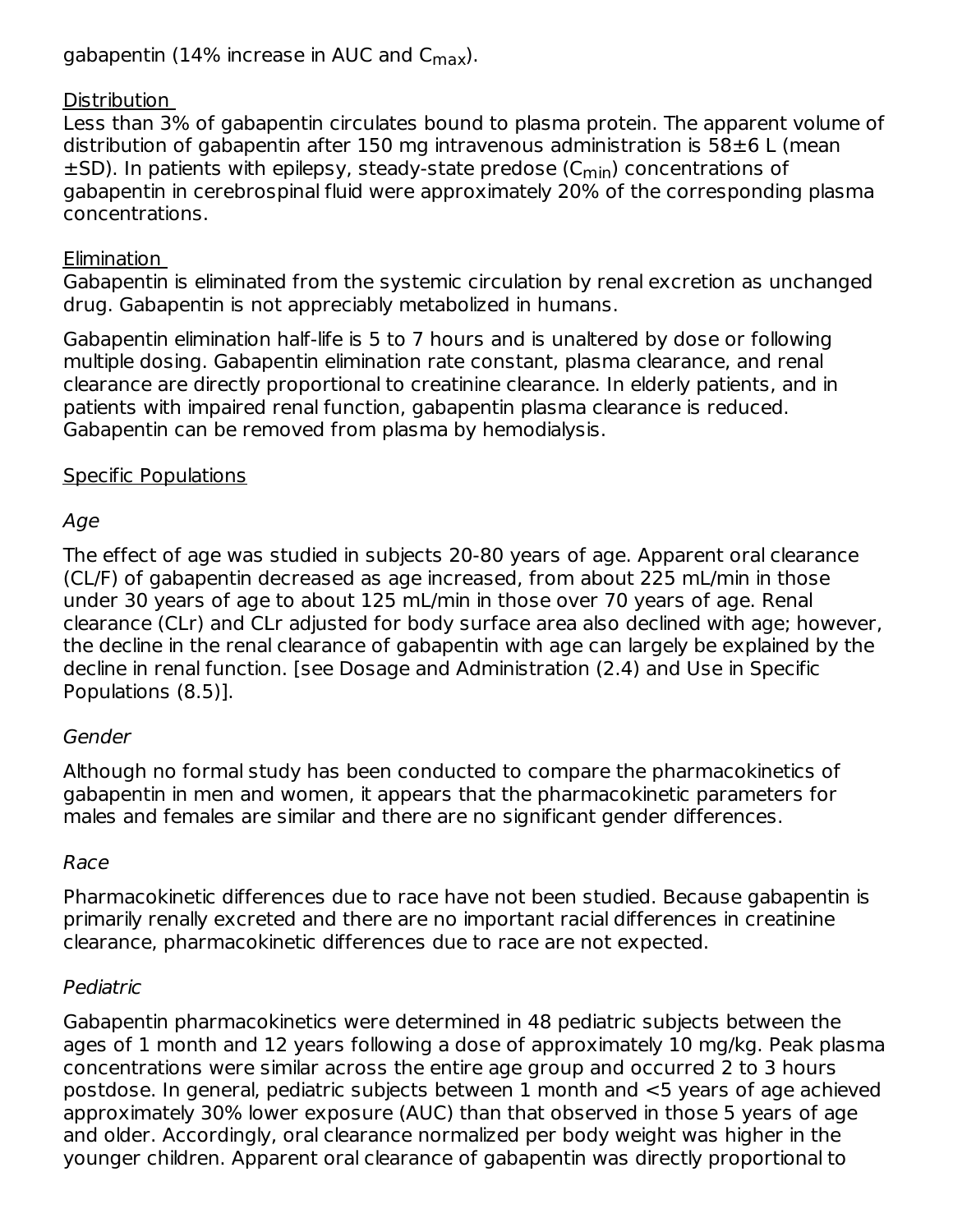creatinine clearance. Gabapentin elimination half-life averaged 4.7 hours and was similar across the age groups studied.

A population pharmacokinetic analysis was performed in 253 pediatric subjects between 1 month and 13 years of age. Patients received 10 to 65 mg/kg/day given three times a day. Apparent oral clearance (CL/F) was directly proportional to creatinine clearance and this relationship was similar following a single dose and at steady-state. Higher oral clearance values were observed in children <5 years of age compared to those observed in children 5 years of age and older, when normalized per body weight. The clearance was highly variable in infants <1 year of age. The normalized CL/F values observed in pediatric patients 5 years of age and older were consistent with values observed in adults after a single dose. The oral volume of distribution normalized per body weight was constant across the age range.

These pharmacokinetic data indicate that the effective daily dose in pediatric patients with epilepsy ages 3 and 4 years should be 40 mg/kg/day to achieve average plasma concentrations similar to those achieved in patients 5 years of age and older receiving gabapentin at 30 mg/kg/day [see Dosage and Administration (2.2)].

#### Adult Patients with Renal Impairment

Subjects (N=60) with renal impairment (mean creatinine clearance ranging from 13-114 mL/min) were administered single 400 mg oral doses of gabapentin. The mean gabapentin half-life ranged from about 6.5 hours (patients with creatinine clearance >60 mL/min) to 52 hours (creatinine clearance <30 mL/min) and gabapentin renal clearance from about 90 mL/min (>60 mL/min group) to about 10 mL/min (<30 mL/min). Mean plasma clearance (CL/F) decreased from approximately 190 mL/min to 20 mL/min [see Dosage and Administration (2.3) and Use in Specific Populations (8.6)]. Pediatric patients with renal insufficiency have not been studied.

#### Hemodialysis

In a study in anuric adult subjects  $(N=11)$ , the apparent elimination half-life of gabapentin on nondialysis days was about 132 hours; during dialysis the apparent halflife of gabapentin was reduced to 3.8 hours. Hemodialysis thus has a significant effect on gabapentin elimination in anuric subjects [see Dosage and Administration (2.3) and Use in Specific Populations (8.6)].

#### Hepatic Disease

Because gabapentin is not metabolized, no study was performed in patients with hepatic impairment.

#### Drug Interactions

• In Vitro Studies

In vitro studies were conducted to investigate the potential of gabapentin to inhibit the major cytochrome P450 enzymes (CYP1A2, CYP2A6, CYP2C9, CYP2C19, CYP2D6, CYP2E1, and CYP3A4) that mediate drug and xenobiotic metabolism using isoform selective marker substrates and human liver microsomal preparations. Only at the highest concentration tested (171 mcg/mL; 1 mM) was a slight degree of inhibition (14% to 30%) of isoform CYP2A6 observed. No inhibition of any of the other isoforms tested was observed at gabapentin concentrations up to 171 mcg/mL (approximately 15 times the  $C_{\rm max}$  at 3600 mg/day).

• In Vivo Studies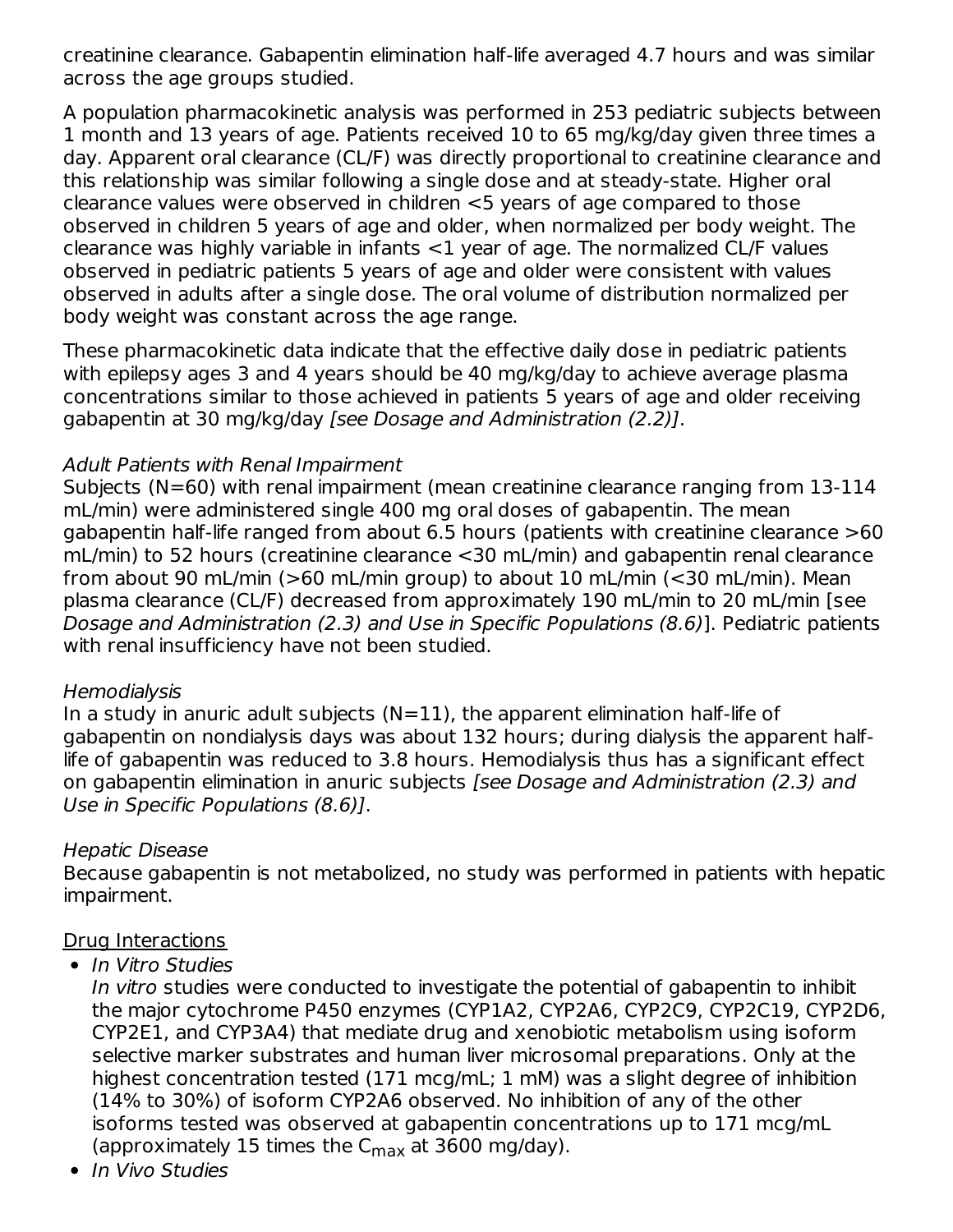The drug interaction data described in this section were obtained from studies involving healthy adults and adult patients with epilepsy.

### Phenytoin

In a single (400 mg) and multiple dose (400 mg three times a day) study of Gabapentin in epileptic patients (N=8) maintained on phenytoin monotherapy for at least 2 months, gabapentin had no effect on the steady-state trough plasma concentrations of phenytoin and phenytoin had no effect on gabapentin pharmacokinetics.

#### Carbamazepine

Steady-state trough plasma carbamazepine and carbamazepine 10, 11 epoxide concentrations were not affected by concomitant gabapentin (400 mg three times a day; N=12) administration. Likewise, gabapentin pharmacokinetics were unaltered by carbamazepine administration.

#### Valproic Acid

The mean steady-state trough serum valproic acid concentrations prior to and during concomitant gabapentin administration (400 mg three times a day; N=17) were not different and neither were gabapentin pharmacokinetic parameters affected by valproic acid.

#### Phenobarbital

Estimates of steady-state pharmacokinetic parameters for phenobarbital or gabapentin (300 mg three times a day;  $N=12$ ) are identical whether the drugs are administered alone or together.

#### Naproxen

Coadministration (N=18) of naproxen sodium capsules (250 mg) with Gabapentin (125 mg) appears to increase the amount of gabapentin absorbed by 12% to 15%. Gabapentin had no effect on naproxen pharmacokinetic parameters. These doses are lower than the therapeutic doses for both drugs. The magnitude of interaction within the recommended dose ranges of either drug is not known.

### **Hydrocodone**

Coadministration of Gabapentin (125 to 500 mg; N=48) decreases hydrocodone (10 mg; N=50)  $\mathsf{C_{max}}$  and AUC values in a dose-dependent manner relative to administration of hydrocodone alone; C<sub>max</sub> and AUC values are 3% to 4% lower, respectively, after administration of 125 mg Gabapentin and 21% to 22% lower, respectively, after administration of 500 mg Gabapentin. The mechanism for this interaction is unknown. Hydrocodone increases gabapentin AUC values by 14%. The magnitude of interaction at other doses is not known.

### **Morphine**

A literature article reported that when a 60 mg controlled-release morphine capsule was administered 2 hours prior to a 600 mg Gabapentin capsule (N=12), mean gabapentin AUC increased by 44% compared to gabapentin administered without morphine.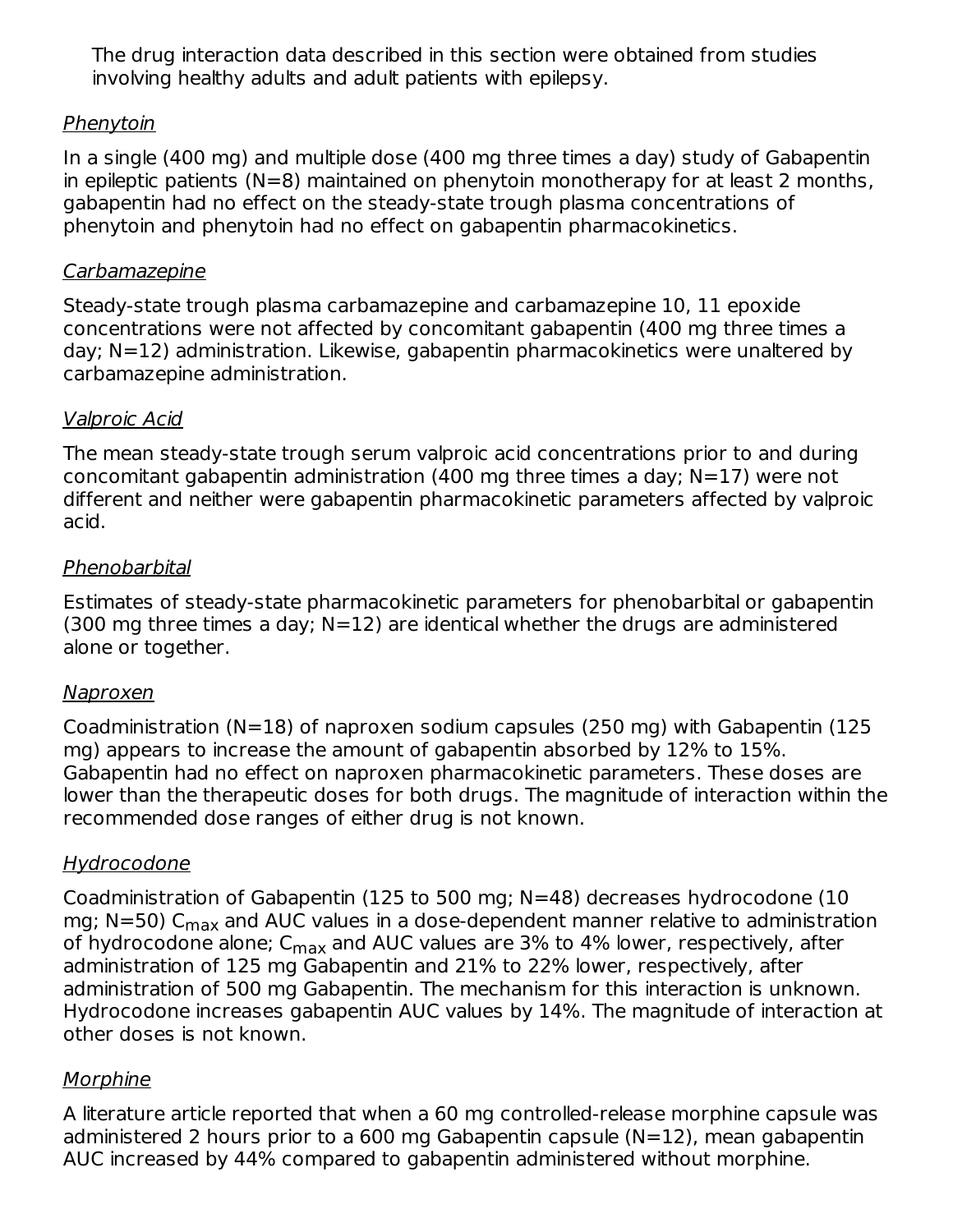Morphine pharmacokinetic parameter values were not affected by administration of Gabapentin 2 hours after morphine. The magnitude of interaction at other doses is not known.

### Cimetidine

In the presence of cimetidine at 300 mg four times a day  $(N=12)$ , the mean apparent oral clearance of gabapentin fell by 14% and creatinine clearance fell by 10%. Thus, cimetidine appeared to alter the renal excretion of both gabapentin and creatinine, an endogenous marker of renal function. This small decrease in excretion of gabapentin by cimetidine is not expected to be of clinical importance. The effect of gabapentin on cimetidine was not evaluated.

### Oral Contraceptive

Based on AUC and half-life, multiple-dose pharmacokinetic profiles of norethindrone and ethinyl estradiol following administration of tablets containing 2.5 mg of norethindrone acetate and 50 mcg of ethinyl estradiol were similar with and without coadministration of gabapentin (400 mg three times a day; N=13). The C<sub>max</sub> of norethindrone was 13% higher when it was coadministered with gabapentin; this interaction is not expected to be of clinical importance.

### <u>Antacid (Maalox®) (aluminum hydroxide, magnesium hydroxide)</u>

Antacid (Maalox $^{\circledR}$ ) containing magnesium and aluminum hydroxides reduced the mean bioavailability of gabapentin ( $N=16$ ) by about 20%. This decrease in bioavailability was about 10% when gabapentin was administered 2 hours after Maalox.

### Probenecid

Probenecid is a blocker of renal tubular secretion. Gabapentin pharmacokinetic parameters without and with probenecid were comparable. This indicates that gabapentin does not undergo renal tubular secretion by the pathway that is blocked by probenecid.

# **13 NONCLINICAL TOXICOLOGY**

# **13.1 Carcinogenesis, Mutagenesis, Impairment of Fertility**

# **Carcinogenesis**

Gabapentin was administered orally to mice and rats in 2-year carcinogenicity studies. No evidence of drug-related carcinogenicity was observed in mice treated at doses up to 2000 mg/kg/day. At 2000 mg/kg, the plasma gabapentin exposure (AUC) in mice was approximately 2 times that in humans at the MRHD of 3600 mg/day. In rats, increases in the incidence of pancreatic acinar cell adenoma and carcinoma were found in male rats receiving the highest dose (2000 mg/kg), but not at doses of 250 or 1000 mg/kg/day. At 1000 mg/kg, the plasma gabapentin exposure (AUC) in rats was approximately 5 times that in humans at the MRHD.

Studies designed to investigate the mechanism of gabapentin-induced pancreatic carcinogenesis in rats indicate that gabapentin stimulates DNA synthesis in rat pancreatic acinar cells in vitro and, thus, may be acting as a tumor promoter by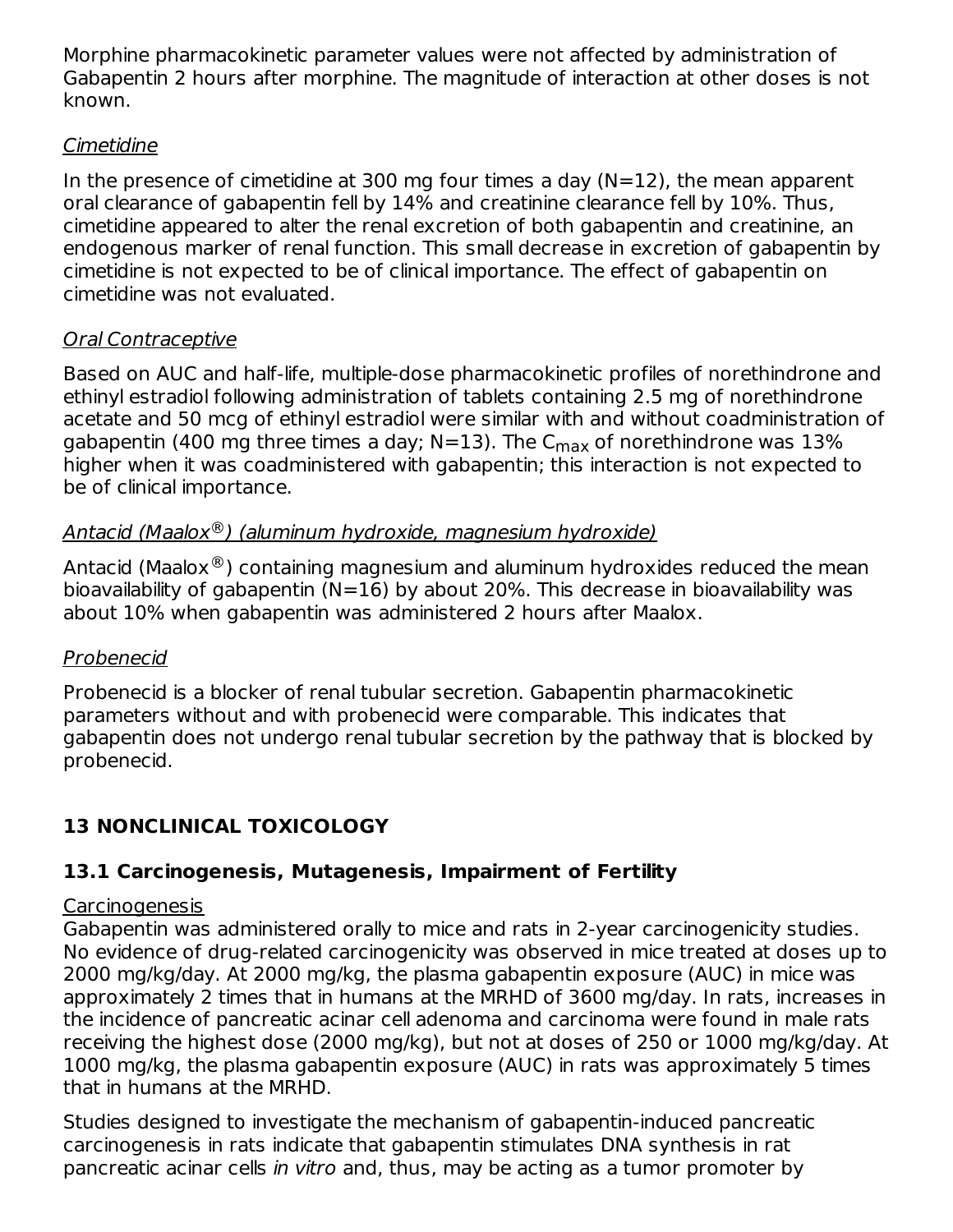enhancing mitogenic activity. It is not known whether gabapentin has the ability to increase cell proliferation in other cell types or in other species, including humans.

#### **Mutagenesis**

Gabapentin did not demonstrate mutagenic or genotoxic potential in in vitro (Ames test, HGPRT forward mutation assay in Chinese hamster lung cells) and in vivo (chromosomal aberration and micronucleus test in Chinese hamster bone marrow, mouse micronucleus, unscheduled DNA synthesis in rat hepatocytes) assays.

#### Impairment of Fertility

No adverse effects on fertility or reproduction were observed in rats at doses up to 2000 mg/kg. At 2000 mg/kg, the plasma gabapentin exposure (AUC) in rats is approximately 8 times that in humans at the MRHD.

### **14 CLINICAL STUDIES**

### **14.1 Postherpetic Neuralgia**

Gabapentin was evaluated for the management of postherpetic neuralgia (PHN) in two randomized, double-blind, placebo-controlled, multicenter studies. The intent-to-treat (ITT) population consisted of a total of 563 patients with pain for more than 3 months after healing of the herpes zoster skin rash (Table 6).

#### **TABLE 6. Controlled PHN Studies: Duration, Dosages, and Number of Patients**

|       |                       | Gabapentin         | Patients   | <b>Patients</b> |
|-------|-----------------------|--------------------|------------|-----------------|
| Study | <b>Study Duration</b> | $(mg/day)*$        |            | Receiving       |
|       |                       | <b>Target Dose</b> | Gabapentin | Placebo         |
|       | 8 weeks               | 3600               | 113        | 116             |
|       | weeks                 | 1800, 2400         | 223        | 111             |
|       |                       | Total              | 336        | 227             |

\*Given in 3 divided doses (TID)

Each study included a 7- or 8-week double-blind phase (3 or 4 weeks of titration and 4 weeks of fixed dose). Patients initiated treatment with titration to a maximum of 900 mg/day gabapentin over 3 days. Dosages were then to be titrated in 600 to 1200 mg/day increments at 3- to 7-day intervals to the target dose over 3 to 4 weeks. Patients recorded their pain in a daily diary using an 11-point numeric pain rating scale ranging from 0 (no pain) to 10 (worst possible pain). A mean pain score during baseline of at least 4 was required for randomization. Analyses were conducted using the ITT population (all randomized patients who received at least one dose of study medication).

Both studies demonstrated efficacy compared to placebo at all doses tested.

The reduction in weekly mean pain scores was seen by Week 1 in both studies, and were maintained to the end of treatment. Comparable treatment effects were observed in all active treatment arms. Pharmacokinetic/pharmacodynamic modeling provided confirmatory evidence of efficacy across all doses. Figures 1 and 2 show pain intensity scores over time for Studies 1 and 2.

### **Figure 1. Weekly Mean Pain Scores (Observed Cases in ITT Population):**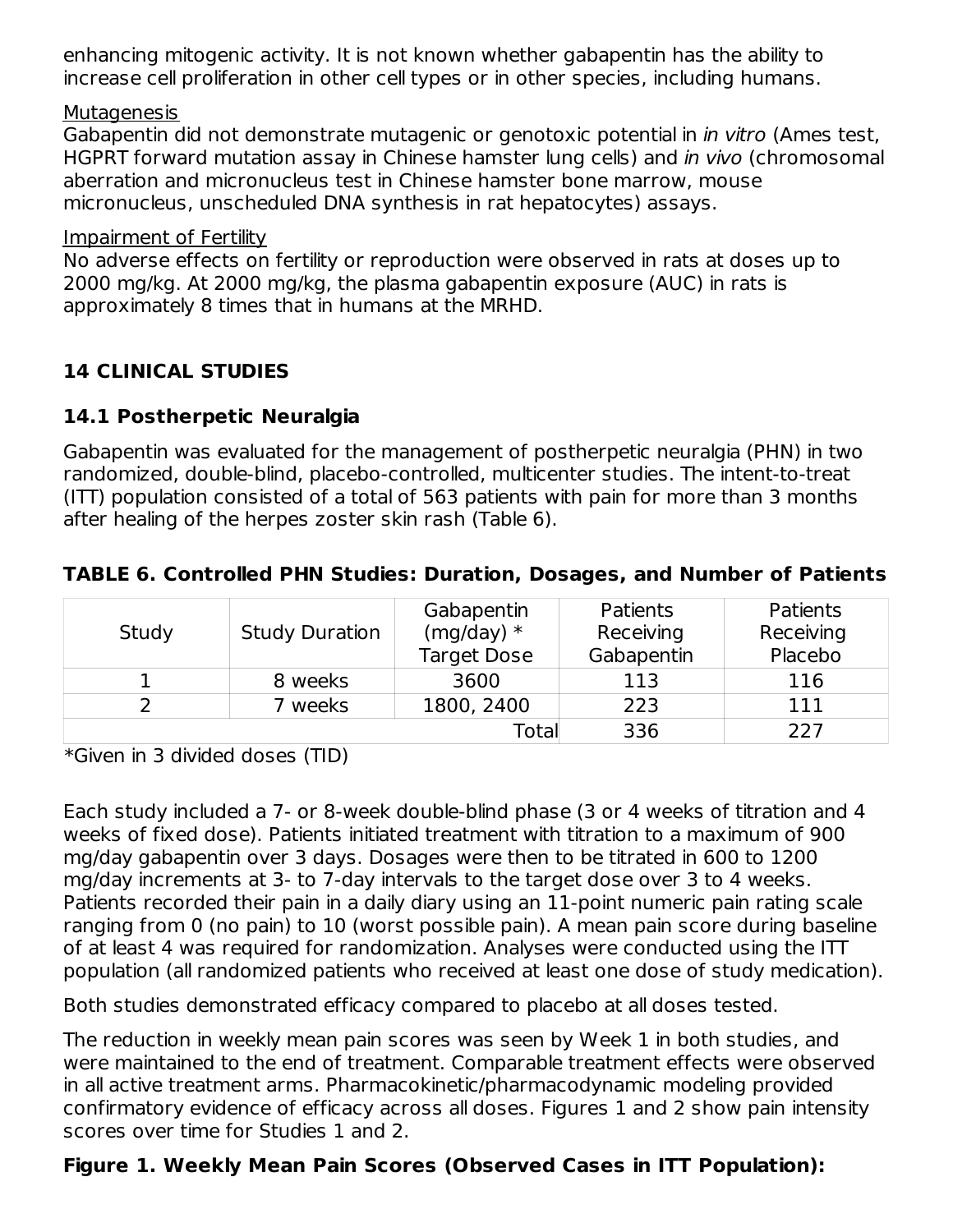



#### **Figure 2. Weekly Mean Pain Scores (Observed Cases in ITT Population): Study 2**



The proportion of responders (those patients reporting at least 50% improvement in endpoint pain score compared to baseline) was calculated for each study (Figure 3).

#### **Figure 3. Proportion of Responders (patients with ≥50% reduction in pain**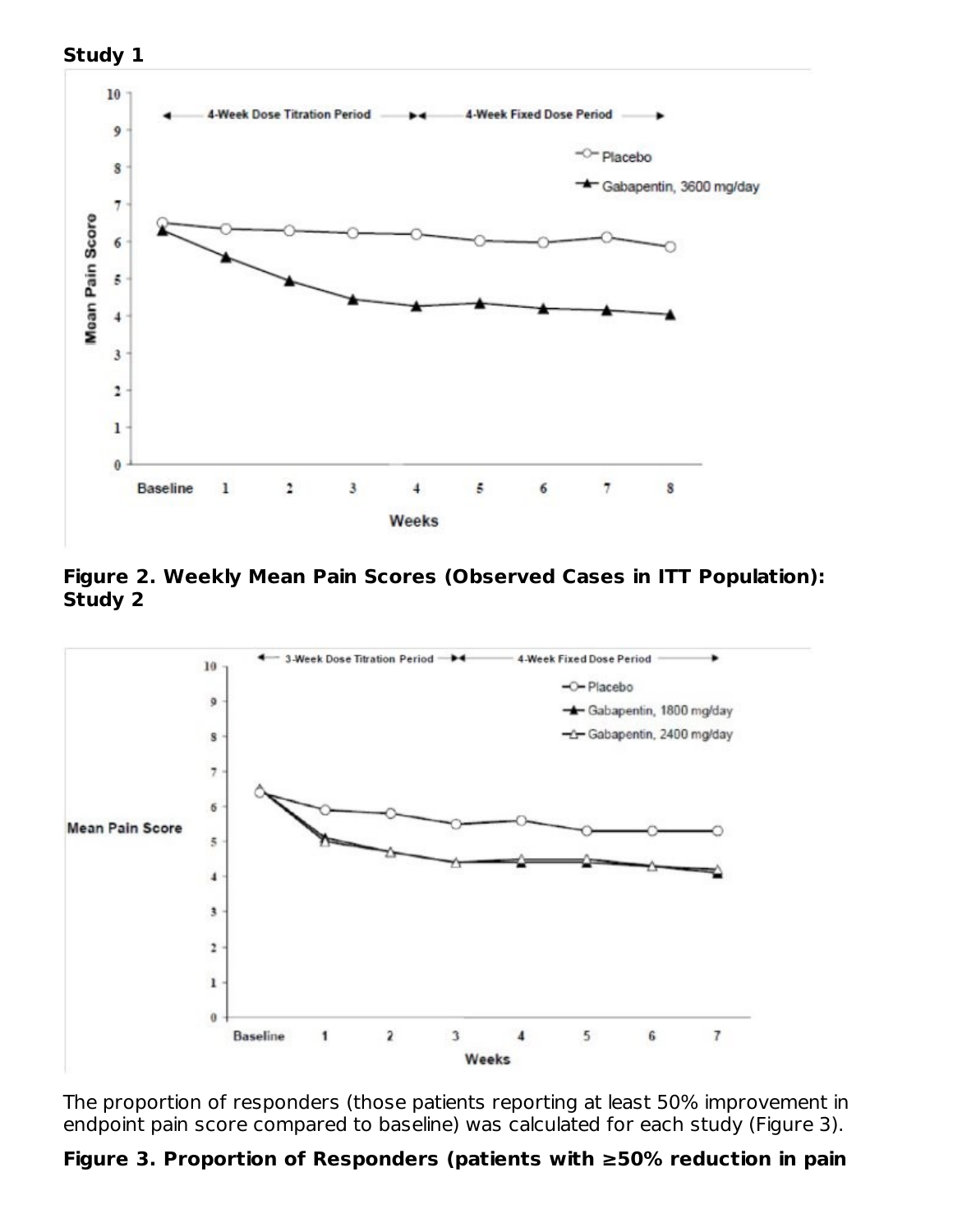

# **14.2 Epilepsy for Partial Onset Seizures (Adjunctive Therapy)**

The effectiveness of Gabapentin as adjunctive therapy (added to other antiepileptic drugs) was established in multicenter placebo-controlled, double-blind, parallel-group clinical trials in adult and pediatric patients (3 years and older) with refractory partial seizures.

Evidence of effectiveness was obtained in three trials conducted in 705 patients (age 12 years and above) and one trial conducted in 247 pediatric patients (3 to 12 years of age). The patients enrolled had a history of at least 4 partial seizures per month in spite of receiving one or more antiepileptic drugs at therapeutic levels and were observed on their established antiepileptic drug regimen during a 12-week baseline period (6 weeks in the study of pediatric patients). In patients continuing to have at least 2 (or 4 in some studies) seizures per month, Gabapentin or placebo was then added on to the existing therapy during a 12-week treatment period. Effectiveness was assessed primarily on the basis of the percent of patients with a 50% or greater reduction in seizure frequency from baseline to treatment (the "responder rate") and a derived measure called response ratio, a measure of change defined as  $(T - B)/(T + B)$ , in which B is the patient's baseline seizure frequency and T is the patient's seizure frequency during treatment. Response ratio is distributed within the range  $-1$  to  $+1$ . A zero value indicates no change while complete elimination of seizures would give a value of -1; increased seizure rates would give positive values. A response ratio of -0.33 corresponds to a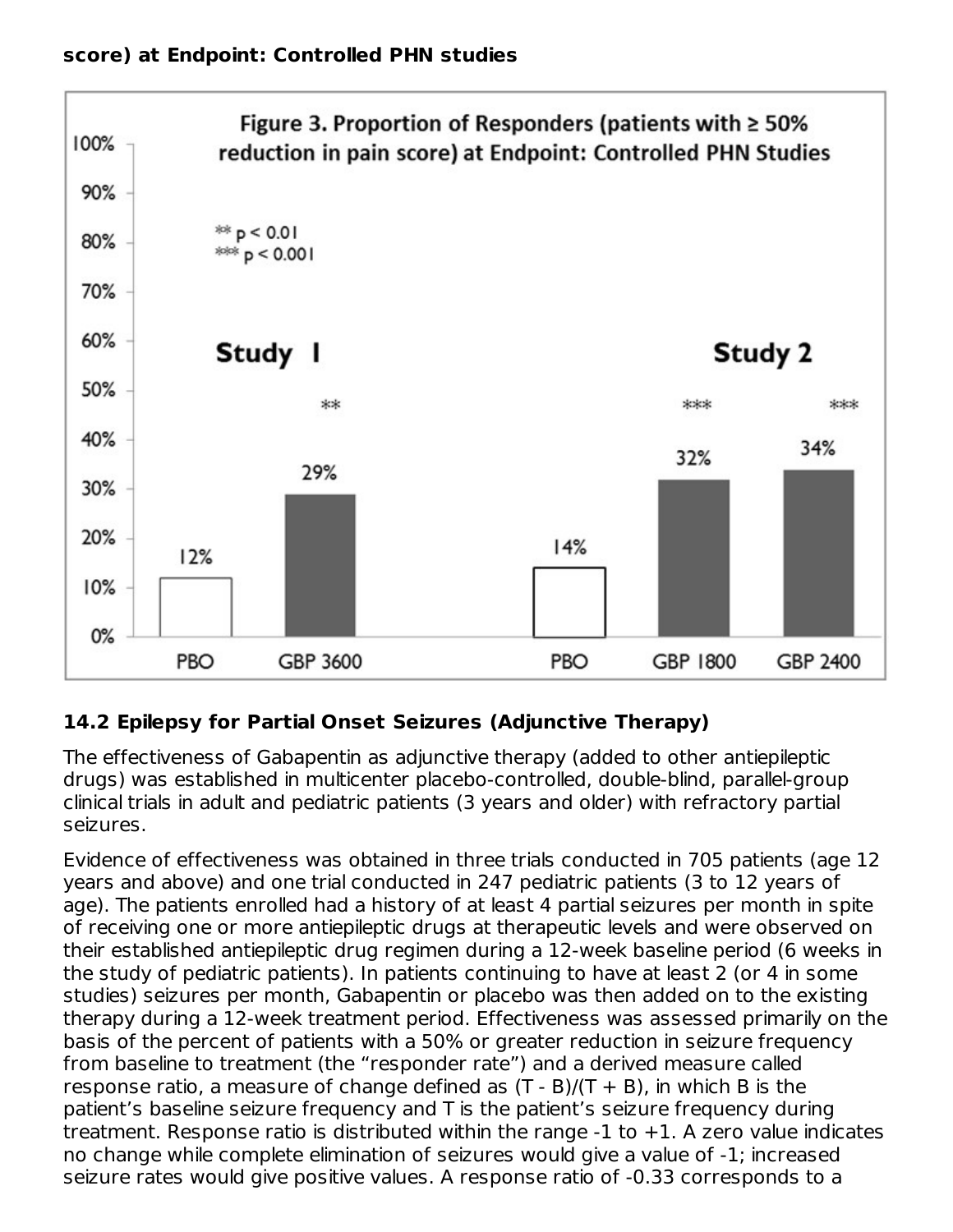50% reduction in seizure frequency. The results given below are for all partial seizures in the intent-to-treat (all patients who received any doses of treatment) population in each study, unless otherwise indicated.

One study compared Gabapentin 1200 mg/day, in three divided doses, with placebo. Responder rate was 23% (14/61) in the Gabapentin group and 9% (6/66) in the placebo group; the difference between groups was statistically significant. Response ratio was also better in the Gabapentin group (-0.199) than in the placebo group (-0.044), a difference that also achieved statistical significance.

A second study compared primarily Gabapentin 1200 mg/day, in three divided doses  $(N=101)$ , with placebo  $(N=98)$ . Additional smaller Gabapentin dosage groups (600) mg/day, N=53; 1800 mg/day, N=54) were also studied for information regarding dose response. Responder rate was higher in the Gabapentin 1200 mg/day group (16%) than in the placebo group (8%), but the difference was not statistically significant. The responder rate at 600 mg (17%) was also not significantly higher than in the placebo, but the responder rate in the 1800 mg group (26%) was statistically significantly superior to the placebo rate. Response ratio was better in the Gabapentin 1200 mg/day group (-0.103) than in the placebo group (-0.022); but this difference was also not statistically significant ( $p = 0.224$ ). A better response was seen in the Gabapentin 600 mg/day group (-0.105) and 1800 mg/day group (-0.222) than in the 1200 mg/day group, with the 1800 mg/day group achieving statistical significance compared to the placebo group.

A third study compared Gabapentin 900 mg/day, in three divided doses (N=111), and placebo (N=109). An additional Gabapentin1200 mg/day dosage group (N=52) provided dose- response data. A statistically significant difference in responder rate was seen in the Gabapentin 900 mg/day group (22%) compared to that in the placebo group (10%). Response ratio was also statistically significantly superior in the Gabapentin 900 mg/day group (-0.119) compared to that in the placebo group (-0.027), as was response ratio in 1200 mg/day Gabapentin (-0.184) compared to placebo.

Analyses were also performed in each study to examine the effect of Gabapentin on preventing secondarily generalized tonic-clonic seizures. Patients who experienced a secondarily generalized tonic-clonic seizure in either the baseline or in the treatment period in all three placebo-controlled studies were included in these analyses. There were several response ratio comparisons that showed a statistically significant advantage for Gabapentin compared to placebo and favorable trends for almost all comparisons.

Analysis of responder rate using combined data from all three studies and all doses (N=162, Gabapentin; N=89, placebo) also showed a significant advantage for Gabapentin over placebo in reducing the frequency of secondarily generalized tonicclonic seizures.

In two of the three controlled studies, more than one dose of Gabapentin was used. Within each study, the results did not show a consistently increased response to dose. However, looking across studies, a trend toward increasing efficacy with increasing dose is evident (see Figure 4).

**Figure 4. Responder Rate in Patients Receiving Gabapentin Expressed as a Difference from Placebo by Dose and Study: Adjunctive Therapy Studies in Patients ≥12 Years of Age with Partial Seizures**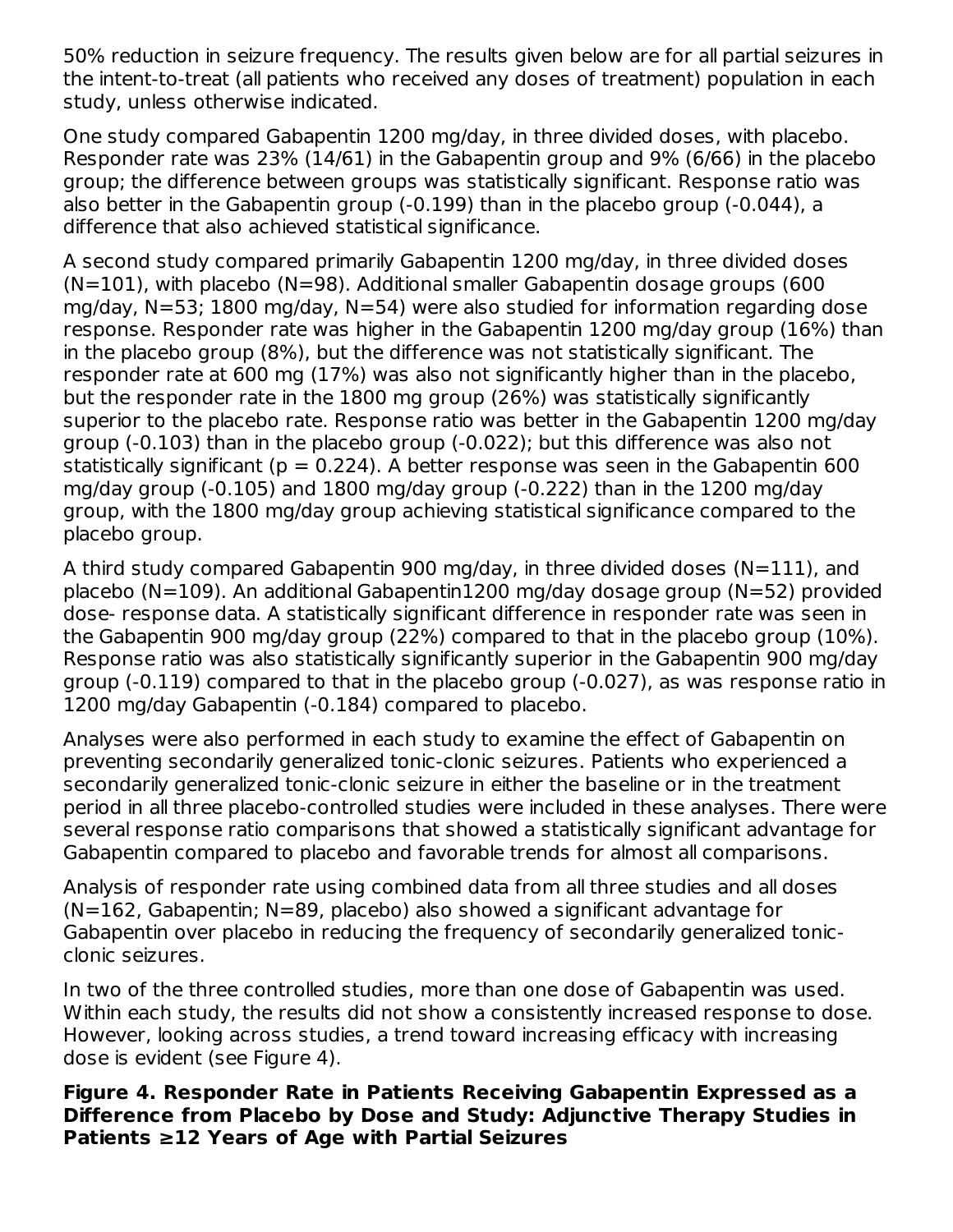

In the figure, treatment effect magnitude, measured on the Y axis in terms of the difference in the proportion of gabapentin and placebo-assigned patients attaining a 50% or greater reduction inseizure frequency from baseline, is plotted against the daily dose of gabapentin administered (X axis).

Although no formal analysis by gender has been performed, estimates of response (Response Ratio) derived from clinical trials (398 men, 307 women) indicate no important gender differences exist. There was no consistent pattern indicating that age had any effect on the response to Gabapentin . There were insufficient numbers of patients of races other than Caucasian to permit a comparison of efficacy among racial groups.

A fourth study in pediatric patients age 3 to 12 years compared 25 – 35 mg/kg/day Gabapentin (N=118) with placebo (N=127). For all partial seizures in the intent-to-treat population, the response ratio was statistically significantly better for the Gabapentin group ( -0.146) than for the placebo group (-0.079). For the same population, the responder rate for Gabapentin (21%) was not significantly different from placebo (18%).

A study in pediatric patients age 1 month to 3 years compared 40 mg/kg/day Gabapentin (N=38) with placebo (N=38) in patients who were receiving at least one marketed antiepileptic drug and had at least one partial seizure during the screening period (within 2 weeks prior to baseline). Patients had up to 48 hours of baseline and up to 72 hours of double-blind video EEG monitoring to record and count the occurrence of seizures. There were no statistically significant differences between treatments in either the response ratio or responder rate.

### **16 HOW SUPPLIED/STORAGE AND HANDLING**

Gabapentin Capsules USP are supplied as follows:

100 mg capsules: Hard gelatin capsules with white opaque body with white opaque cap,imprinted with "AHD" on cap and "100" on body in black ink and filled with white to off-white powder; available in: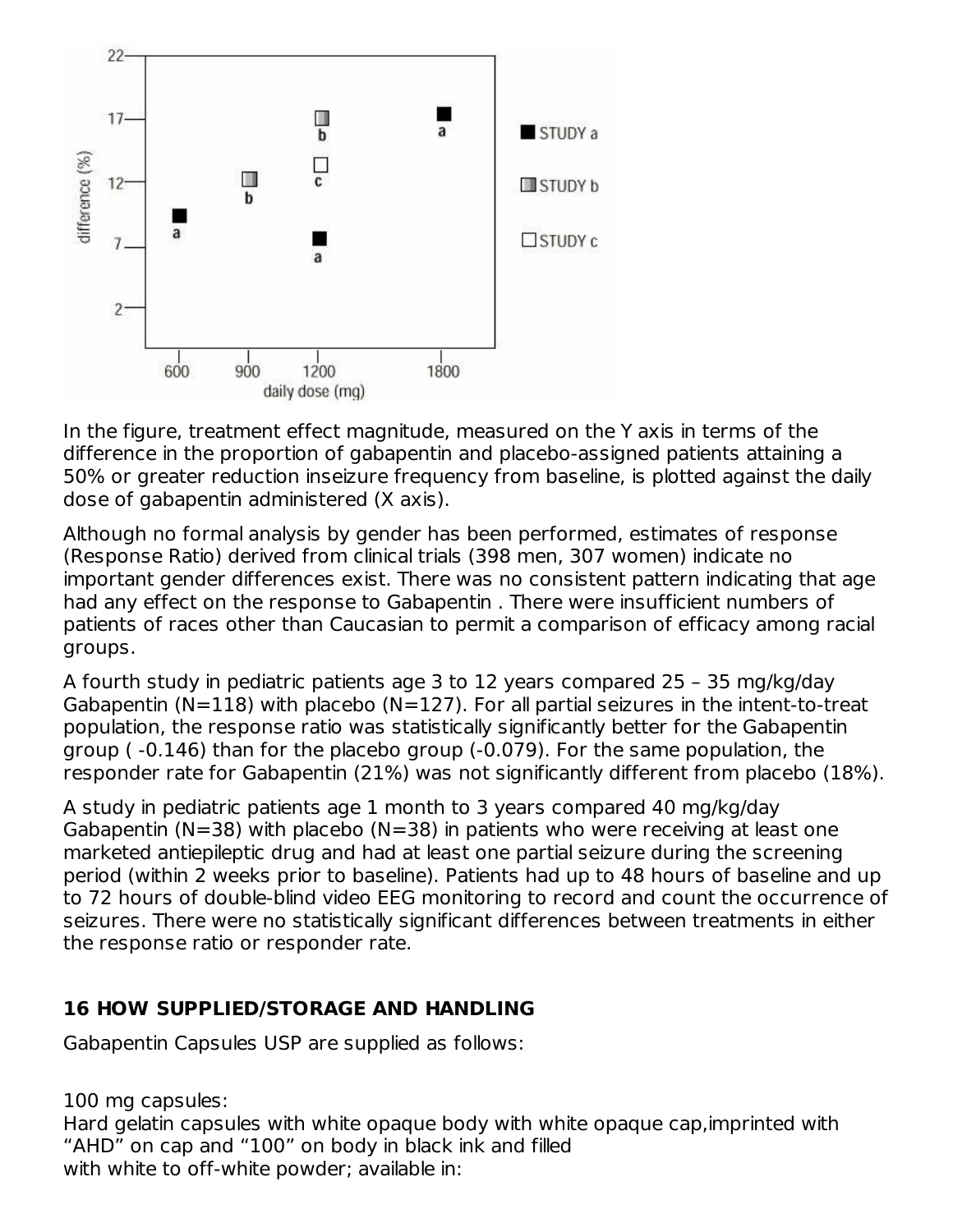Bottles of 100: NDC 71093-120-04 Bottles of 500: NDC 71093-120-05.

300 mg capsules: Hard gelatin capsules with yellow opaque body with caramel opaque cap, imprinted with "AHD" on cap and "300" on body in black ink and filled with white to off-white powder; available in: Bottles of 100: NDC 71093-121-04 Bottles of 500: NDC 71093-121-05.

400 mg capsules: Hard gelatin capsules with orange opaque body with caramel opaque cap, imprinted with "AHD" on cap and "400" on body in black ink and filled with white to off-white powder; available in: Bottles of 100: NDC 71093-122-04 Bottles of 500: NDC 71093-122-05.

Store at 20° to 25° C (68° to 77° F); excursions permitted to 15° to 30°C (59° to B6°F). [See USP Controlled Room Temperature]

### **17 PATIENT COUNSELING INFORMATION**

Advise the patient to read the FDA-approved patient labeling (Medication Guide).

Administrative Information

Inform patients that Gabapentin is taken orally with or without food.

Drug Reaction with Eosinophilia and Systemic Symptoms (DRESS)/Multiorgan **Hypersensitivity** 

Prior to initiation of treatment with Gabapentin, instruct patients that a rash or other signs or symptoms of hypersensitivity (such as fever or lymphadenopathy) may herald a serious medical event and that the patient should report any such occurrence to a physician immediately [see Warnings and Precautions (5.1)].

Anaphylaxis and Angioedema

Advise patients to discontinue gabapentin tablets and seek medical care if they develop signs or symptoms of anaphylaxis or angioedema [seeWarnings and Precautions (5.2)]

Dizziness and Somnolence and Effects on Driving and Operating Heavy Machinery

Advise patients that Gabapentin may cause dizziness, somnolence, and other symptoms and signs of CNS depression. Other drugs with sedative properties may increase these symptoms. Accordingly, although patients' ability to determine their level of impairment can be unreliable, advise them neither to drive a car nor to operate other complex machinery until they have gained sufficient experience on Gabapentin to gauge whether or not it affects their mental and/or motor performance adversely. Inform patients that it is not known how long this effect lasts [see Warnings and Precautions (5.3) and Warnings and Precautions (5.4)].

Suicidal Thinking and Behavior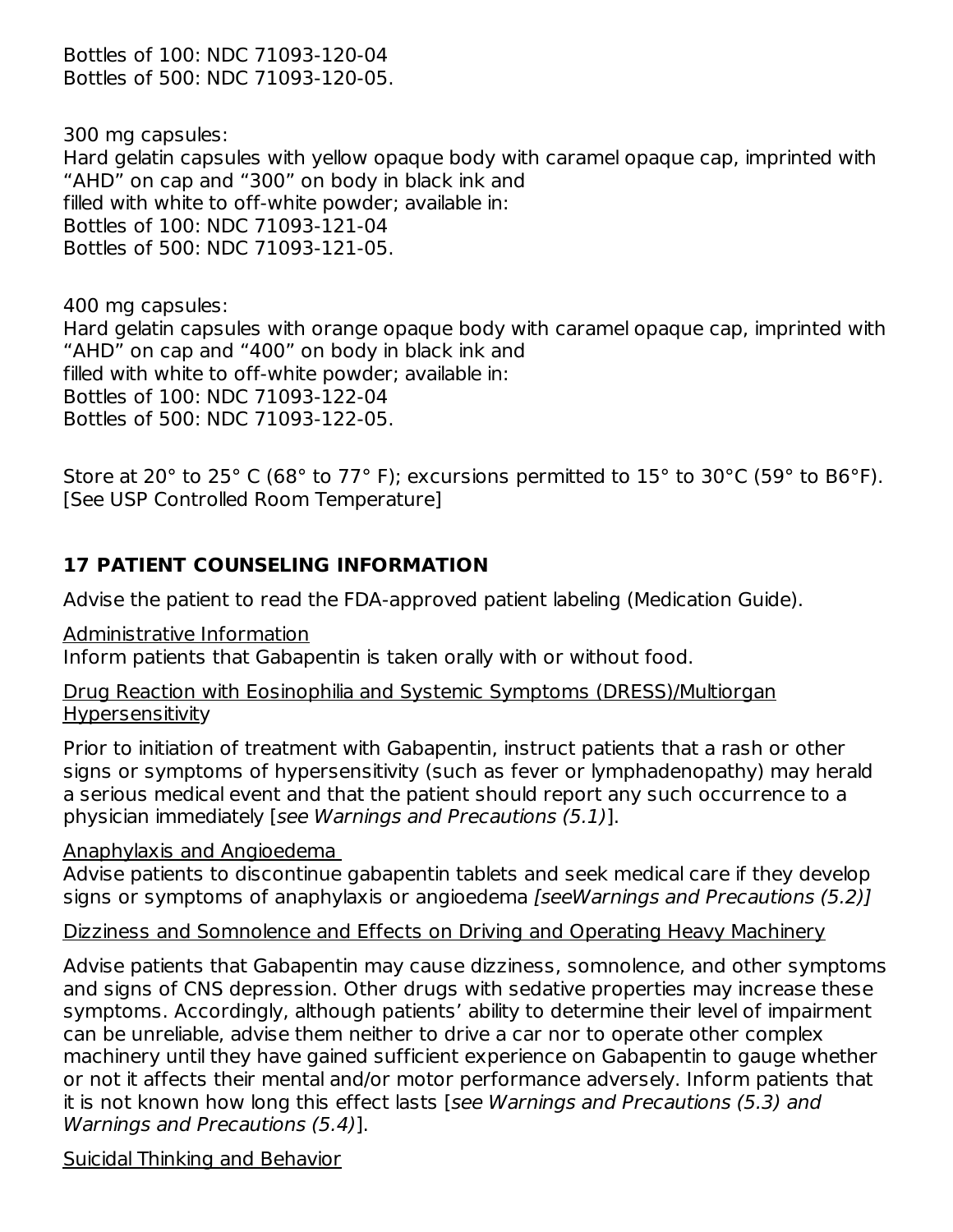Counsel the patient, their caregivers, and families that AEDs, including Gabapentin, may increase the risk of suicidal thoughts and behavior. Advise patients of the need to be alert for the emergence or worsening of symptoms of depression, any unusual changes in mood or behavior, or the emergence of suicidal thoughts, behavior, or thoughts about self-harm. Instruct patients to report behaviors of concern immediately to healthcare providers [see Warnings and Precautions (5.6)].

#### Respiratory Depression

Inform patients about the risk of respiratory depression. Include information that the risk is greatest for those using concomitant CNS depressants (such as opioid analgesics) or those with underlying respiratory impairment. Teach patients how to recognize respiratory depression and advise them to seek medical attention immediately if it occurs [see Warnings and Precautions (5.7)].

#### Use in Pregnancy

Instruct patients to notify their physician if they become pregnant or intend to become pregnant during therapy, and to notify their physician if they are breast feeding or intend to breast feed during therapy [see Use in Specific Populations (8.1) and (8.2)].  $\Box$ 

Encourage patients to enroll in the NAAED Pregnancy Registry if they become pregnant. This registry is collecting information about the safety of antiepileptic drugs during pregnancy. To enroll, patients can call the toll free number 1-888-233-2334 [see Use in Specific Populations (8.1)].

This product's label may have been updated. For full prescribing information, please visit www.acihealthcareusa.com.

### **Manufactured By:**

Vivimed Life Sciences Private Limited Plot No.101, 102, 107 & 108, SIDCO Pharmaceutical Complex, Alathur, Kanchipuram – 603 110, Tamilnadu, India.

# **Or,**

# **Manufactured By:**

Strides Pharma Science Limited Unit-II, R.S.No. 32,33 & 34, PIMS Road, Periyakalapet, Puducherry- 605014, India

# **Distributed by:**

ACI Healthcare USA, Inc. 10100 W. Sample Road, Suite 406 Coral Springs, FL 33065 1039335

Revised: 04/2021

 $\textcircled{\tiny{\textcirc}}$  Trademarks are the property of their respective owners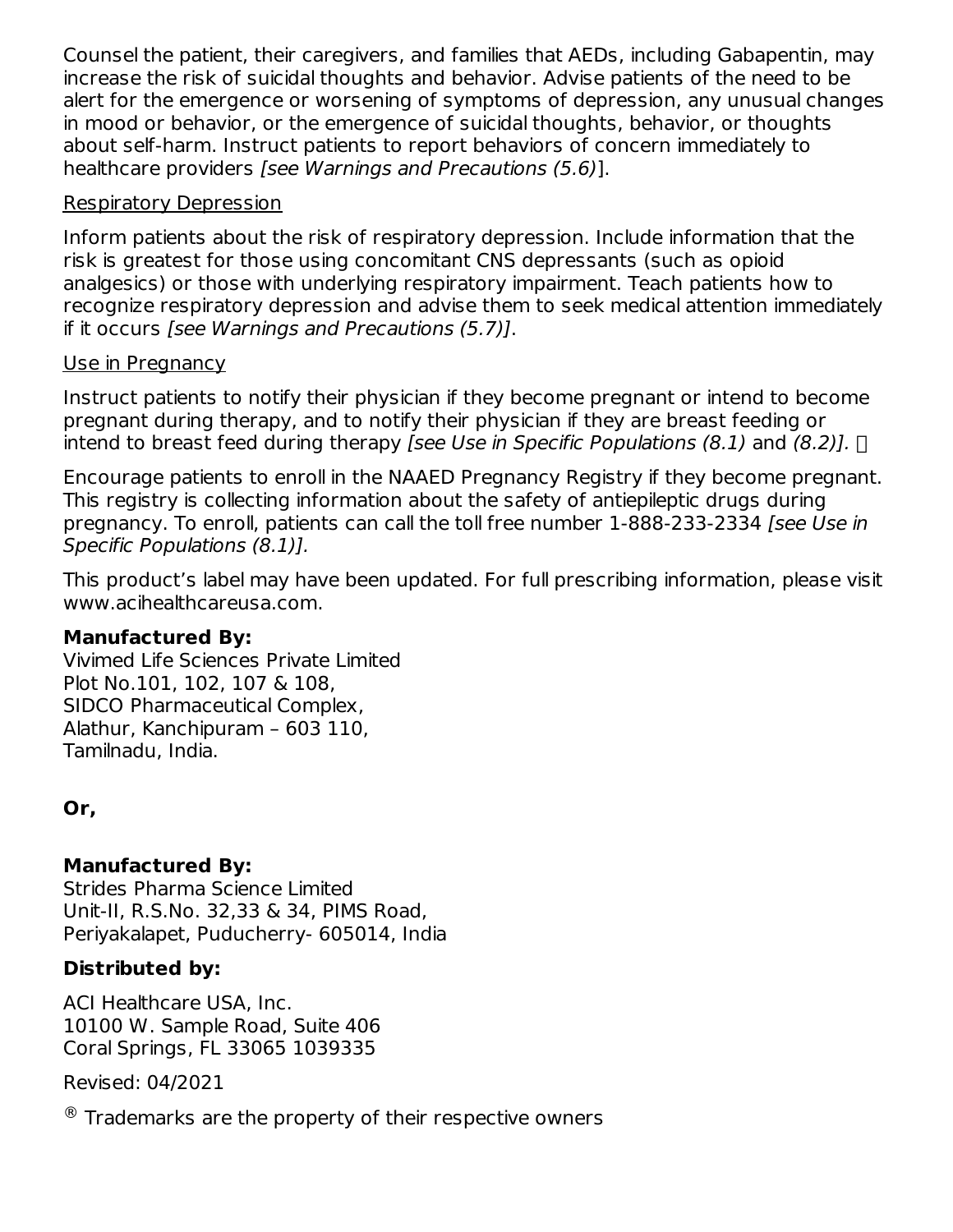#### **MEDICATION GUIDE**

**Gabapentin (GAB-a-PEN-tin) Capsules, USP 100 mg, 300 mg and 400 mg Rx Only**

**What is the most important information I should know about Gabapentin Capsules?**

**Do not stop taking Gabapentin Capsules without first talking to your healthcare provider.**

Stopping Gabapentin Capsules suddenly can cause serious problems.

**Gabapentin Capsules can cause serious side effects including: 1.Suicidal Thoughts. Like other antiepileptic drugs, Gabapentin Capsules may cause suicidal thoughts or actions in a very small number of people, about 1 in 500.**

#### **Call a healthcare provider right away if you have any of these symptoms, especially if they are new, worse, or worry you:**

- thoughts about suicide or dying
- attempts to commit suicide
- new or worse depression
- new or worse anxiety
- feeling agitated or restless
- $\bullet$  panic attacks
- trouble sleeping (insomnia)
- new or worse irritability
- acting aggressive, being angry, or violent
- acting on dangerous impulses
- an extreme increase in activity and talking (mania)
- other unusual changes in behavior or mood

#### **How can I watch for early symptoms of suicidal thoughts and actions?**

- Pay attention to any changes, especially sudden changes, in mood, behaviors, thoughts, or feelings.
- Keep all follow-up visits with your healthcare provider as scheduled.

Call your healthcare provider between visits as needed, especially if you are worried about symptoms.

#### **Do not stop taking Gabapentin Capsules without first talking to a healthcare provider.**

- Stopping Gabapentin Capsules suddenly can cause serious problems. Stopping a seizure medicine suddenly in a patient who has epilepsy can cause seizures that will not stop (status epilepticus).
- Suicidal thoughts or actions can be caused by things other than medicines. If you have suicidal thoughts or actions, your healthcare provider may check for other causes.

**2. Changes in behavior and thinking -** Using Gabapentin Capsules in children 3 to 12 years of age can cause emotional changes, aggressive behavior, problems with concentration, restlessness, changes in school performance, and hyperactivity.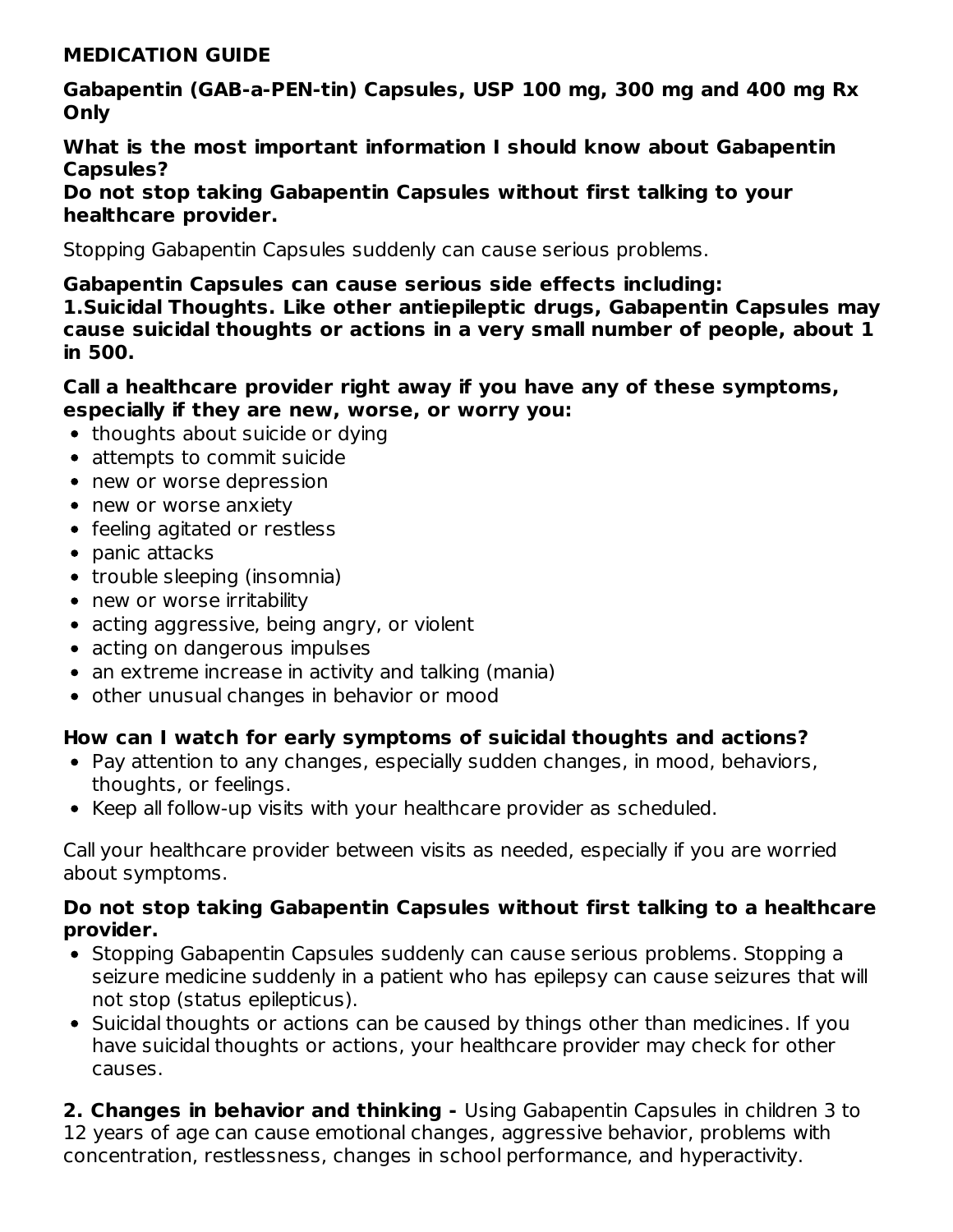### **3. Gabapentin Capsules may cause a serious or life-threatening allergic**

**reactions** that may affect your skin or other parts of your body such as your liver or blood cells. This may cause you to be hospitalized or to stop Gabapentin Capsules. You may or may not have a rash with an allergic reaction caused by Gabapentin Capsules. Call a healthcare provider right away if you have any of the following symptoms:

- $\bullet$  skin rash
- hives
- difficulty breathing
- fever
- swollen glands that do not go away
- swelling of your face, lips, throat, or tongue
- yellowing of your skin or of the whites of the eyes
- unusual bruising or bleeding
- **•** severe fatique or weakness
- unexpected muscle pain
- frequent infections

These symptoms may be the first signs of a serious reaction. A healthcare provider should examine you to decide if you should continue taking Gabapentin Capsules.

**4. Serious breathing problems.** Serious breathing problems can occur when gabapentin capsules are taken with other medicines that

can cause severe sleepiness or decreased awareness, or when it is taken by someone who already has breathing problems. Watch for increased sleepiness or decreased breathing when starting gabapentin capsules or when the dose is increased. Get help right away if breathing problems occur.

### **What is gabapentin ?**

Gabapentin is a prescription medicine used to treat:

- Pain from damaged nerves (postherpetic pain) that follows healing of shingles (a painful rash that comes after a herpes zoster infection) in adults.
- Partial seizures when taken together with other medicines in adults and children 3 years of age and older with seizures.

# **Who should not take Gabapentin Capsules?**

Do not take Gabapentin Capsules if you are allergic to gabapentin or any of the other ingredients in Gabapentin Capsules . See the end of this Medication Guide for a complete list of ingredients in Gabapentin Capsules .

#### **What should I tell my healthcare provider before taking Gabapentin Capsules ?**

### **Before taking Gabapentin Capsules , tell your healthcare provider if you:**

- have or have had kidney problems or are on hemodialysis
- have or have had depression, mood problems, or suicidal thoughts or behavior
- have diabetes
- have breathing problems
- are pregnant or plan to become pregnant. It is not known if Gabapentin can harm your unborn baby. Tell your healthcare provider right away if you become pregnant while taking Gabapentin Capsules. You and your healthcare provider will decide if you should take Gabapentin Capsules while you are pregnant.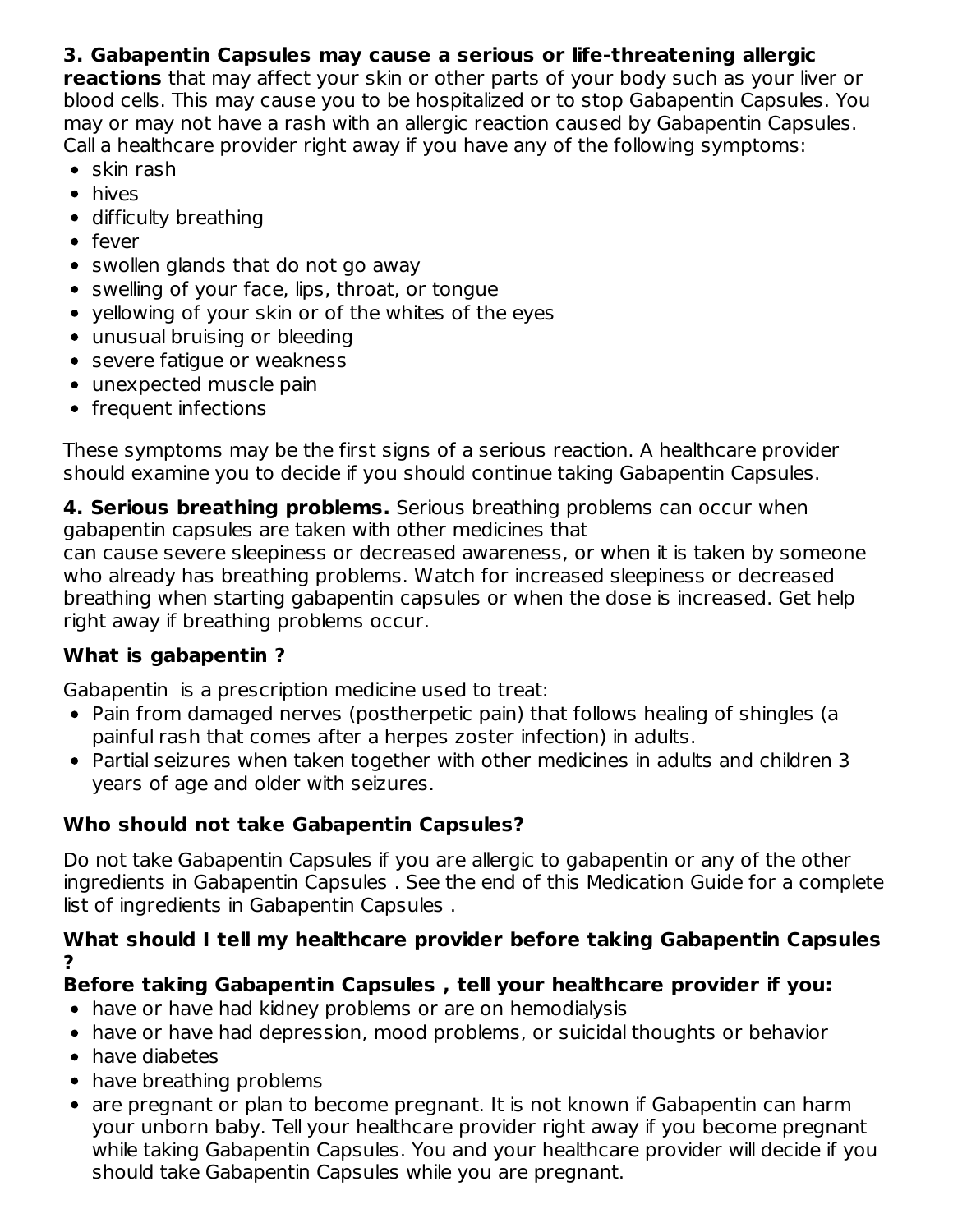- **Pregnancy Registry:** If you become pregnant while taking Gabapentin Capsules , talk to your healthcare provider about registering with the North American Antiepileptic Drug (NAAED) Pregnancy Registry. The purpose of this registry is to collect information about the safety of antiepileptic drugs during pregnancy. You can enroll in this registry by calling 1-888-233 2334.
- are breast-feeding or plan to breast-feed. Gabapentin can pass into breast milk. You and your healthcare provider should decide how you will feed your baby while you take Gabapentin .

# **Tell your healthcare provider about all the medicines you take,** including

prescription and over-the-counter medicines, vitamins, and herbal supplements.Especially tell your healthcare provider if you take any opioid pain medicine (such as oxycodone), any medicines for anxiety (such as lorazepam) or insomnia (such as zolpidem), or any medicines that make you sleepy.

You may have a higher chance for dizziness, sleepiness, or breathing problems if these medicines are taken with gabapentin capsule.

Taking Gabapentin Capsules with certain other medicines can cause side effects or affect how well they work. Do not start or stop other medicines without talking to your healthcare provider.

Know the medicines you take. Keep a list of them and show it to your healthcare provider and pharmacist when you get a new medicine.

#### **How should I take Gabapentin Capsules?**

- Take Gabapentin Capsules exactly as prescribed. Your healthcare provider will tell you how much Gabapentin Capsules to take.
	- Do not change your dose of Gabapentin Capsules without talking to your healthcare provider.
	- Take Gabapentin capsules with water.
- If you take an antacid containing aluminum and magnesium, such as Maalox $\circledR$ , Mylanta®, Gelusil®, Gaviscon®, or Di-Gel®, you should wait at least 2 hours before taking your next dose of gabapentin.

If you take too much Gabapentin, call your healthcare provider or your local Poison Control Center right away at 1-800-222-1222.

### **What should I avoid while taking Gabapentin Capsules?**

- Do not drink alcohol or take other medicines that make you sleepy or dizzy while taking Gabapentin Capsules without first talking with your healthcare provider. Taking Gabapentin Capsules with alcohol or drugs that cause sleepiness or dizziness may make your sleepiness or dizziness worse.
- Do not drive, operate heavy machinery, or do other dangerous activities until you know how Gabapentin Capsules affects you. Gabapentin Capsules can slow your thinking and motor skills.

### **What are the possible side effects of Gabapentin Capsules?**

#### **Gabapentin Capsules may cause serious side effects including:**

See "What is the most important information I should know about Gabapentin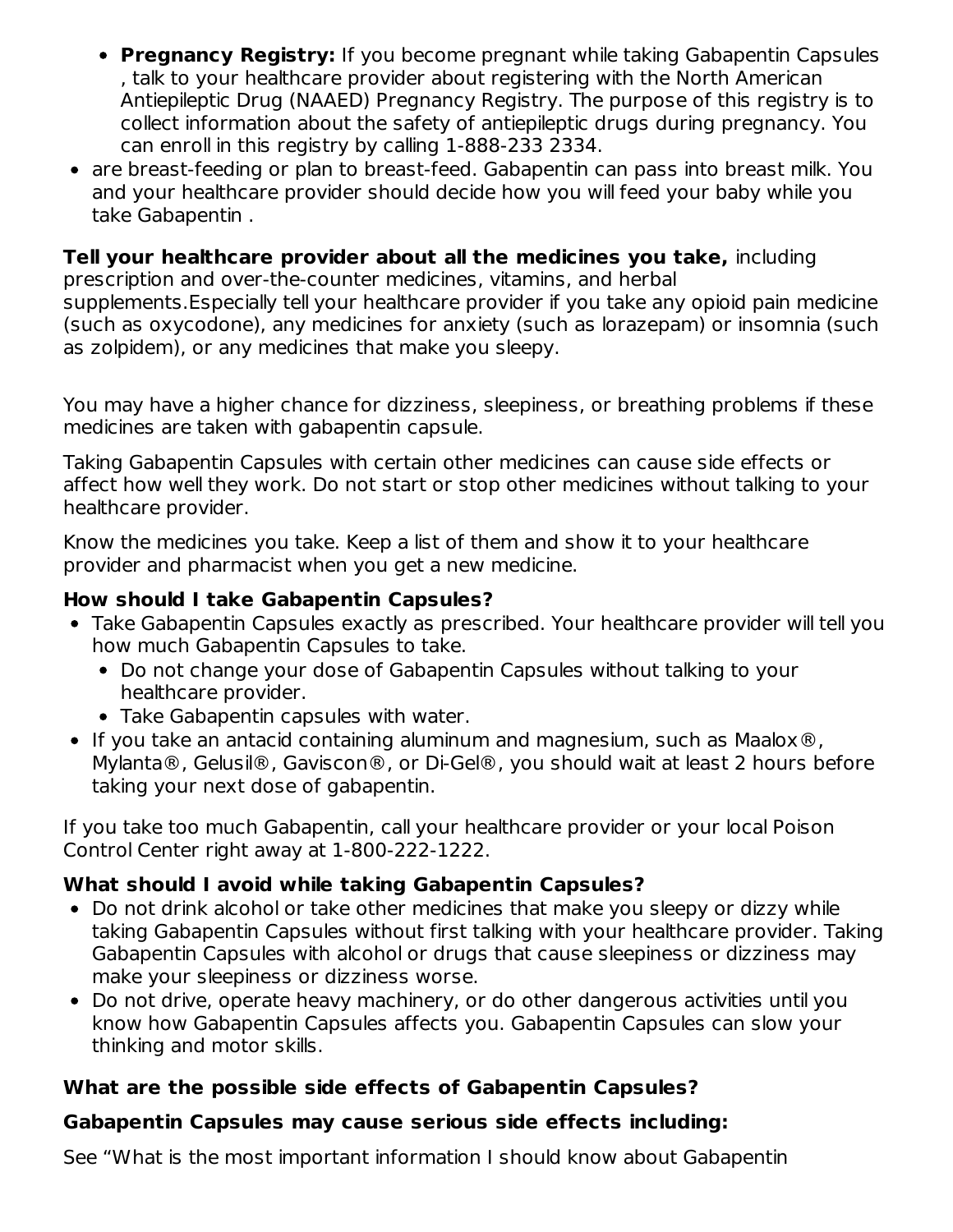Capsules?"

- problems driving while using Gabapentin Capsules. See "What I should avoid while taking Gabapentin Capsules?"
- sleepiness and dizziness, which could increase the occurrence of accidental injury, including falls
- **The most common side effects of Gabapentin Capsules include:**
- lack of coordination
- viral infection
- $\bullet$  feeling drowsy
- feeling tired
- fever
- jerky movements
- difficulty with speaking
- nausea and vomiting
- tremor
- difficulty with coordination
- double vision
- unusual eye movement
- swelling, usually of legs and feet

Tell your healthcare provider if you have any side effect that bothers you or that does not go away.

These are not all the possible side effects of Gabapentin Capsules . For more information, ask your healthcare provider or pharmacist.

#### **Call your doctor for medical advice about side effects. You may report side effects to FDA at 1-800-FDA-1088.**

# **How should I store Gabapentin Capsules?**

• Store Gabapentin Capsules between 68°F to 77°F (20°C to 25°C).

# **Keep Gabapentin Capsules and all medicines out of the reach of children.**

# **General information about the safe and effective use of Gabapentin Capsules**

Medicines are sometimes prescribed for purposes other than those listed in a Medication Guide. Do not use Gabapentin Capsules for a condition for which it was not prescribed. Do not give Gabapentin Capsules to other people, even if they have the same symptoms that you have. It may harm them.

This Medication Guide summarizes the most important information about Gabapentin Capsules . If you would like more information, talk with your healthcare provider. You can ask your healthcare provider or pharmacist for information about Gabapentin Capsules that was written for healthcare professionals.

For more information go to http://www.acihealthcareusa.com or call 1-888-802-1213.

# **What are the ingredients in Gabapentin Capsules ?**

# **Active ingredient:** gabapentin

**Inactive ingredients in the capsules:** Pregelatinized maize starch, and talc and Ingredients of Imprinting Ink( Black SW-9049) are Black Iron Oxide NF (E 172), Butyl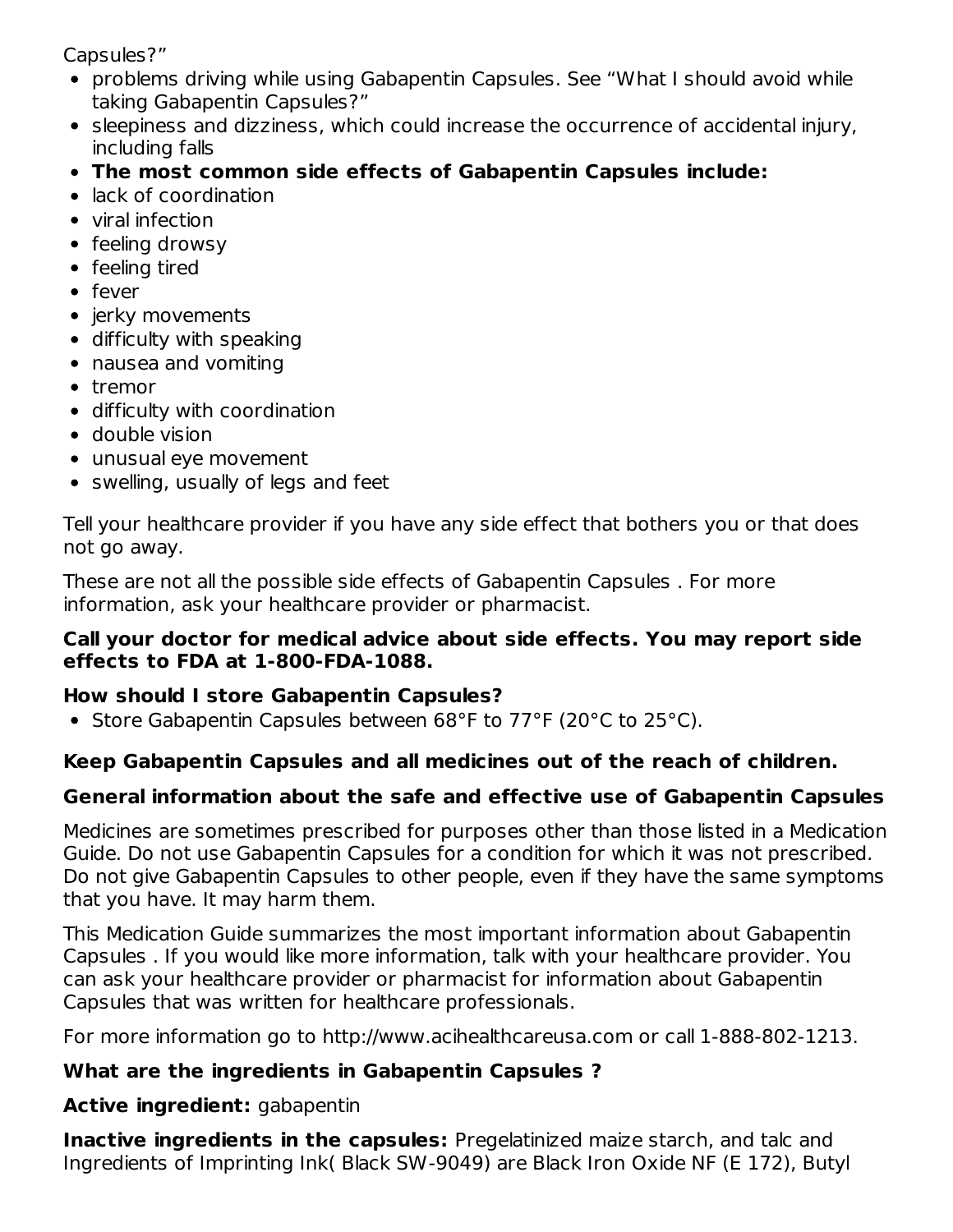Alcohol NF, Dehydrated Alcohol USP, Isopropyl Alcohol USP, Potassium Hydroxide NF, Propylene Glycol USP, Shellac NF, and Strong Ammonia Soution NF.

The 100-mg capsule shell also contains: gelatin and titanium dioxide.

The 300-mg capsule shell also contains: gelatin, titanium dioxide, black iron oxide, red iron oxide and yellow iron oxide.

The 400-mg capsule shell also contains: gelatin, titanium dioxide, black iron oxide, red iron oxide and yellow iron oxide.

Trademarks are the property of their respective owners.

This Medication Guide has been approved by the U.S. Food and Drug Administration.

This product's label may have been updated. For current full prescribing information, please visit www.acihealthcareusa.com

#### **Manufactured By**

Vivimed Life Sciences Private Limited Plot No.101, 102, 107 & 108, SIDCO Pharmaceutical Complex, Alathur, Kanchipuram – 603 110, Tamilnadu, India.

**Or,**

#### **Manufactured By:**

Strides Pharma Science Limited Unit-II, R.S.No. 32,33 & 34, PIMS Road, Periyakalapet, Puducherry- 605014, India

#### **Distributed by:**

ACI Healthcare USA, Inc. 10100 W. Sample Road, Suite 406 Coral Springs, FL 33065

Revised: 04/2021

Trademarks are the property of their respective owners **®**

### **Gabapentin 100mg, 300mg and 400mg container label.**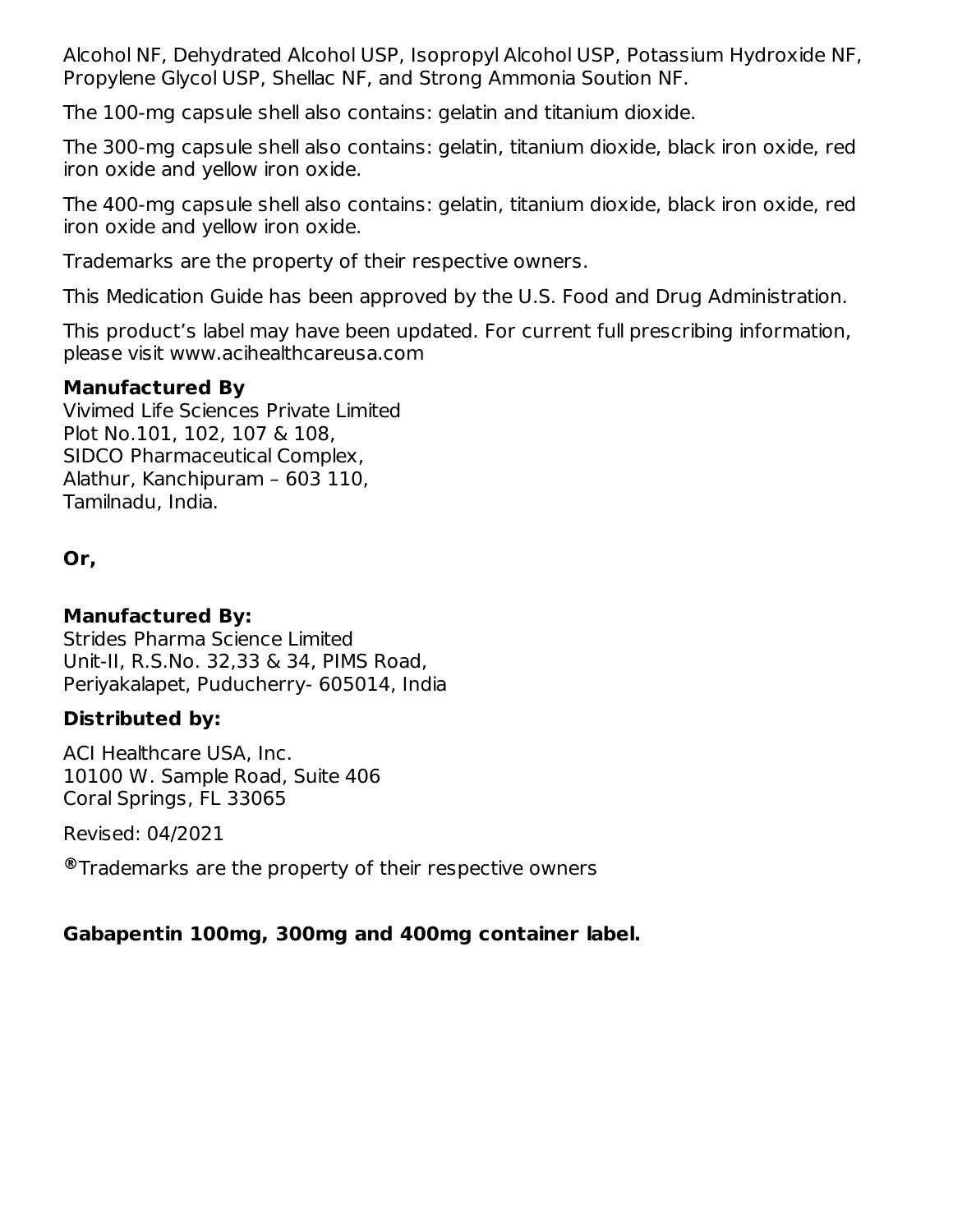

# Dimension: 115 x 55 mm

| 100 capsules | <b>PHARMACIST:</b><br><b>Dispense the Medication</b><br><b>Guide provided separately</b><br>to each patient. | as defined in the USP, with a child-resistant<br>closure (as required)<br>KEEP THIS AND ALL MEDICATIONS<br>OUT OF THE REACH OF CHILDREN<br>Manufactured by:<br>Vivimed Life Sciences Private Limited |                         | NO VARNISH ZONE<br>Space for Batch details & 2D code to be printed online<br>$[50 \times 20$ mm ] |
|--------------|--------------------------------------------------------------------------------------------------------------|------------------------------------------------------------------------------------------------------------------------------------------------------------------------------------------------------|-------------------------|---------------------------------------------------------------------------------------------------|
|              | ACI Healthcare USA, Inc.                                                                                     | Plot No. 101, 102, 107 & 108.<br>SIDCO Pharmaceutical Complex.<br>Alathur, Kanchipuram - 603 110.<br>Tamilnadu, India.                                                                               | Rev: 04/2021<br>1042667 |                                                                                                   |

Dimension: 120 x 40 mm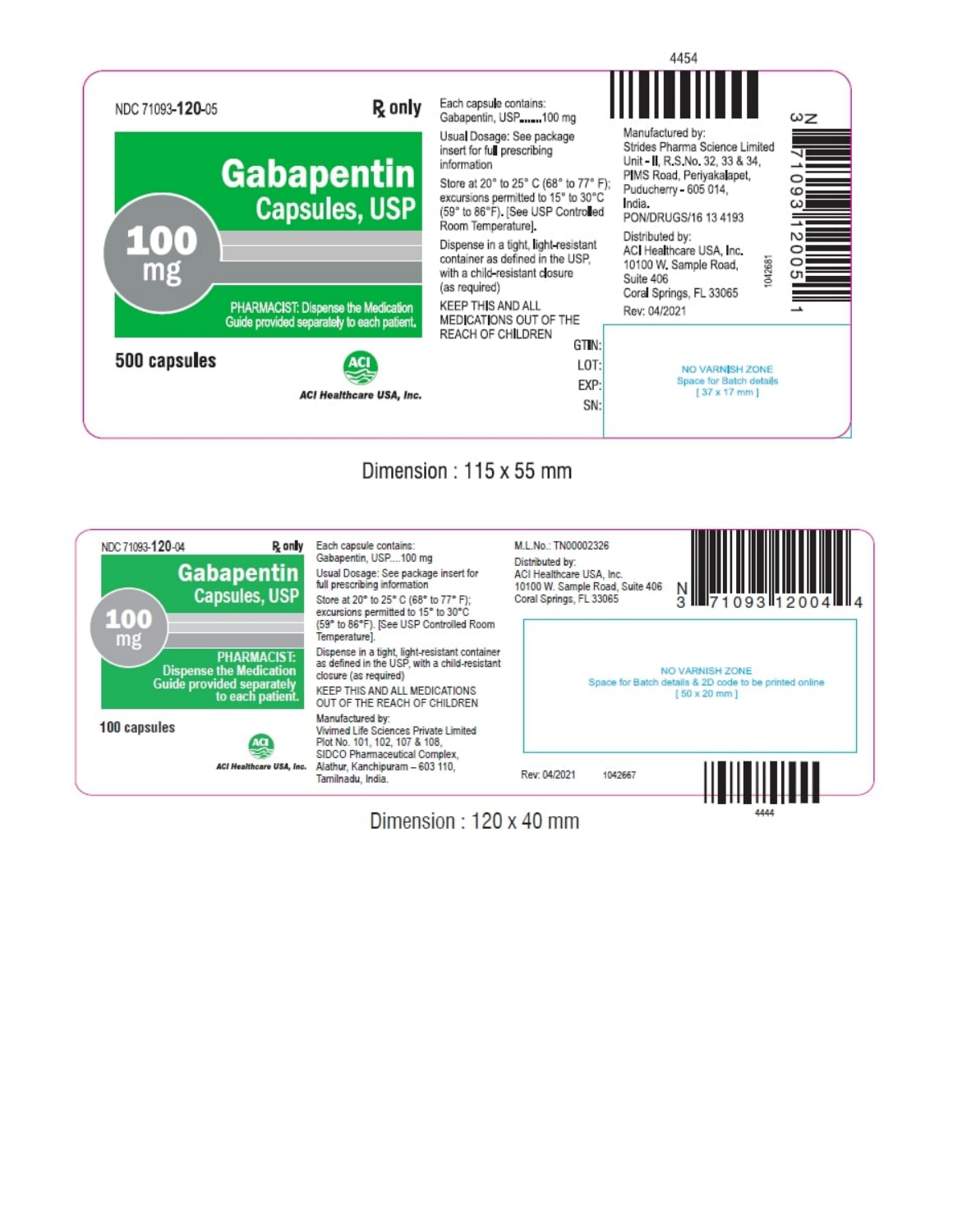





Dimension: 115 x 50 mm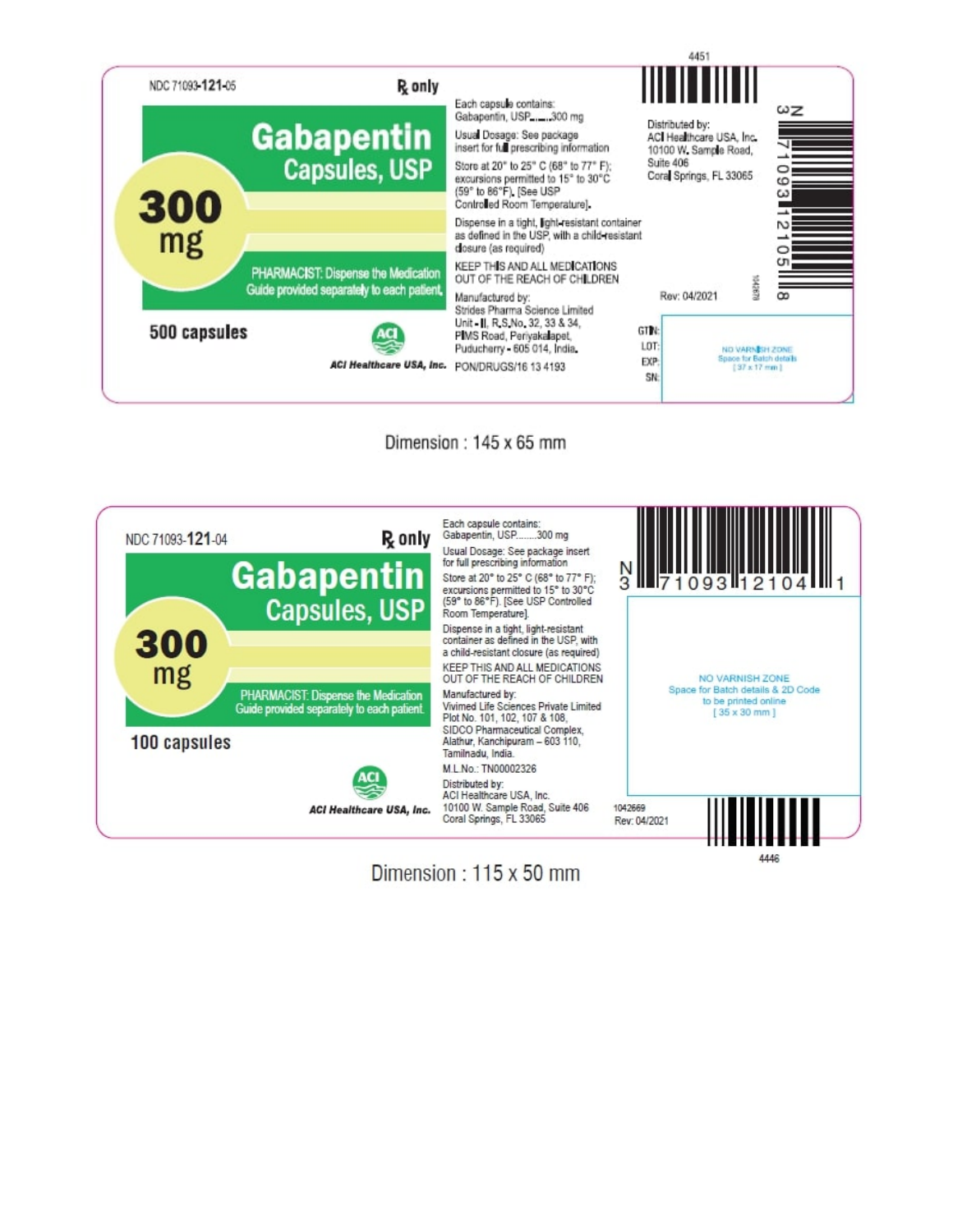

Dimension: 145 x 65 mm



# Dimension: 115 x 50 mm

| <b>GABAPENTIN</b><br>gabapentin capsule |                         |                           |                 |
|-----------------------------------------|-------------------------|---------------------------|-----------------|
| <b>Product Information</b>              |                         |                           |                 |
| <b>Product Type</b>                     | HUMAN PRESCRIPTION DRUG | <b>Item Code (Source)</b> | NDC: 71093-120  |
| <b>Route of Administration</b>          | ORAL                    |                           |                 |
|                                         |                         |                           |                 |
| <b>Active Ingredient/Active Moiety</b>  |                         |                           |                 |
|                                         | <b>Ingredient Name</b>  | <b>Basis of Strength</b>  | <b>Strength</b> |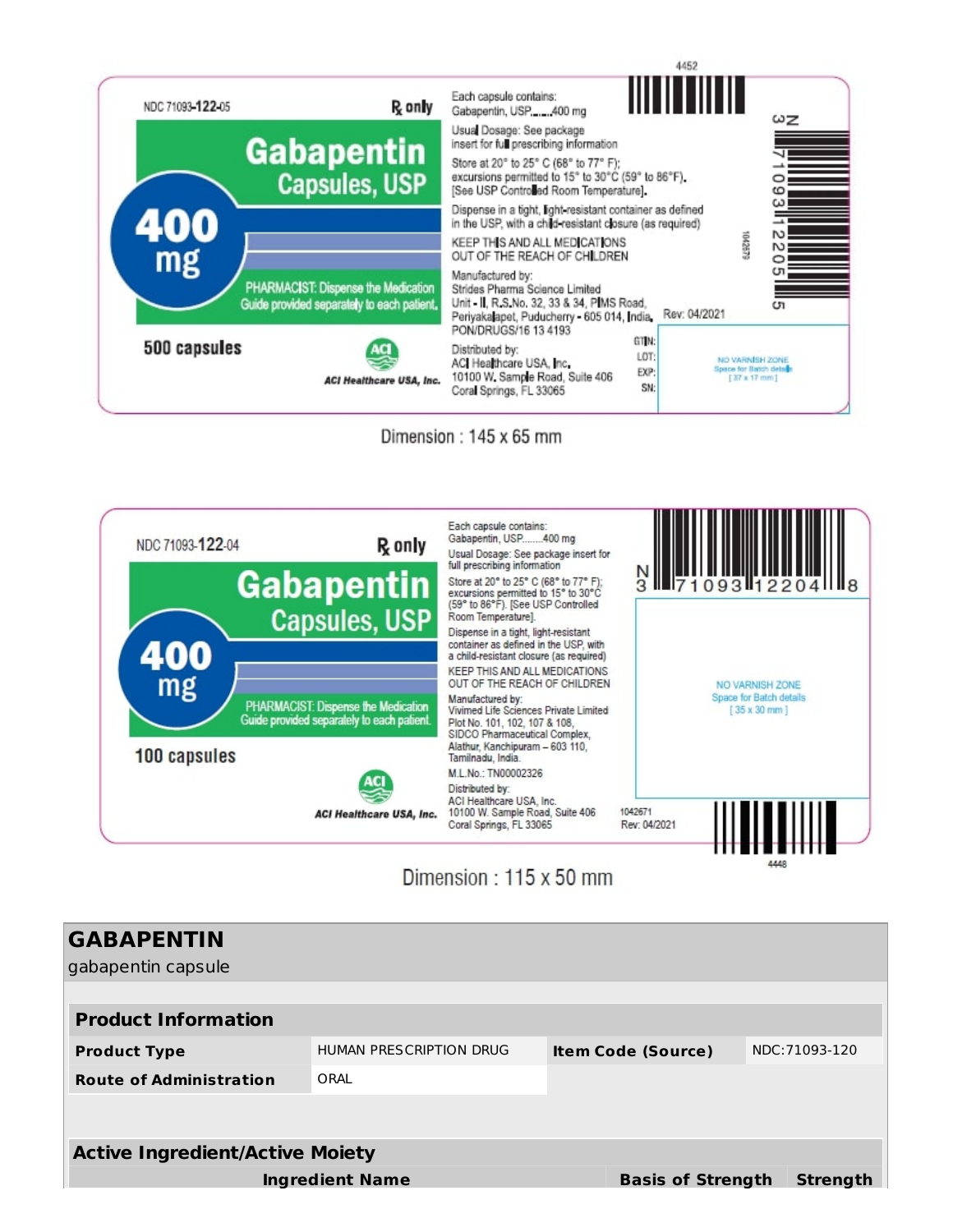|  |  |  | <b>GABAPENTIN</b> (UNII: 6CW7F3G59X) (GABAPENTIN - UNII:6CW7F3G59X) |
|--|--|--|---------------------------------------------------------------------|
|--|--|--|---------------------------------------------------------------------|

**Ingredient Name Basis of Strength Strength**

|                                     | <b>Inactive Ingredients</b>             |                                                                       |            |                                       |  |                                     |  |
|-------------------------------------|-----------------------------------------|-----------------------------------------------------------------------|------------|---------------------------------------|--|-------------------------------------|--|
|                                     |                                         | <b>Ingredient Name</b>                                                |            |                                       |  | <b>Strength</b>                     |  |
|                                     |                                         | STARCH, CORN (UNII: 08232NY3SJ)                                       |            |                                       |  |                                     |  |
|                                     | <b>TALC</b> (UNII: 7SEV7J4R1U)          |                                                                       |            |                                       |  |                                     |  |
|                                     | <b>GELATIN (UNII: 2G86QN327L)</b>       |                                                                       |            |                                       |  |                                     |  |
| TITANIUM DIOXIDE (UNII: 15FIX9V2JP) |                                         |                                                                       |            |                                       |  |                                     |  |
|                                     |                                         | FERROSOFERRIC OXIDE (UNII: XM0M87F357)                                |            |                                       |  |                                     |  |
|                                     | <b>BUTYL ALCOHOL (UNII: 8PJ61P6TS3)</b> |                                                                       |            |                                       |  |                                     |  |
|                                     | ALCOHOL (UNII: 3K9958V90M)              |                                                                       |            |                                       |  |                                     |  |
|                                     |                                         | ISOPROPYL ALCOHOL (UNII: ND2M416302)                                  |            |                                       |  |                                     |  |
|                                     |                                         | <b>POTASSIUM HYDROXIDE (UNII: WZH3C48M4T)</b>                         |            |                                       |  |                                     |  |
|                                     | <b>SHELLAC</b> (UNII: 46N107B71O)       |                                                                       |            |                                       |  |                                     |  |
|                                     |                                         | <b>PROPYLENE GLYCOL (UNII: 6DC9Q167V3)</b>                            |            |                                       |  |                                     |  |
|                                     | <b>AMMONIA (UNII: 5138Q19F1X)</b>       |                                                                       |            |                                       |  |                                     |  |
|                                     |                                         |                                                                       |            |                                       |  |                                     |  |
|                                     |                                         |                                                                       |            |                                       |  |                                     |  |
|                                     | <b>Product Characteristics</b>          |                                                                       |            |                                       |  |                                     |  |
|                                     | Color                                   | WHITE (Opaque Body and Opaque Cap)                                    |            | <b>Score</b>                          |  | no score                            |  |
|                                     | <b>Shape</b>                            | CAPSULE (CAPSULE)                                                     |            | <b>Size</b>                           |  | 16mm                                |  |
|                                     | Flavor                                  |                                                                       |            | <b>Imprint Code</b>                   |  | AHD; 100                            |  |
|                                     | <b>Contains</b>                         |                                                                       |            |                                       |  |                                     |  |
|                                     |                                         |                                                                       |            |                                       |  |                                     |  |
|                                     |                                         |                                                                       |            |                                       |  |                                     |  |
|                                     | <b>Packaging</b>                        |                                                                       |            |                                       |  |                                     |  |
| #                                   | <b>Item Code</b>                        | <b>Package Description</b>                                            |            | <b>Marketing Start</b><br><b>Date</b> |  | <b>Marketing End</b><br><b>Date</b> |  |
| $\mathbf{1}$                        | NDC: 71093-<br>120-04                   | 100 in 1 BOTTLE, PLASTIC; Type 0: Not a<br><b>Combination Product</b> |            | 08/04/2018                            |  |                                     |  |
| $\overline{2}$                      | NDC: 71093-<br>120-05                   | 500 in 1 BOTTLE, PLASTIC; Type 0: Not a<br><b>Combination Product</b> |            | 08/04/2018                            |  |                                     |  |
|                                     |                                         |                                                                       |            |                                       |  |                                     |  |
|                                     | <b>Marketing Information</b>            |                                                                       |            |                                       |  |                                     |  |
|                                     | <b>Marketing</b><br>Category            | <b>Application Number or Monograph</b><br>Citation                    |            | <b>Marketing Start</b><br>Date        |  | <b>Marketing End</b><br>Date        |  |
|                                     | <b>ANDA</b>                             | ANDA206943                                                            | 05/14/2018 |                                       |  |                                     |  |
|                                     |                                         |                                                                       |            |                                       |  |                                     |  |

| <b>GABAPENTIN</b><br>gabapentin capsule |                         |                           |                |
|-----------------------------------------|-------------------------|---------------------------|----------------|
| <b>Product Information</b>              |                         |                           |                |
| <b>Product Type</b>                     | HUMAN PRESCRIPTION DRUG | <b>Item Code (Source)</b> | NDC: 71093-121 |
| <b>Route of Administration</b>          | ORAL                    |                           |                |
|                                         |                         |                           |                |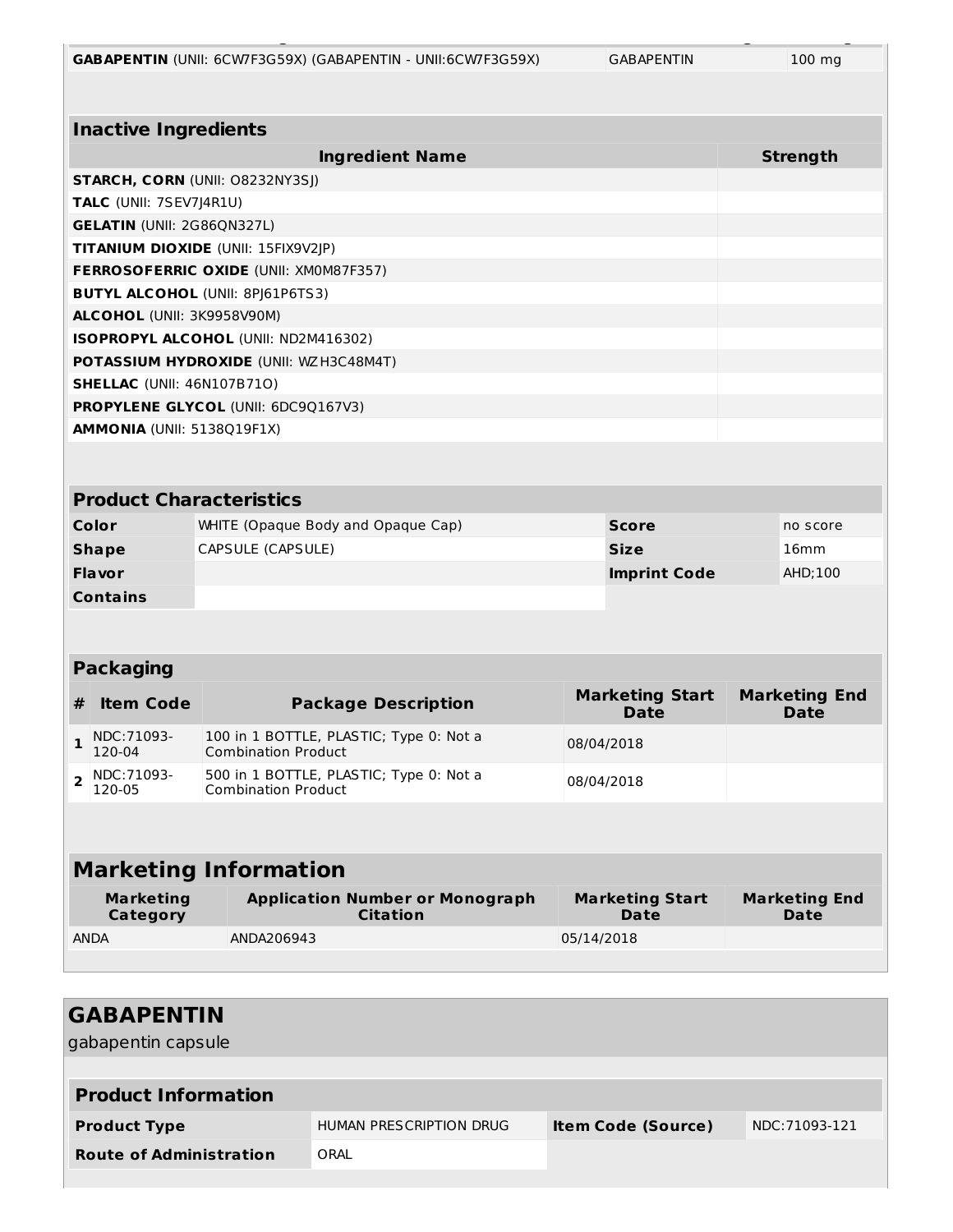|                                                                                | <b>Active Ingredient/Active Moiety</b>                                |            |                                       |          |                                     |  |
|--------------------------------------------------------------------------------|-----------------------------------------------------------------------|------------|---------------------------------------|----------|-------------------------------------|--|
|                                                                                | <b>Ingredient Name</b><br><b>Basis of Strength</b>                    |            |                                       |          | <b>Strength</b>                     |  |
|                                                                                | GABAPENTIN (UNII: 6CW7F3G59X) (GABAPENTIN - UNII:6CW7F3G59X)          |            | <b>GABAPENTIN</b>                     |          | 300 mg                              |  |
|                                                                                |                                                                       |            |                                       |          |                                     |  |
| <b>Inactive Ingredients</b>                                                    |                                                                       |            |                                       |          |                                     |  |
|                                                                                |                                                                       |            |                                       |          |                                     |  |
|                                                                                | <b>Ingredient Name</b>                                                |            |                                       |          | <b>Strength</b>                     |  |
| <b>STARCH, CORN (UNII: O8232NY3SJ)</b><br>TALC (UNII: 7SEV7J4R1U)              |                                                                       |            |                                       |          |                                     |  |
| <b>GELATIN (UNII: 2G86QN327L)</b>                                              |                                                                       |            |                                       |          |                                     |  |
|                                                                                | TITANIUM DIOXIDE (UNII: 15FIX9V2JP)                                   |            |                                       |          |                                     |  |
|                                                                                | <b>FERROSOFERRIC OXIDE (UNII: XM0M87F357)</b>                         |            |                                       |          |                                     |  |
|                                                                                | <b>BUTYL ALCOHOL (UNII: 8PJ61P6TS3)</b>                               |            |                                       |          |                                     |  |
| ALCOHOL (UNII: 3K9958V90M)                                                     |                                                                       |            |                                       |          |                                     |  |
|                                                                                | ISOPROPYL ALCOHOL (UNII: ND2M416302)                                  |            |                                       |          |                                     |  |
|                                                                                | <b>POTASSIUM HYDROXIDE (UNII: WZH3C48M4T)</b>                         |            |                                       |          |                                     |  |
| <b>SHELLAC</b> (UNII: 46N107B71O)                                              |                                                                       |            |                                       |          |                                     |  |
|                                                                                | <b>FERRIC OXIDE RED (UNII: 1K09F3G675)</b>                            |            |                                       |          |                                     |  |
|                                                                                | <b>FERRIC OXIDE YELLOW (UNII: EX43802MRT)</b>                         |            |                                       |          |                                     |  |
|                                                                                | <b>PROPYLENE GLYCOL (UNII: 6DC9Q167V3)</b>                            |            |                                       |          |                                     |  |
| <b>AMMONIA (UNII: 5138Q19F1X)</b>                                              |                                                                       |            |                                       |          |                                     |  |
|                                                                                |                                                                       |            |                                       |          |                                     |  |
|                                                                                | <b>Product Characteristics</b>                                        |            |                                       |          |                                     |  |
| Color<br>YELLOW (Yellow Body), BROWN (Caramel Cap)<br><b>Score</b><br>no score |                                                                       |            |                                       |          |                                     |  |
| <b>Shape</b>                                                                   | CAPSULE (CAPSULE)<br><b>Size</b>                                      |            |                                       |          | 19mm                                |  |
| Flavor                                                                         | <b>Imprint Code</b>                                                   |            |                                       | AHD; 300 |                                     |  |
| <b>Contains</b>                                                                |                                                                       |            |                                       |          |                                     |  |
|                                                                                |                                                                       |            |                                       |          |                                     |  |
|                                                                                |                                                                       |            |                                       |          |                                     |  |
| <b>Packaging</b>                                                               |                                                                       |            |                                       |          |                                     |  |
|                                                                                |                                                                       |            | <b>Marketing Start</b>                |          | <b>Marketing End</b>                |  |
| <b>Item Code</b><br>#                                                          | <b>Package Description</b>                                            |            | <b>Date</b>                           |          | <b>Date</b>                         |  |
| NDC: 71093-<br>$\mathbf{1}$<br>121-04                                          | 100 in 1 BOTTLE, PLASTIC; Type 0: Not a<br><b>Combination Product</b> | 08/04/2018 |                                       |          |                                     |  |
| NDC: 71093-<br>$\overline{2}$<br>121-05                                        | 500 in 1 BOTTLE, PLASTIC; Type 0: Not a<br><b>Combination Product</b> | 08/04/2018 |                                       |          |                                     |  |
|                                                                                |                                                                       |            |                                       |          |                                     |  |
| <b>Marketing Information</b>                                                   |                                                                       |            |                                       |          |                                     |  |
| <b>Marketing</b><br>Category                                                   | <b>Application Number or Monograph</b><br><b>Citation</b>             |            | <b>Marketing Start</b><br><b>Date</b> |          | <b>Marketing End</b><br><b>Date</b> |  |
| <b>ANDA</b>                                                                    | ANDA206943                                                            | 05/14/2018 |                                       |          |                                     |  |
|                                                                                |                                                                       |            |                                       |          |                                     |  |

**GABAPENTIN**

gabapentin capsule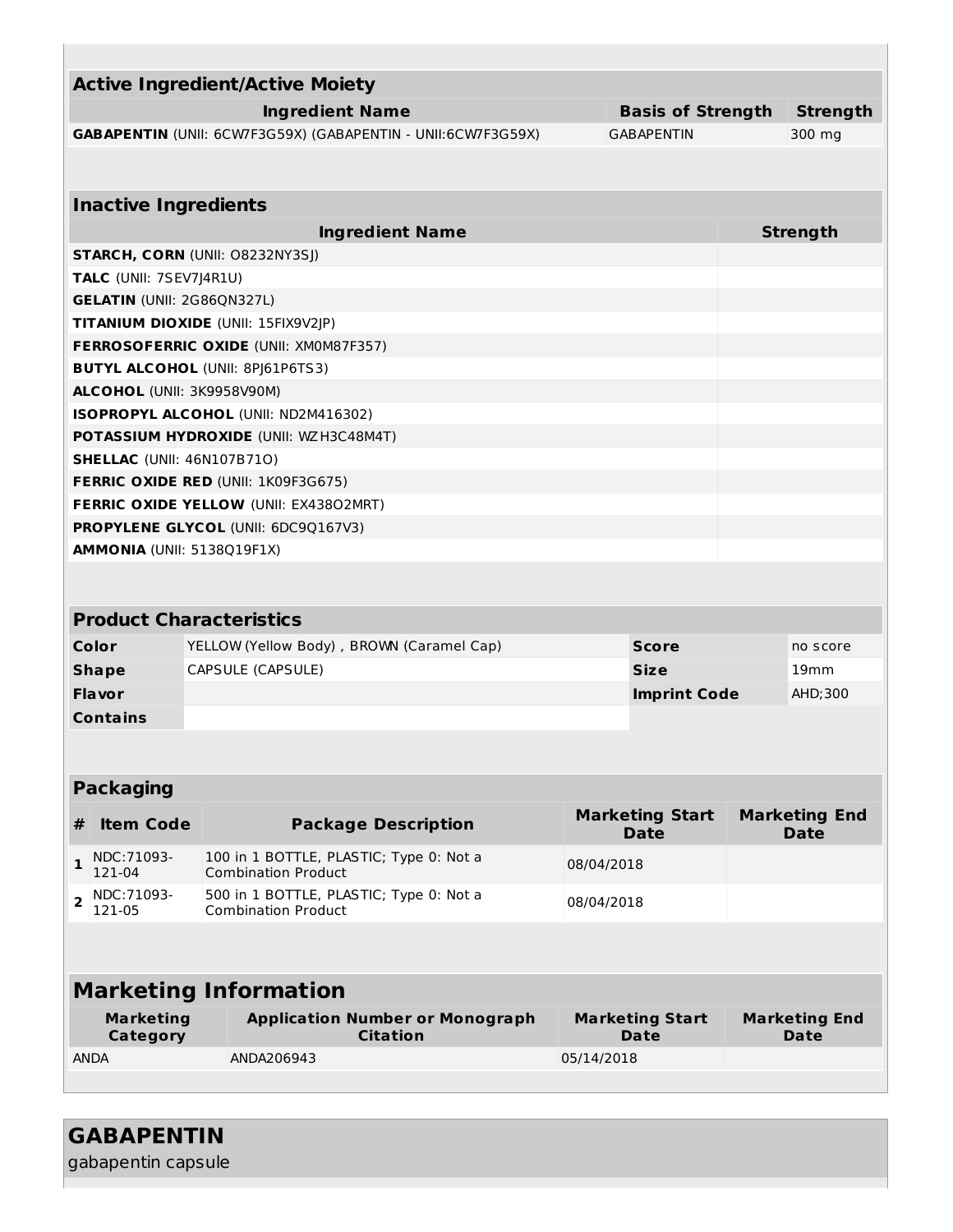|                                     |                              | <b>Product Information</b>                    |                                                              |                           |                                       |  |                                     |
|-------------------------------------|------------------------------|-----------------------------------------------|--------------------------------------------------------------|---------------------------|---------------------------------------|--|-------------------------------------|
|                                     | <b>Product Type</b>          |                                               | HUMAN PRESCRIPTION DRUG                                      | <b>Item Code (Source)</b> |                                       |  | NDC: 71093-122                      |
|                                     |                              | <b>Route of Administration</b>                | ORAL                                                         |                           |                                       |  |                                     |
|                                     |                              |                                               |                                                              |                           |                                       |  |                                     |
|                                     |                              |                                               |                                                              |                           |                                       |  |                                     |
|                                     |                              | <b>Active Ingredient/Active Moiety</b>        |                                                              |                           |                                       |  |                                     |
| <b>Ingredient Name</b>              |                              |                                               |                                                              |                           | <b>Basis of Strength</b>              |  | <b>Strength</b>                     |
|                                     |                              |                                               | GABAPENTIN (UNII: 6CW7F3G59X) (GABAPENTIN - UNII:6CW7F3G59X) |                           | <b>GABAPENTIN</b>                     |  | 400 mg                              |
|                                     |                              |                                               |                                                              |                           |                                       |  |                                     |
|                                     | <b>Inactive Ingredients</b>  |                                               |                                                              |                           |                                       |  |                                     |
|                                     |                              |                                               | <b>Ingredient Name</b>                                       |                           |                                       |  | <b>Strength</b>                     |
|                                     |                              | <b>STARCH, CORN (UNII: O8232NY3SJ)</b>        |                                                              |                           |                                       |  |                                     |
|                                     | TALC (UNII: 7SEV7J4R1U)      |                                               |                                                              |                           |                                       |  |                                     |
|                                     |                              | <b>GELATIN (UNII: 2G86QN327L)</b>             |                                                              |                           |                                       |  |                                     |
|                                     |                              | TITANIUM DIOXIDE (UNII: 15FIX9V2JP)           |                                                              |                           |                                       |  |                                     |
|                                     |                              | FERROSOFERRIC OXIDE (UNII: XM0M87F357)        |                                                              |                           |                                       |  |                                     |
|                                     |                              | <b>BUTYL ALCOHOL (UNII: 8PJ61P6TS3)</b>       |                                                              |                           |                                       |  |                                     |
|                                     |                              | ALCOHOL (UNII: 3K9958V90M)                    |                                                              |                           |                                       |  |                                     |
|                                     |                              | ISOPROPYL ALCOHOL (UNII: ND2M416302)          |                                                              |                           |                                       |  |                                     |
|                                     |                              | <b>SHELLAC (UNII: 46N107B71O)</b>             |                                                              |                           |                                       |  |                                     |
|                                     |                              | <b>POTASSIUM HYDROXIDE (UNII: WZH3C48M4T)</b> |                                                              |                           |                                       |  |                                     |
|                                     |                              | <b>FERRIC OXIDE RED (UNII: 1K09F3G675)</b>    |                                                              |                           |                                       |  |                                     |
|                                     |                              | <b>FERRIC OXIDE YELLOW (UNII: EX43802MRT)</b> |                                                              |                           |                                       |  |                                     |
| PROPYLENE GLYCOL (UNII: 6DC9Q167V3) |                              |                                               |                                                              |                           |                                       |  |                                     |
| AMMONIA (UNII: 5138Q19F1X)          |                              |                                               |                                                              |                           |                                       |  |                                     |
|                                     |                              |                                               |                                                              |                           |                                       |  |                                     |
|                                     |                              | <b>Product Characteristics</b>                |                                                              |                           |                                       |  |                                     |
|                                     | Color                        |                                               | ORANGE (Orange Body), BROWN (Caramel Cap)                    |                           | <b>Score</b>                          |  | no score                            |
|                                     | <b>Shape</b>                 | CAPSULE (CAPSULE)                             |                                                              |                           | <b>Size</b>                           |  | 22mm                                |
|                                     | Flavor                       |                                               |                                                              |                           | <b>Imprint Code</b>                   |  | AHD; 400                            |
|                                     |                              |                                               |                                                              |                           |                                       |  |                                     |
|                                     | <b>Contains</b>              |                                               |                                                              |                           |                                       |  |                                     |
|                                     |                              |                                               |                                                              |                           |                                       |  |                                     |
|                                     | <b>Packaging</b>             |                                               |                                                              |                           |                                       |  |                                     |
| #                                   | <b>Item Code</b>             |                                               | <b>Package Description</b>                                   |                           | <b>Marketing Start</b><br><b>Date</b> |  | <b>Marketing End</b><br><b>Date</b> |
| 1                                   | NDC: 71093-<br>122-04        | <b>Combination Product</b>                    | 100 in 1 BOTTLE, PLASTIC; Type 0: Not a                      | 08/04/2018                |                                       |  |                                     |
| $\overline{2}$                      | NDC:71093-<br>122-05         | <b>Combination Product</b>                    | 500 in 1 BOTTLE, PLASTIC; Type 0: Not a                      | 08/04/2018                |                                       |  |                                     |
|                                     |                              |                                               |                                                              |                           |                                       |  |                                     |
| <b>Marketing Information</b>        |                              |                                               |                                                              |                           |                                       |  |                                     |
|                                     | <b>Marketing</b><br>Category |                                               | <b>Application Number or Monograph</b><br><b>Citation</b>    |                           | <b>Marketing Start</b><br><b>Date</b> |  | <b>Marketing End</b><br>Date        |
|                                     | <b>ANDA</b>                  | ANDA206943                                    |                                                              | 05/14/2018                |                                       |  |                                     |
|                                     |                              |                                               |                                                              |                           |                                       |  |                                     |